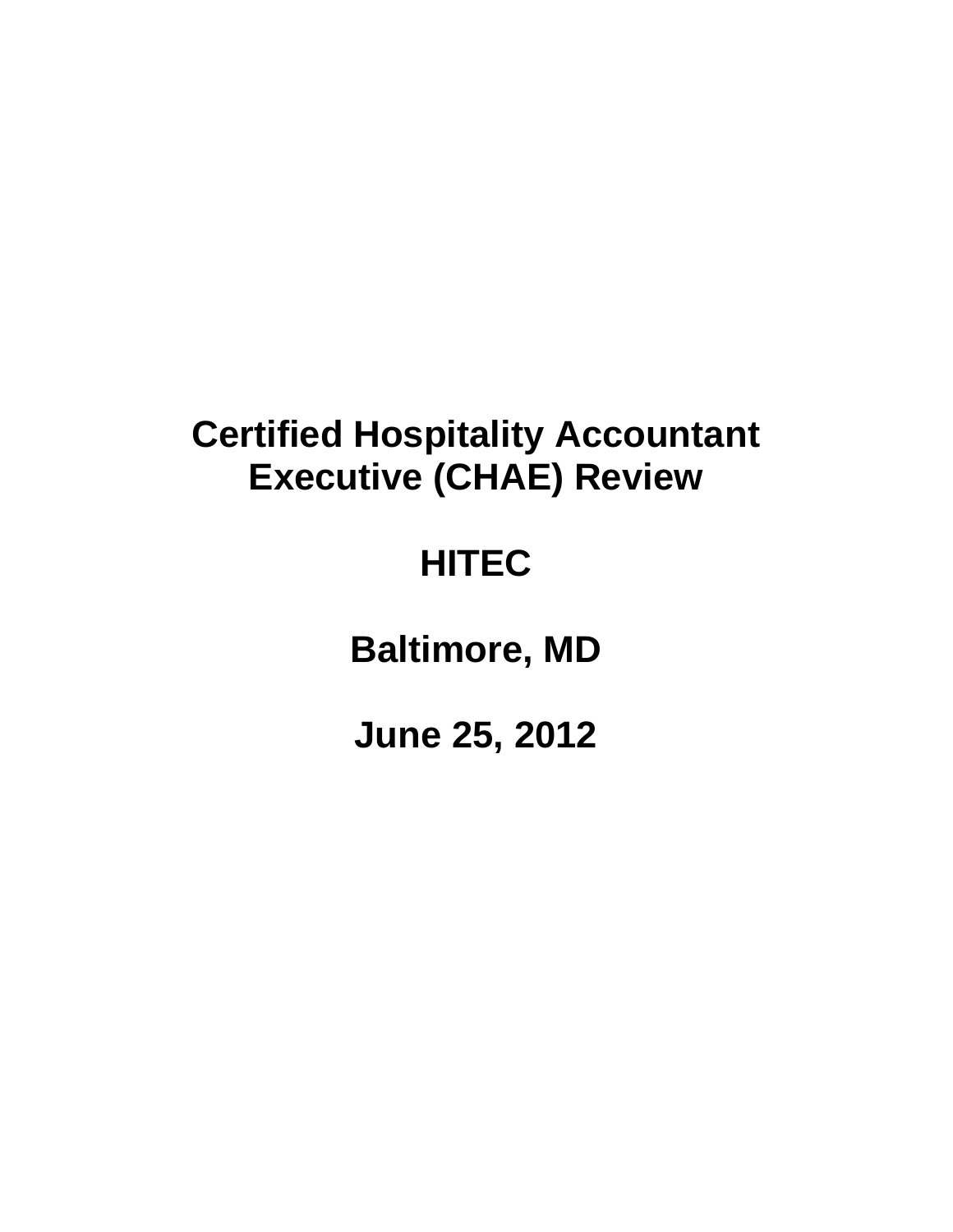**These Review Notes for the CHAE Examination Are Based on the CHAE Study Guide Volumes 1 and 2**

**Published By the Educational Institute of the American Hotel & Motel Association Lansing, MI**

**These Review Notes for the CHAE Examination Were Prepared By**

**Stephen M. LeBruto, Ed.D, CPA, CHAE Retired HFTP Professor of Hospitality Financial Management and Technology Associate Dean and Professor Rosen College of Hospitality Management University of Central Florida Orlando, FL**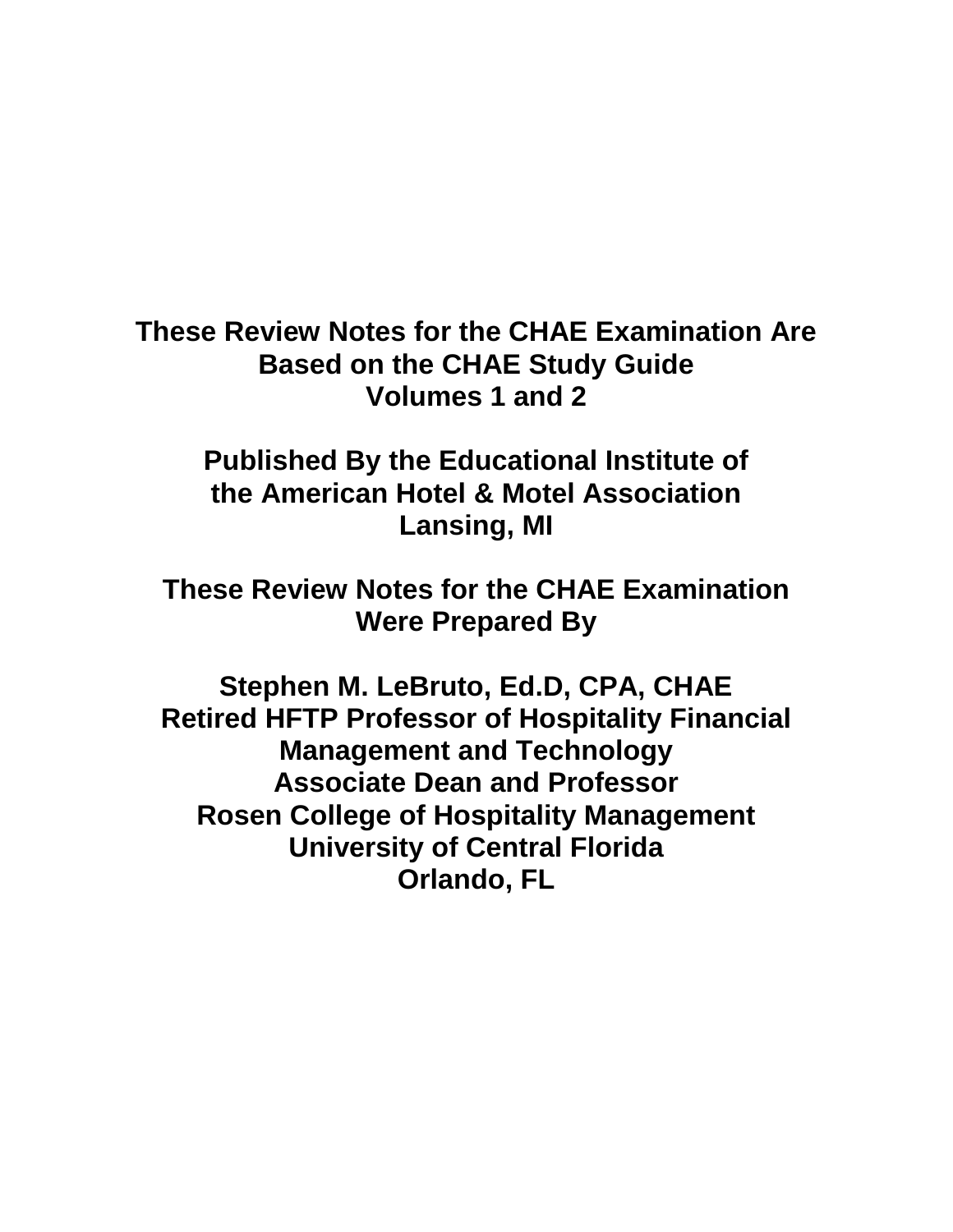## **Certified Hospitality Accountant Executive (CHAE) Designation Hospitality Financial and Technology Professionals**

## **CHAE Examination – Five Parts**

- Financial Accounting
- Managerial Accounting
- Asset Management
- Hospitality Tax and Law
- **•** Hospitality Operations

## **Part I - Financial Accounting**

#### **Introduction to Accounting**

Questions Answered for Hospitality Managers from Accounting

- How much cash is available to pay bills?
- What was the total payroll last pay period?
- What amount of property taxes did we pay this year?
- What amount of interest did we pay on long-term debt last year, and how much must be paid during the current year?
- How much does a current guest owe the hotel?
- What were the total food sales for the dinner period last night?
- What amount of food inventory was on hand at the beginning of the month?
- When did we purchase the kitchen range, and how much did it cost?
- How much do we owe the bank on the mortgage?
- What are payroll costs as a percentage of room sales?
- What amount of dividends did we pay to stockholders this past year?
- What is the ratio of food and beverage sales to room sales this past month?
- How much do we owe the meat purveyor?
- When is the utility bill, received yesterday, due?

#### Accounting

 The American Accounting Association defines accounting as "the process of identifying, measuring, and communicating economic information to permit informed judgments and decisions by users of the information."

Bookkeeping

- Clerical
- Routine
- Part of Accounting

#### Accounting is a Profession

- Financial
- Cost
- Managerial
- Tax
- Auditing
- Accounting Systems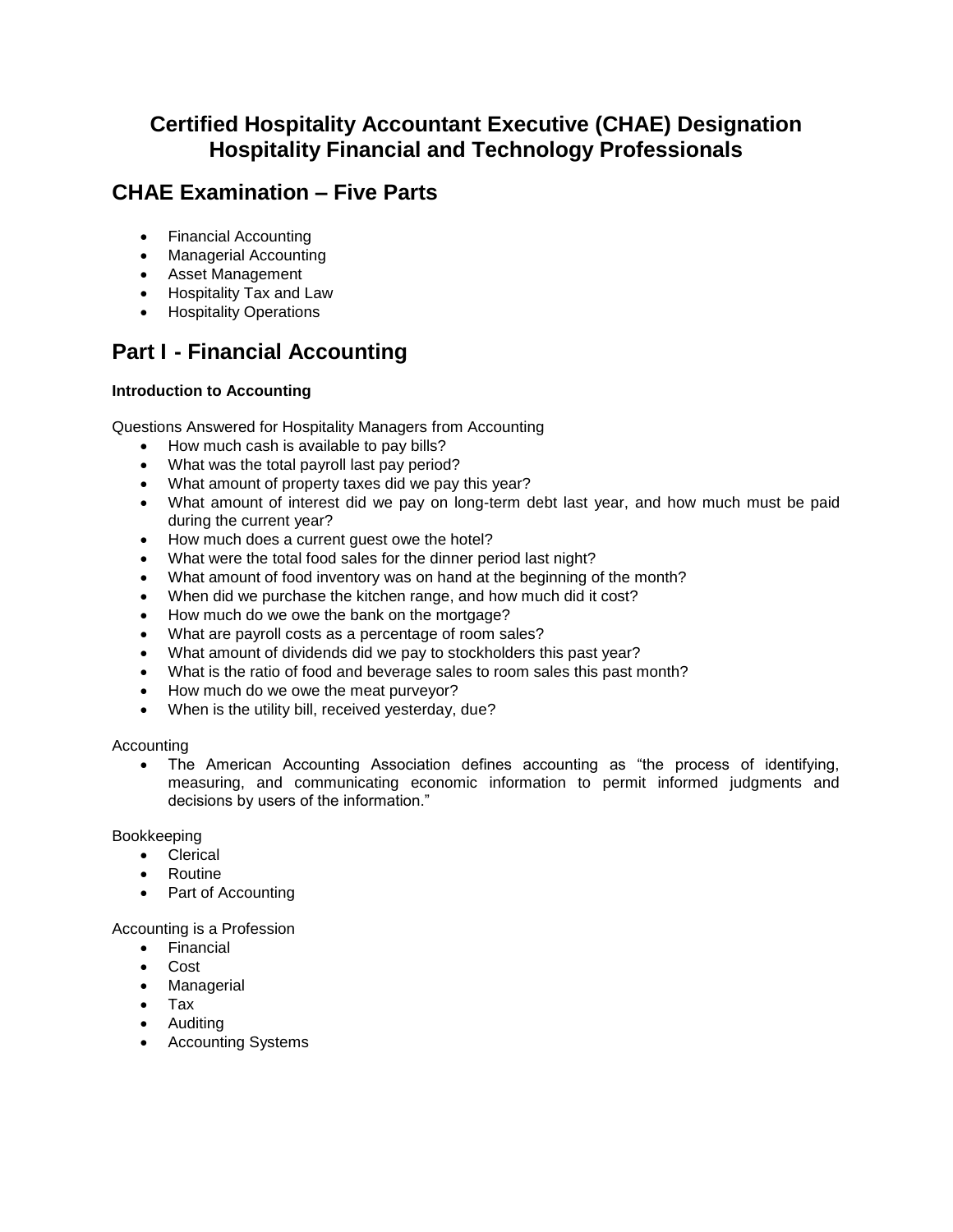Organizations That Influence Accounting

- American Institute of Certified Public Accountants (AICPA)
- Financial Accounting Standards Board (FASB)
- Securities and Exchange Commission (SEC)
- Internal Revenue Service (IRS)
- Hospitality Financial and Technology Professionals (HFTP)

Forms of Business Organizations

- Sole Proprietorship
- Partnership
- Limited Partnership
- "C" Corporation
- "S" Corporation

Principles of Accounting

- Cost Principle
- **•** Business Entity
- Continuity of the Business Unit
- Unit of Measurement
- Objective Evidence
- Full Disclosure
- Consistency
- Matching
- **•** Conservatism
- Materiality

#### End Products

- Income Statement
- Balance Sheet
- Statement of Cash Flows

#### Methods of Recording

- Cash Basis Accounting
- Accrual Basis Accounting

Fundamental Accounting Equation

- $\bullet$  Assets = Liabilities + Equity
- Balance Sheet
- Assets Things Owned
- Liabilities Obligations
- Equity Residual Claims on Assets

Expanded Fundamental Accounting Equation

- Revenue and Expense Accounts
- Income Statement
- Temporary Accounts
- Nominal Exist in Name
- Netted and Closed to Equity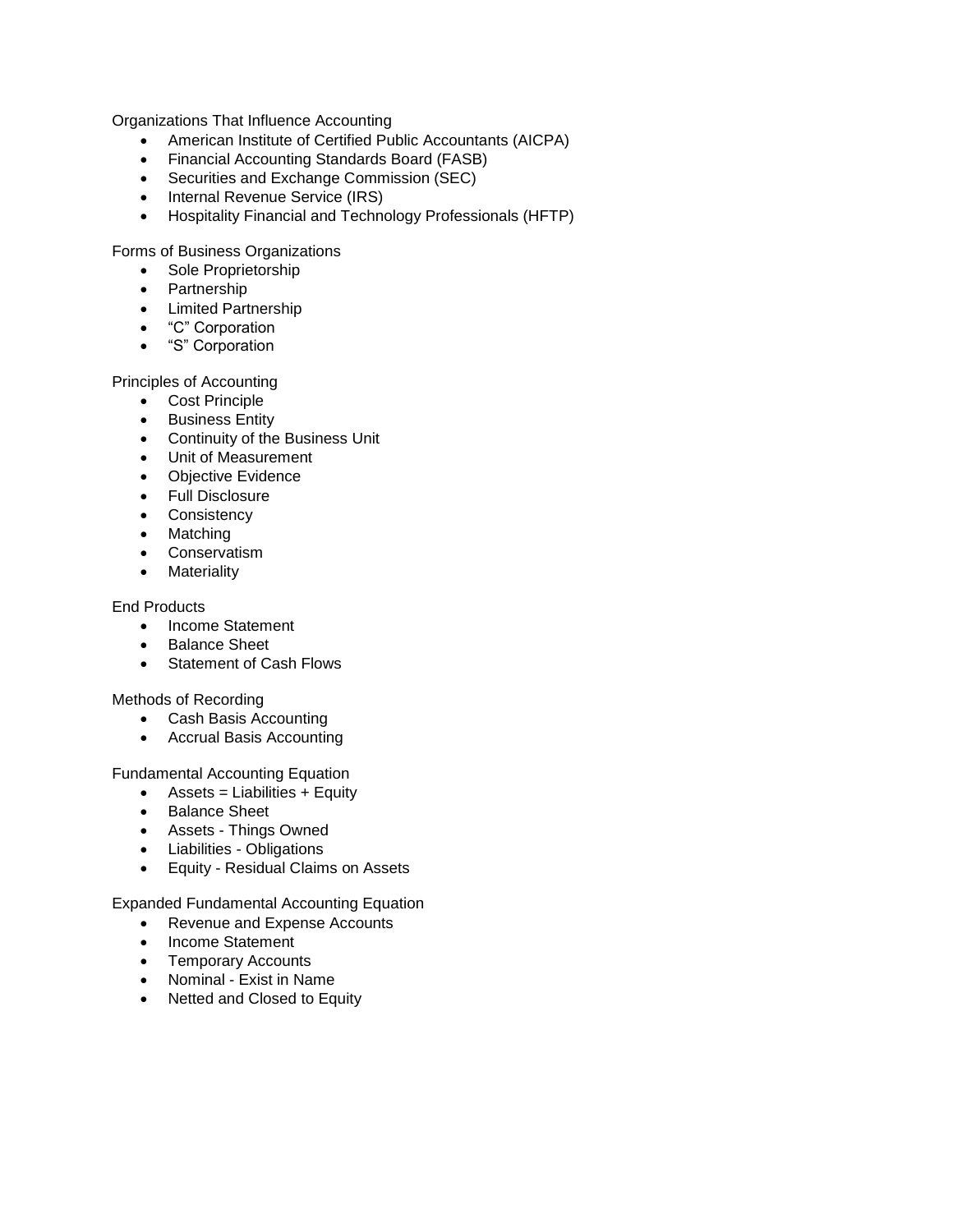#### **Accounting for Business Transactions**

Debits and Credits

- Debits on Left
- Credits on Right
- Debits Must Always Equal Credits
- Debit Does Not Necessarily Mean Increase or Decrease
- Credit Does Not Necessarily Mean Increase or Decrease
- Normal Balances
- Asset Debit
- Liability Credit
- Equity Credit
- Revenue Credit
- Expense Debit
- Contra Assets Credit
- Equity Withdrawals Debit

#### Accounting Cycle

- Transaction Recorded in Journals With Equal Debits and Credits
- Amounts are Posted From Journals to Ledgers
- Trial Balance is Prepared
- Adjusting Entries are Prepared in Journals
- Adjusting Entries are Posted to Ledger Accounts
- An Adjusted Trial Balance is Prepared
- Income Statement and Balance Sheet are Prepared
- Revenue and Expenses Accounts are Closed
- Post Closing Trial Balance is Prepared

#### **Accounts**

- Economic events are reflected in accounts
- T-account title, left side, right side (debit or credit)
- Accounts have balances either debit or credit (left side or right side)

#### Asset Accounts

- Cash
- Notes Receivable
- Accounts Receivable
- Accrued Interest Receivable
- Marketable Securities
- Inventories of Merchandise
- Office Supplies
- Other Prepaid Expenses
- Investments
- Property and Equipment

#### Liability Accounts

- Notes Payable
- Accounts Payable
- Taxes Charged to Guests and Withheld from Employees
- Income Taxes Payable
- Accrued Expenses
- Unearned Income
- Mortgage Payable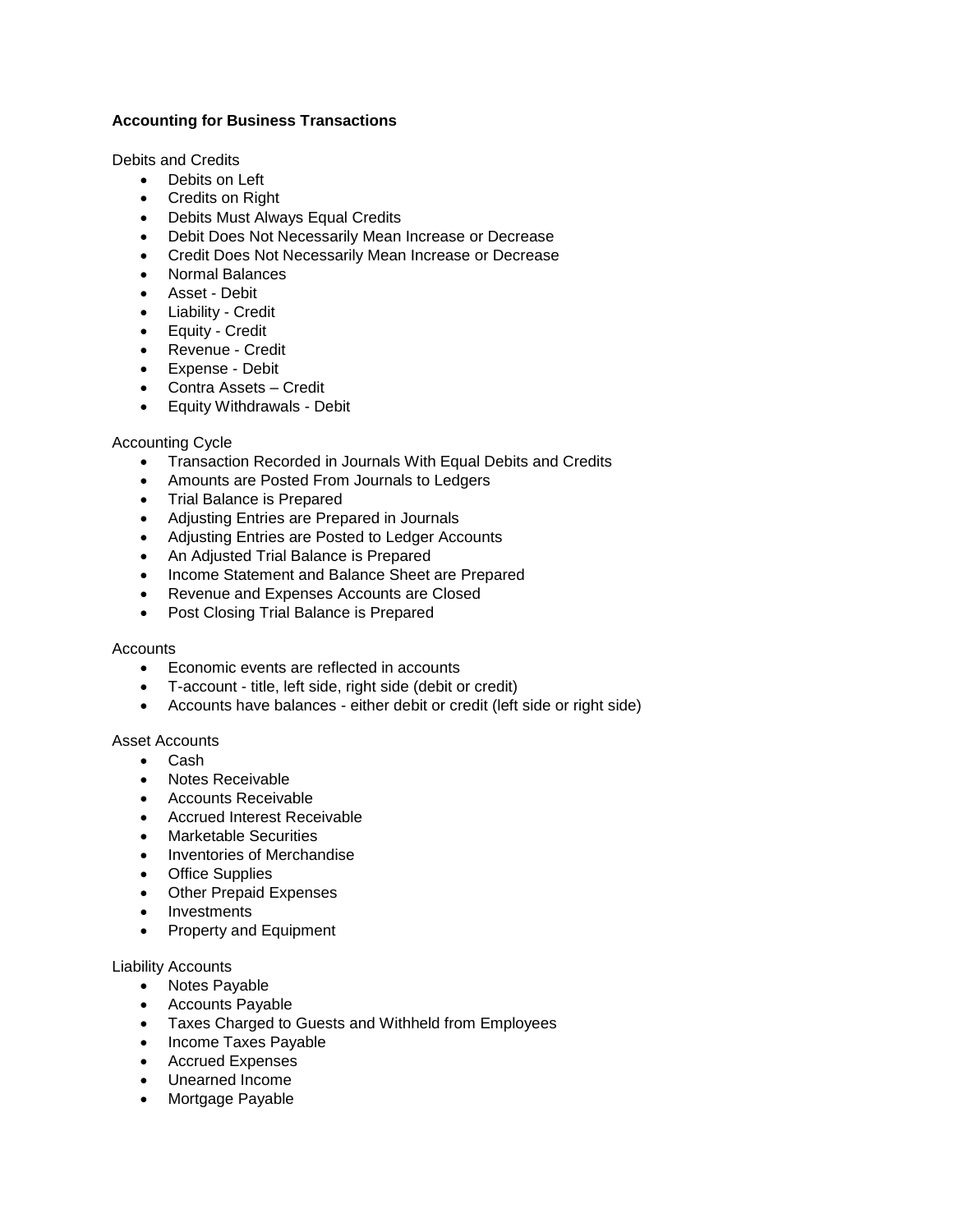Owners' Equity Accounts

- Capital Accounts
- Retained Earnings
- Preferred Stock
- Common Stock
- Capital Surplus

Revenue Accounts

- Room Sales
- Food Sales
- Beverage Sales
- Gift Shop Sales
- Revenue Accounts
- Green Fees Pro Shop Sales
- **•** Banquet Sales
- Interest and Dividend Income

Expense Accounts

- Cost of Food Sold
- Cost of Beverage Sold
- Wage and Related Costs
- Expense Accounts
- Supplies
- Rent
- Utilities
- Advertising

Recording Asset, Liability and Equity Changes

- Purchasing a Hotel. Debit Building and Land and Credit Mortgage Payable and Cash
- Borrowing Cash. Debit Cash and Credit Notes Payable
- Purchasing Furniture. Debit Furniture and Credit Cash

Recording Revenue and Expense Changes

- Sold a Room. Debit Cash and Credit Room Sales
- Paid Wages. Debit Wage Expense and Credit Cash

Recording Changes in Owners' Withdrawal Account

Withdrew Cash From the Business. Debit Owner's Drawing Account and Credit Cash

#### General Ledger

- Group of Accounts
- Have a Chart of Accounts
- Accounts are Numbered in a Uniform Manner
- Uniform System of Accounts for Hotels
- Suggestions for Handling Certain Transactions

#### Journalizing

- We do not record into ledgers directly.
- Journalizing process is first.
- Journals provide space to provide details of the transactions, include all the information in one place, and help minimize errors.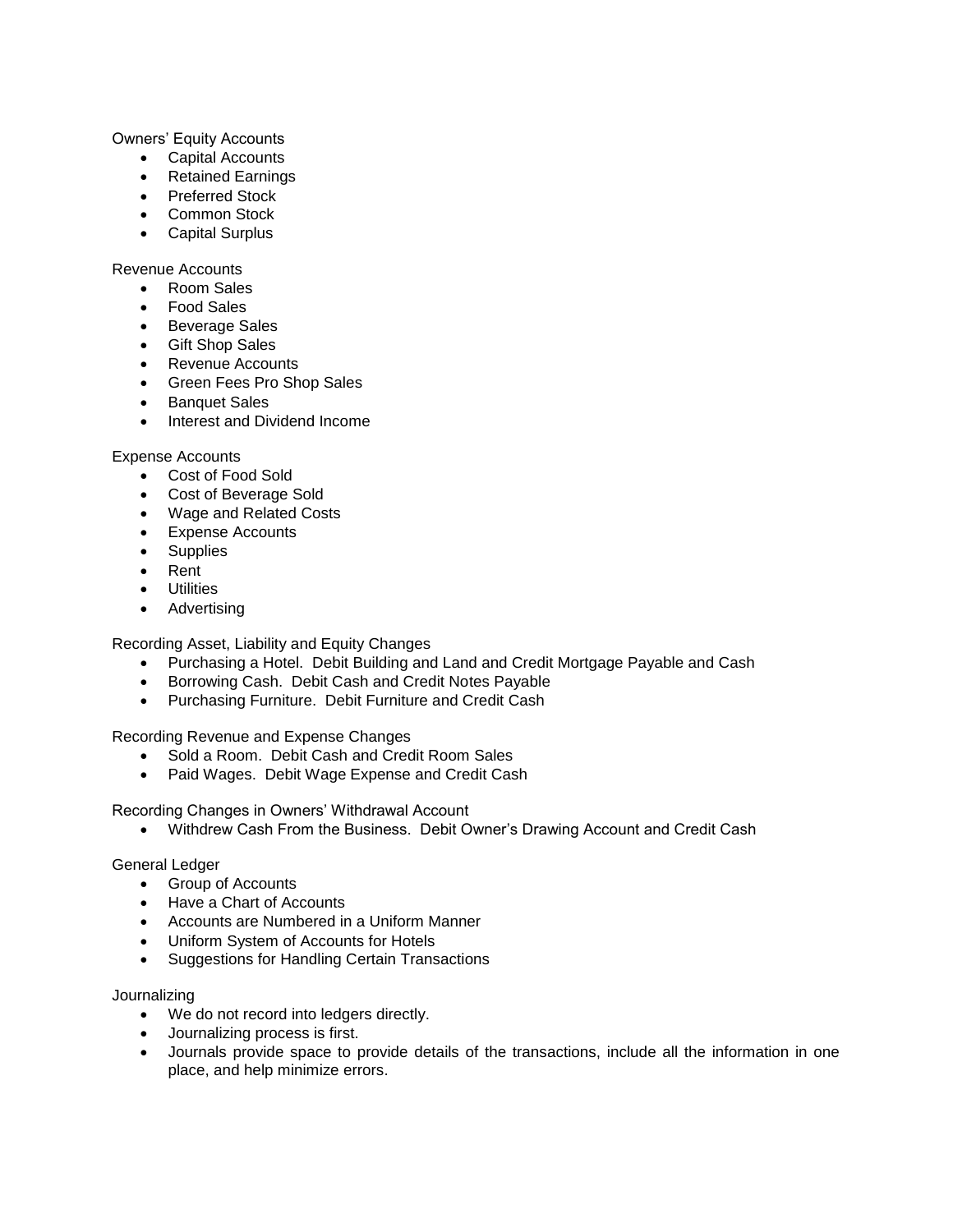General Journal

- Date
- Account titles that are being debited or credited and amounts
- Explanation of the transaction
- Transactions are then "posted" to the appropriate ledger accounts with reference back to the journal.

#### Trial Balance

- A list of all accounts and the balances (either debit or credit in separate columns)
- All debit balances are added and all credit balances are added.
- The totals are compared should be the same if not posting/transaction errors
- Not proof of accuracy

Compound Journal Entries

- More than one debit or more than one credit in the transaction.
- All debits must equal all credits in total for each transaction

#### **Accounting Adjustments**

What Are Adjusting Entries?

- Entries required to record expenses that have been incurred but not paid
- **Entries to recognize some liabilities**
- Entries to correct earlier journalizations of transactions

Why Adjusting Entries Are Needed

- Time Period Principle
- Matching Principle
- Accrual Accounting
- Materiality Principle

Accounts Affected

- Every adjusting entry affects a balance sheet (asset, liability, equity) account and an income statement account (revenue, expense)
- Adjusting entries never ever include cash as an affected account

Cash Vs Accrual Basis

- Cash basis recognizes revenues only when cash is received and expenses only when cash is disbursed
- Accrual basis recognizes expenses when they are incurred rather than paid such as depreciation, inventory, operations expenses

Deferral and Accrual Adjusting Entries

- Deferrals previously recorded assets that become expenses (prepaid insurance) and previously recorded liabilities that become revenue (deposits on events)
- Accrued assets and revenues not previously provided (account receivable) and liabilities and expenses not previously recorded (utility bill received and not paid)

Deferred Example

- Paid \$12,000 for a one year fire insurance policy on January 1
- Probably debited prepaid insurance and credited cash. Exchanged on asset for another since the insurance wasn't used at the time of the purchase.
- At the end of the month we want to recognize one month's insurance expense
- Debit Insurance Expense \$1,000 (\$12,000 /12) and Credit Prepaid Insurance (asset) \$1,000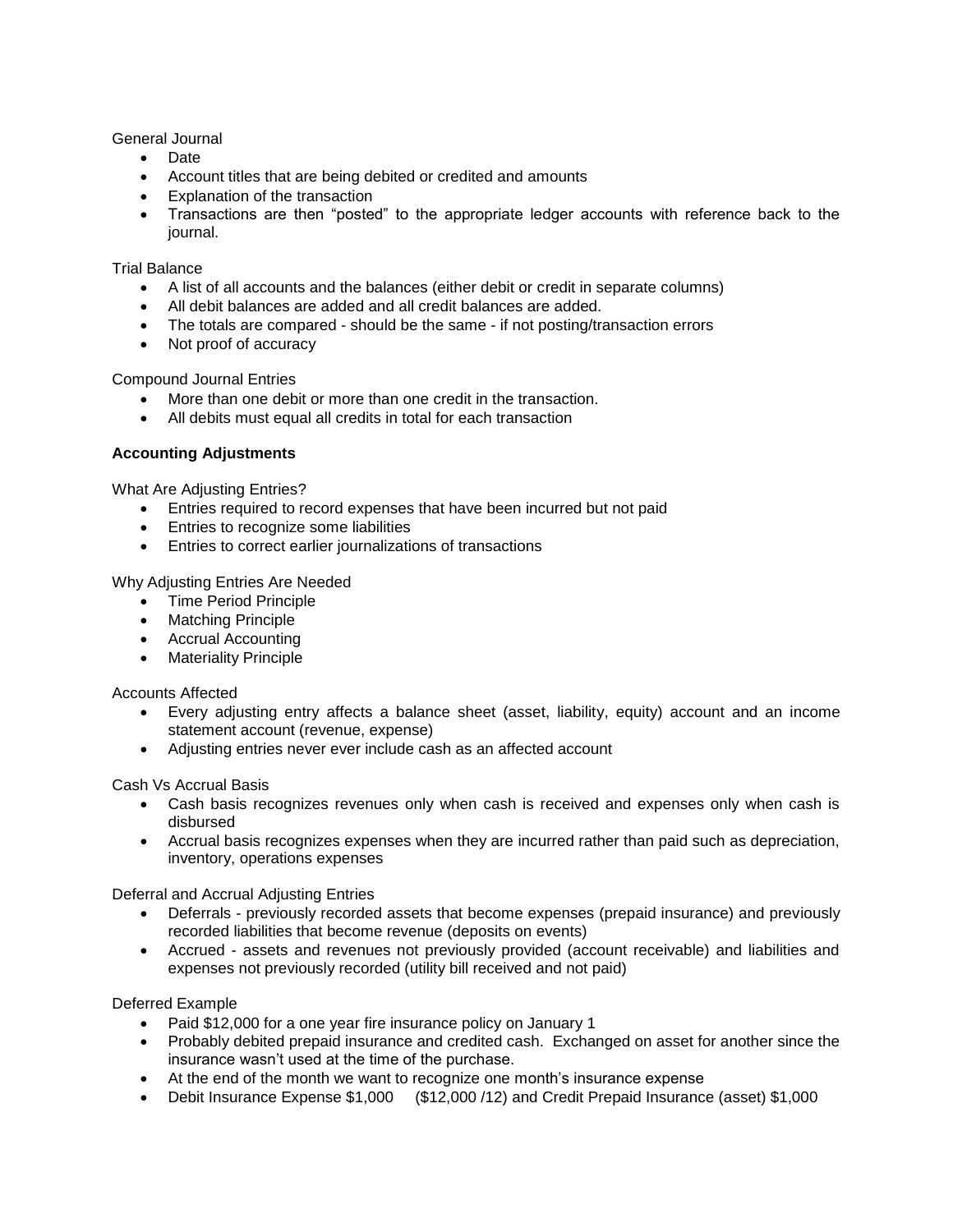Straight Line Depreciation - Cost minus Salvage Value divided by periods of life

- One of Many Ways to Compute Depreciation Expense Non Cash Expense
- Cost Principle is Applied
- Debit Depreciation Expense and Credit Accumulated Depreciation (contra asset)
- Unearned Revenues Sometimes Customers Pay in Advance for Services Debit Cash and Credit Liability to Customer
- When Customer Receives Service Debit the Liability to Customer and Credit Revenue

Accrual Example

- Wages Need to record the amount of wages earned by employees at the end of the period but not paid yet (Debit Wage Expense Credit Accrued Wages Payable
- Utilities Estimate the utilities expense and record as a liability since the bill has not been received
- Accrued Interest Earned Interest not yet received is still income

Failure to Prepare Adjusting Entries

- Erroneous Income Statements and Balance Sheets
- Violation of Matching Principle
- Violates Accrual Accounting
- End up with inaccurate financial records

#### **Corporate Accounting**

Advantages of Corporations

- Limited Liability
- Unlimited Life
- Ease in Acquiring Capital
- Ease of Transfer of Shares
- Professional Management

Disadvantages of Corporations

- Double Taxation
- Regulation

Corporation Fundamentals

- Pays Taxes on Profits
- Common Stock
- Par Value
- Additional Paid-In Capital in Excess of Par
- Dividends
- Retained Earnings Statement
- Stock Subscriptions

#### Preferred Stock

- Preferred in Terms of Dividends
- Preferred in Event of Liquidation
- Cumulative
- Callable
- Non-Voting
- Some Are Convertible
- Some Are Participating Preferred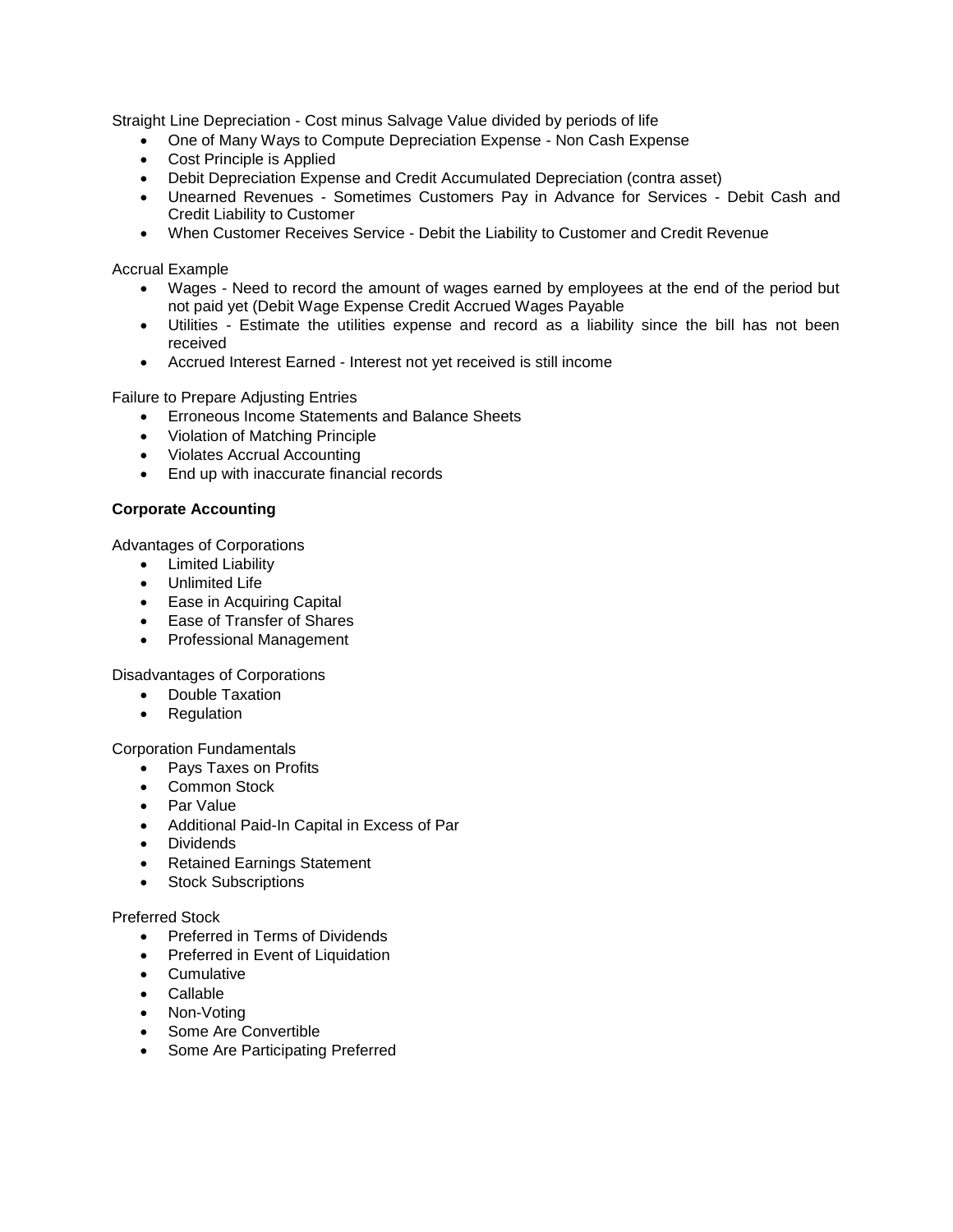Other Corporation Issues

- Cash Dividends Versus Stock Dividends
- Stock Splits
- Treasury Stock
- Book Value Per Share of Common Stock

#### **The Balance Sheet**

Uniform System of Accounts

- Standardized Accounting System
- Industry Driven
- Basic Formats
- Departmental Statement and Schedules
- Explanations and Discussions
- Allows Comparison Other Operations and Self
- Can be Used by Any Size Operation
- Property Level Designed Use
- Direct Operating Expense Based
- Cost of Goods Sold
- Direct Labor Expense
- Direct Expenses

Balance Sheet - The Statement of Financial Position

- $\bullet$  Assets = Liabilities + Equity
- Statement of Assets, Liabilities, and Owners' Equity at a Point in Time

#### Assets

- Current Assets
- Noncurrent Receivables
- Investments
- Property and Equipment
- Other Assets

#### **Liabilities**

- **•** Current Liabilities
- Long Term Debt
- Deferred Income Taxes
- Commitments / Contingencies
- Other Long-Term Liabilities

#### Owners' Equity

- Capital Stock
- Additional Paid In Capital
- Retained Earnings
- Treasury Stock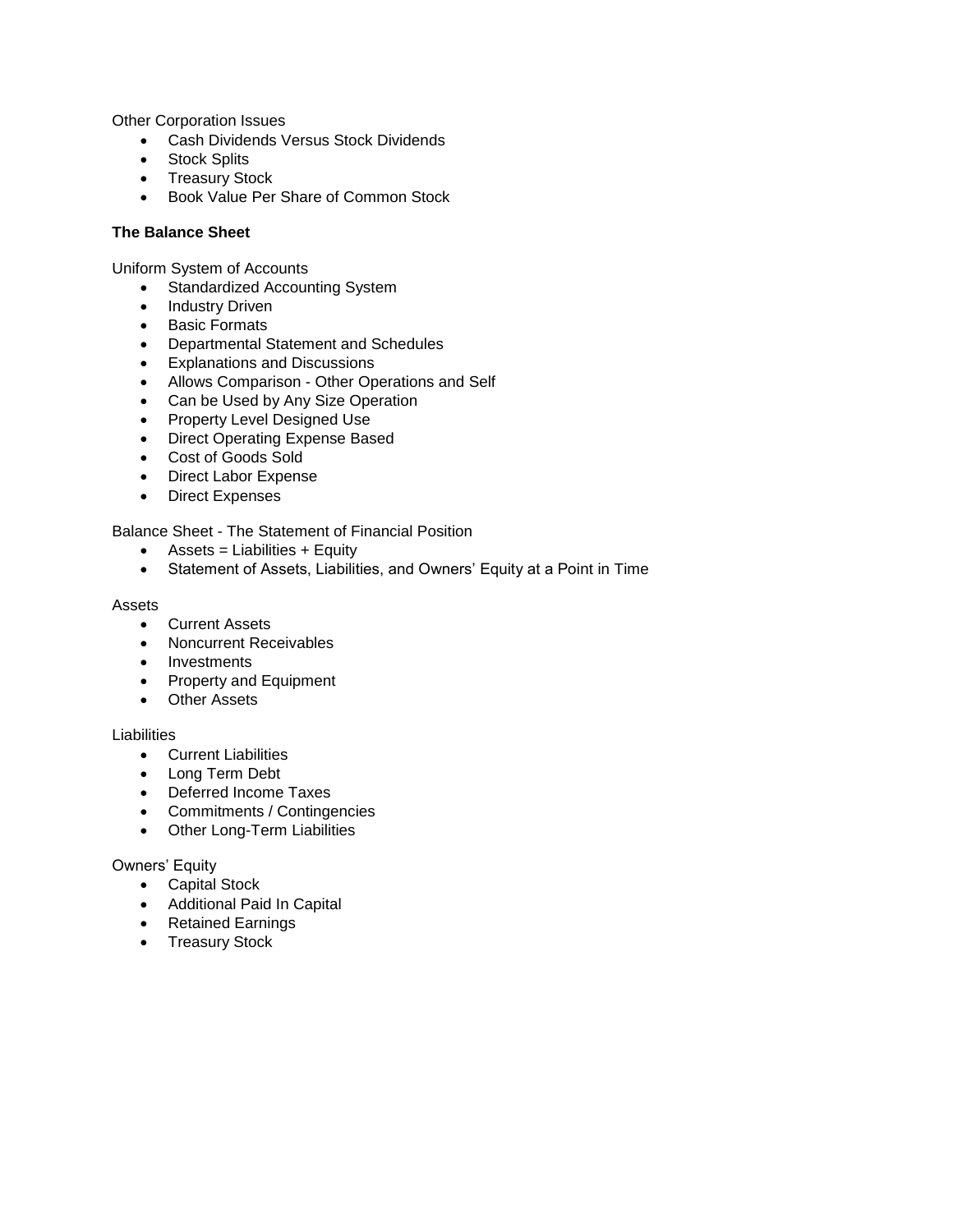Questions Answered by Balance Sheet

- Amount of Cash on Hand?
- What is the Total Debt?
- What is Funding Mix?
- How Much is Owed to the Hotel?
- Questions Answered by Balance Sheet
- What are the Tax Liabilities?
- Can Current Debt be Paid?
- What is the Financial Strength?
- How Much have Stockholders Invested in the Assets?

Balance Sheet Formats and Structure

- Account Format Assets on Left and Liabilities and Equity on Right
- Report Format Assets First Followed by Liabilities and Equity
- Current Assets Converted to Cash or Used in Operation in One Year or Normal Operating Cycle
- Listed in Order of Liquidity
	- o Cash (All Forms)
		- o Marketable Securities
		- o Receivables
		- o Inventories
		- o Prepaid Expenses
- Current Liabilities Obligations expected to be Satisfied in One Year or Normal Operating Cycle
- Current Liability Presentation
	- o Payables
	- o Advance Deposits
	- o Current Maturities of Long Term Debts
	- o Dividends Payable
	- o Income Taxes Payable

Noncurrent Assets

- Noncurrent Receivables not expected to be collected within one year owners are shown separate
- Investments securities, land not in use, and affiliate advances not to be collected within one year
- Property and Equipment Fixed Assets, Capital Leases Less accumulated depreciation
- Smallwares New USOA Recommends to Expense or Write off Over 3 Years
- Other Assets Deferred Charges, Security Deposits
- Preopening Expenses New USOA Recommends to Expense in Current Period

#### Other Assets

- Goodwill
- Cash Surrender Value of Life Insurance
- Deferred Charges
- Possibly Deferred Income Taxes

#### Long Term Liabilities

- Obligations Beyond One Year
- Notes Payable
- Mortgages Payable
- Bonds Payable
- Capitalized Lease Obligations
- Possibly Deferred Income Taxes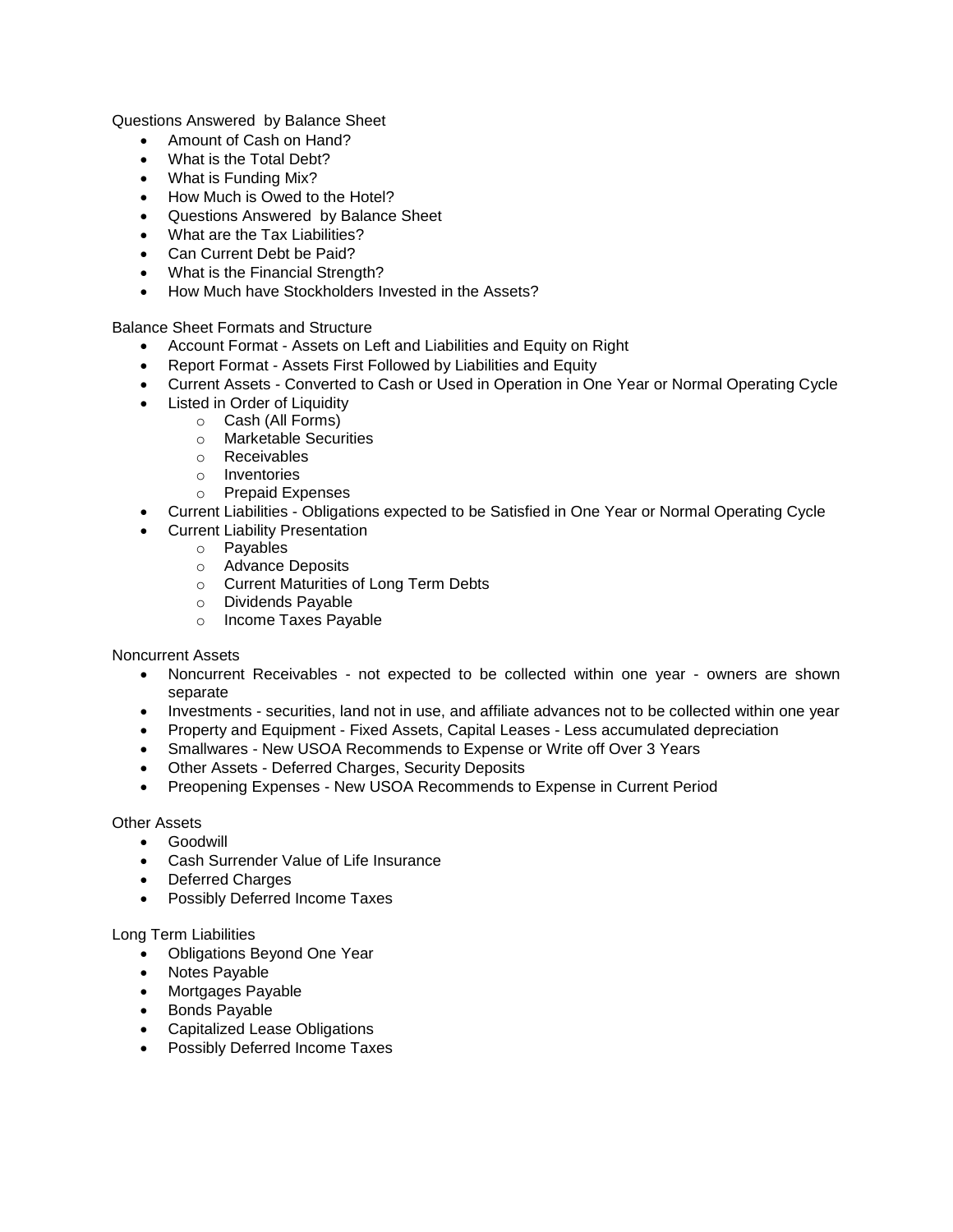#### Owners' Equity

- Preferred Stock, Par @ \$\$\$
- Shares Authorized
- Shares Issued
- Common Stock, Par @ \$\$\$
- Shares Authorized
- Shares Issued
- Owners' Equity
- Treasury Stock
- Additional Paid in Capital
- Retained Earnings
- Sole Proprietorship Capital
- Partnership Show Each Owner's Capital
- Withdrawal Accounts

#### Footnotes

- Significant Accounting Policies
- Accounts and Notes Receivable
- Inventories
- Investments
- Property and Equipment
- Current Liabilities
- Long Term Debt
- Capital Stock
- Employee Benefit Plans
- Leases
- Segments of Business
- Supplemental Financial Information
- Commitment/Contingent Liability
- Income Taxes

#### Balance Sheet Analysis

- Comparative Statements or *Horizontal Analysis*
- Compute Absolute Change
- Compute Relative Change
- Investigate Significant Differences
- Internal Analysis

#### Balance Sheet Analysis

- Common Size Statements or *Vertical Analysis*
- Total Assets Equal 100%
- Total Liabilities and Equity Equals 100%
- Balance Sheet Analysis
- Each Individual Account is Shown as a Percentage of the Total
- Compare to Industry, Like Businesses or Self

#### Balance Sheet Analysis

- Base Year Comparisons
- Series of Years
- Compared to a Base Year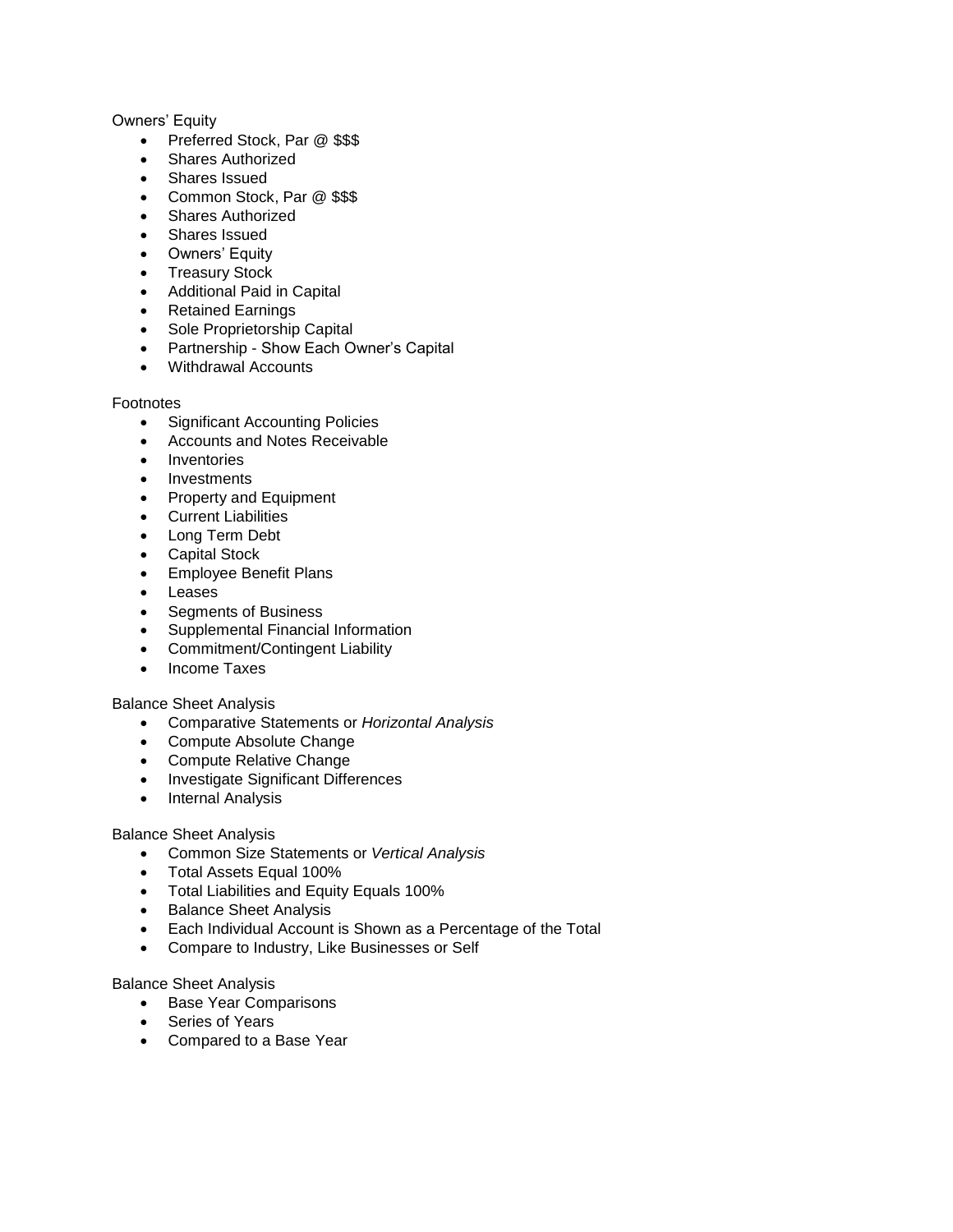Balance Sheet Limitations

- Does Not Reflect Current Values of Assets (Booked According to Cost Principle)
- Does Not Include Some Things of Value Such as Personnel, Location, Customer Base, Goodwill
- Balance Sheet Limitations
- **Becomes Quickly Outdated**
- Some Account Balances are Estimates Such as Depreciation and Estimates for Uncollectibles

#### **The Income Statement**

Income Statement

- Statement of Earnings
- Profit and Loss Statement
- Statement of Operations
- Frequency Daily, Weekly, Monthly, Quarterly, Annually
- Reports on a Period of Time
- Departmental Income Statements
- Uniform System of Accounts

#### Questions Answered

- How Profitable Was Business?
- What Were the Total Sales?
- How Much Was the Labor Cost?
- What Was Food Cost Percent?
- Are Sales In(de)creasing?
- Are Expenses In(de)creasing?
- What Were Marketing Costs?
- What Percent of Sales Is Profit?

#### Elements of Income Statement

- Revenue Sale of Goods and Services; Investment Income; Rental Income
- Expenses Outflows to Produce Goods; Cost of Goods Sold; Labor; Controllable Expenses; Noncontrollable Expenses
- Elements of Income Statement
- Other Gains and Losses From Incidental Transactions; Acts of Nature
- Period Income or Loss Add/Deduct To/From Equity
- Internal Users Management
- External Users Summary Statement

#### Uniform System of Accounts

- Standardized Accounting System
- Industry Driven
- Basic Formats
- Departmental Statement and Schedules
- Explanations and Discussions
- Allows Comparison Other Operations and Self
- Can Be Used by Any Size Operation
- Property Level Designed Use
- Direct Operating Expense Based on Cost of Goods Sold, Direct Labor Expense, Direct Expenses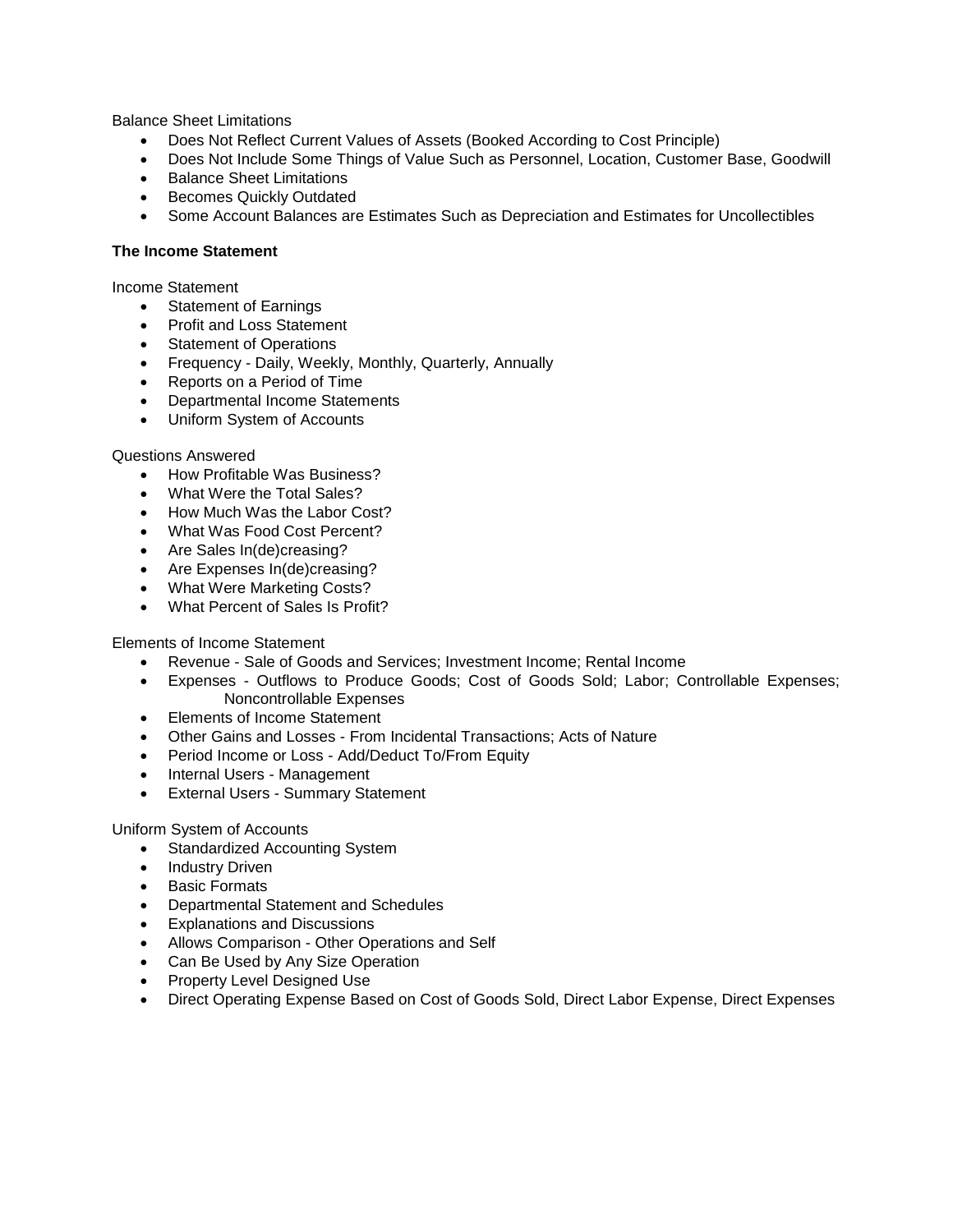Contents of the Income Statement

- Operated Departments
- Net Revenues by Department
- Cost of Sales
- Payroll and Related
- Other Direct Expenses
- Departmental Income Net Department Revenues Less Departmental Expenses
- Non Operated Departments
- Undistributed Operating Expenses
- Payroll and Related and Other Are Shown Separately
- Administrative and General
- Data Processing
- Human Resources
- Transportation
- Marketing
- Property Operations and Maintenance
- Energy Costs
- Other Expenses (Board Decisions)
- Management Fees
- Fixed Charges (Capacity Costs)
- Other Gains or Losses
- Sale of Property/Equipment

Comparative Statements

- Horizontal Analysis
- Absolute Change
- Relative Change
- Income Statement Analysis
- Investigate Significant Differences
- Internal Analysis

Common Size Statements

- Vertical Analysis
- Total Revenue Equal 100%
- Income Statement Analysis
- **Each Expense Shown As Percentage of Total**
- Compare to Industry, Like Businesses or Self

Data Availability

- PKF Consulting Trends in the Hotel Industry (U.S. and Worldwide)
- PKF Consulting Clubs in Town and Country
- Smith Travel Research The Host Report Hotel Operating Statistics
- NRA Restaurant Industry Operations Report
- Local Hotel Organizations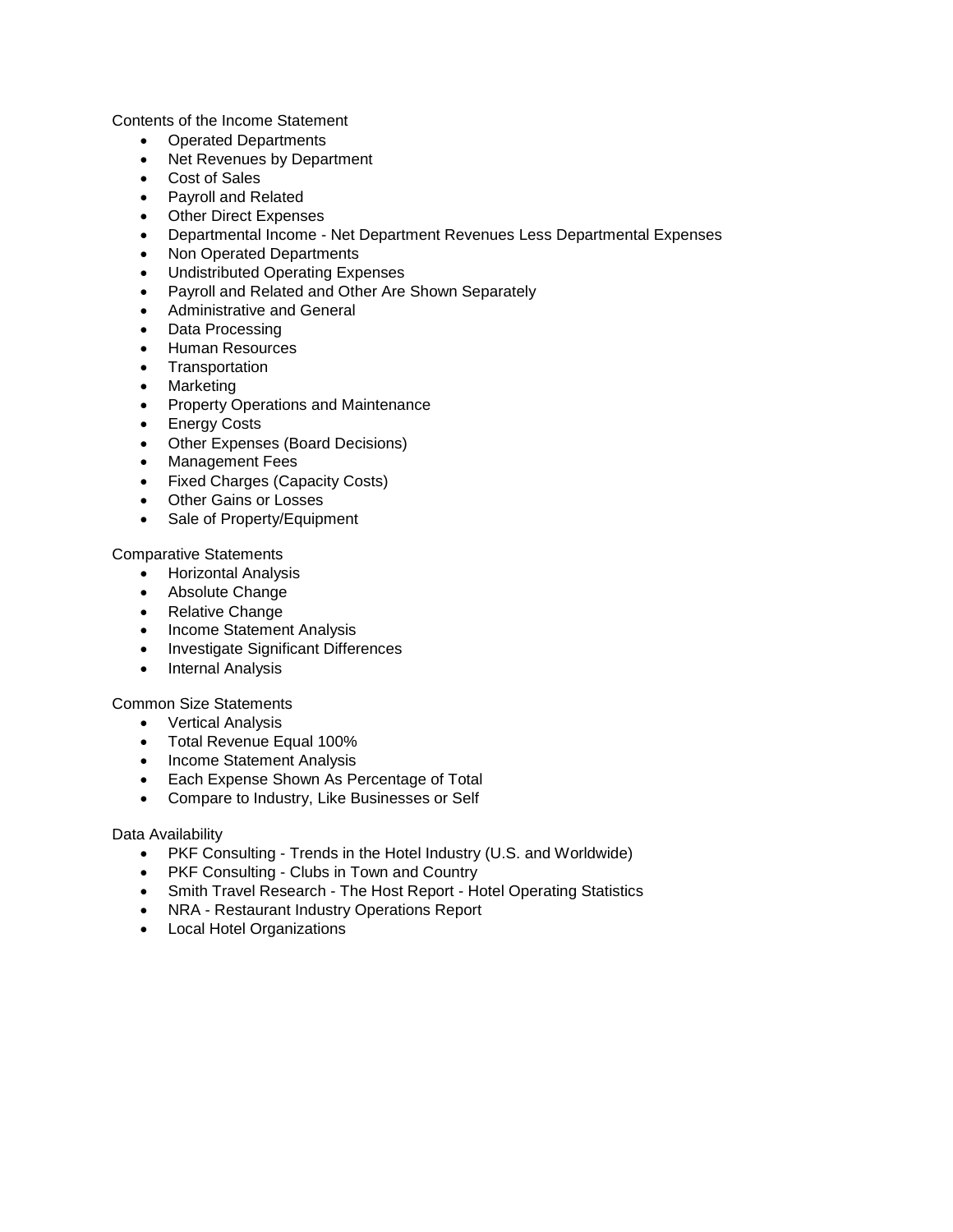#### **The Statement of Cash Flows**

The Statement of Cash Flows Answers

- How Much Cash Was Provided by Operations
- What Amount of Property and Equipment Was Purchased
- How Much Long Term Debt Was Borrowed
- The Statement of Cash Flows Answers
- What Funds Were Raised by the Sale of Capital Stock
- What Amount of Dividends Were Paid
- How Much Was Invested in Long Term Investments

The Statement of Cash Flows

- Required Statement Since 1988 by the FASB
- Replaces the Statement of Changes in Financial Position
- Focused on Cash Changes From Operating Activities Investing Activities Financing Activities
- $\bullet$  Cash Equivalents = Cash

Use and Purpose of The Statement of Cash Flows

- Assess Ability to Generate Future Cash Flows
- Assess Ability to Meet Current Obligations
- Shows the Difference Between Net Income and Cash Generated
- Shows the Effect of Cash and Non Cash Financing and Investing Activities
- Internal and External Users
- *Management*
	- o Assess Liquidity
	- o Assess Financial Flexibility
	- o Determine Dividend Policy
	- o Plan Investing and Financing
	- o Use and Purpose of The Statement of Cash Flows
- *Investors and Creditors*
	- o Assess Ability to Pay Bills
	- o Assess Ability to Pay Dividends
	- o Assess Need for Financing

Six Steps...

- Determine Change in Cash Account The "Answer"
- Summarize Operating Activities
	- o *Cash in From Sale of Services*
	- o *Cash in From Interest and Dividends*
	- o *Cash Out for Expenses*
- Summarize Investing Activities
	- o *Cash in From Property Sales*
	- o *Cash in From Investment and Security Sales*
	- o *Cash Out for Loans and Purchases of Property and Investments*
- Summarize Financing Activities
	- o *Cash in From Sale of Stock*
	- o *Cash in From Issuing Debt*
	- o *Cash Out for Paying Debt*
	- o *Cash Out to Pay Dividends*
	- o *Cash Out to Reacquire Capital Stock*
- Schedule of Noncash Investing and Financing Activities
	- o *Exchange of Capital Stock for Property and Equipment*
	- o *Capital Lease Obligations Incurred*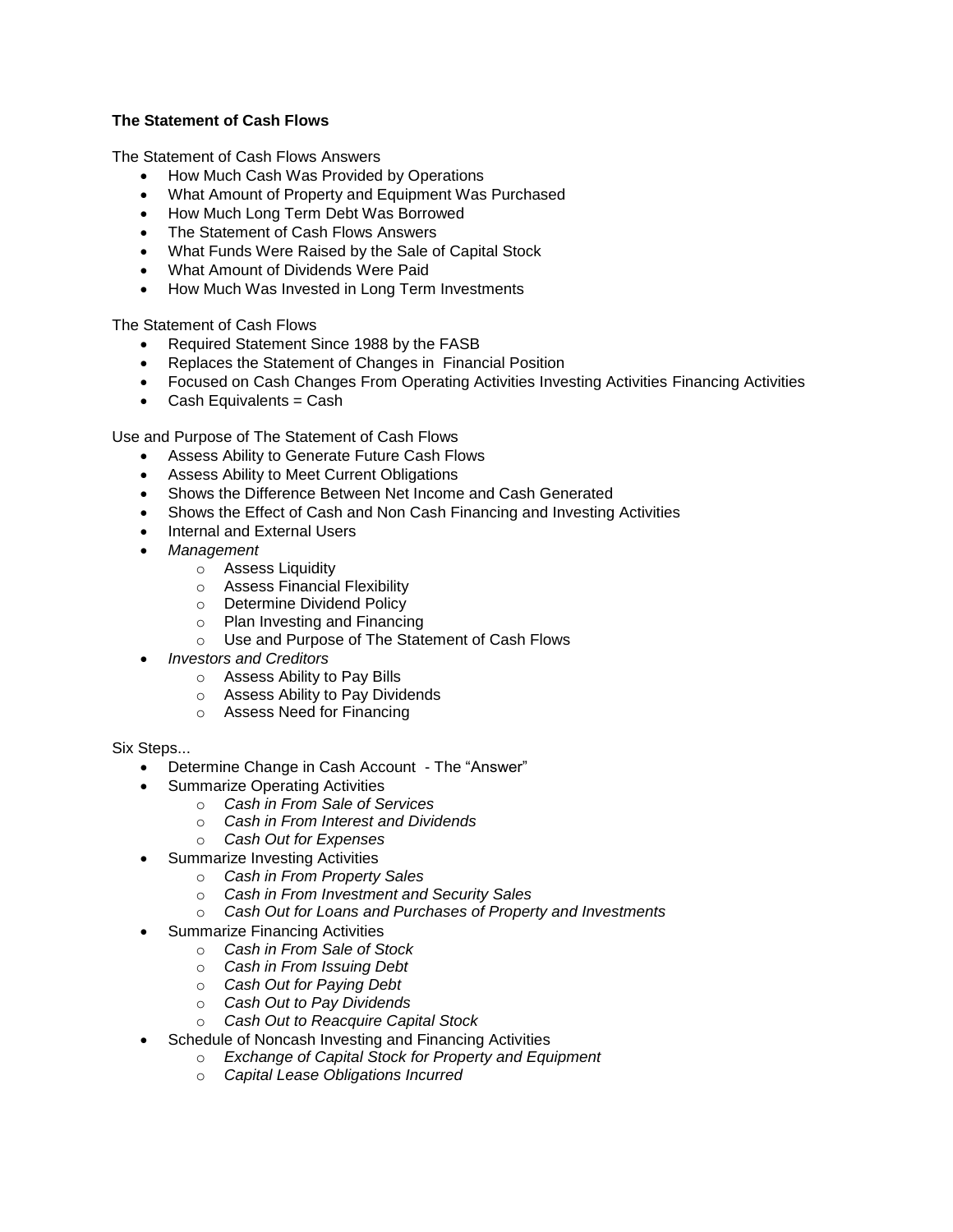- Present the Statement of Cash Flows
	- o *Cash Flows From Operating Activities*
	- o *Cash Flows From Investing Activities*
	- o *Cash Flows From Financing Activities*
	- o *Net Increase (Decrease) in Cash*
	- o *Cash At Beginning of Period*
	- o *Cash At End of Period*
	- o *Supplemental Schedule - Non Cash Transactions*

Operating Activities - Direct Method

- Accrual Accounting Recognize Expenses When Incurred Revenue When Earned.
- Convert Each Item on the Income Statement From Accrual Basis Accounting to Cash Basis Accounting
- Ignore Non Cash Transactions
- Cash Receipts From Sales Plus Interest and Dividends Received
- Cash Disbursements for Operating Expenses
- FASB Prefers Direct Method

Operating Activities - Indirect Method

- Used in Hospitality Operations
- Start With Net Income
- Adjust for Non Cash Expenses Such As Depreciation (Add)
- Adjust for Gains or Losses on Sale of Noncurrent Assets or Marketable Securities (Add or Deduct)
- Adjust for Changes in Current Accounts Except Cash and Dividends Payable
- Accounting for Changes in Current Accounts Using Indirect Method
	- o A Decrease in a Current Asset Is Added to Net Income
	- o An Increase in a Current Asset Is Deducted From Net Income
	- o A Decrease in a Current Liability Is Deducted From Net Income
	- o An Increase in a Current Liability Is Added to Net Income

Net Cash Flows From Investing Activities

- Examine Non Current Asset Accounts for Changes Between the Balance Sheet Dates
	- o *Investments*
	- o *Property and Equipment*
- Look at Journal Entries
- Read Footnotes to Statements
- Examine Non Current Liability and Owners' Equity Accounts for Changes Between the Balance Sheet Dates
	- o *Look at Journal Entries*
	- o *Read Footnotes to Statements for Non Cash Transactions*
- Analyze Dividends Payable Account for Cash Payments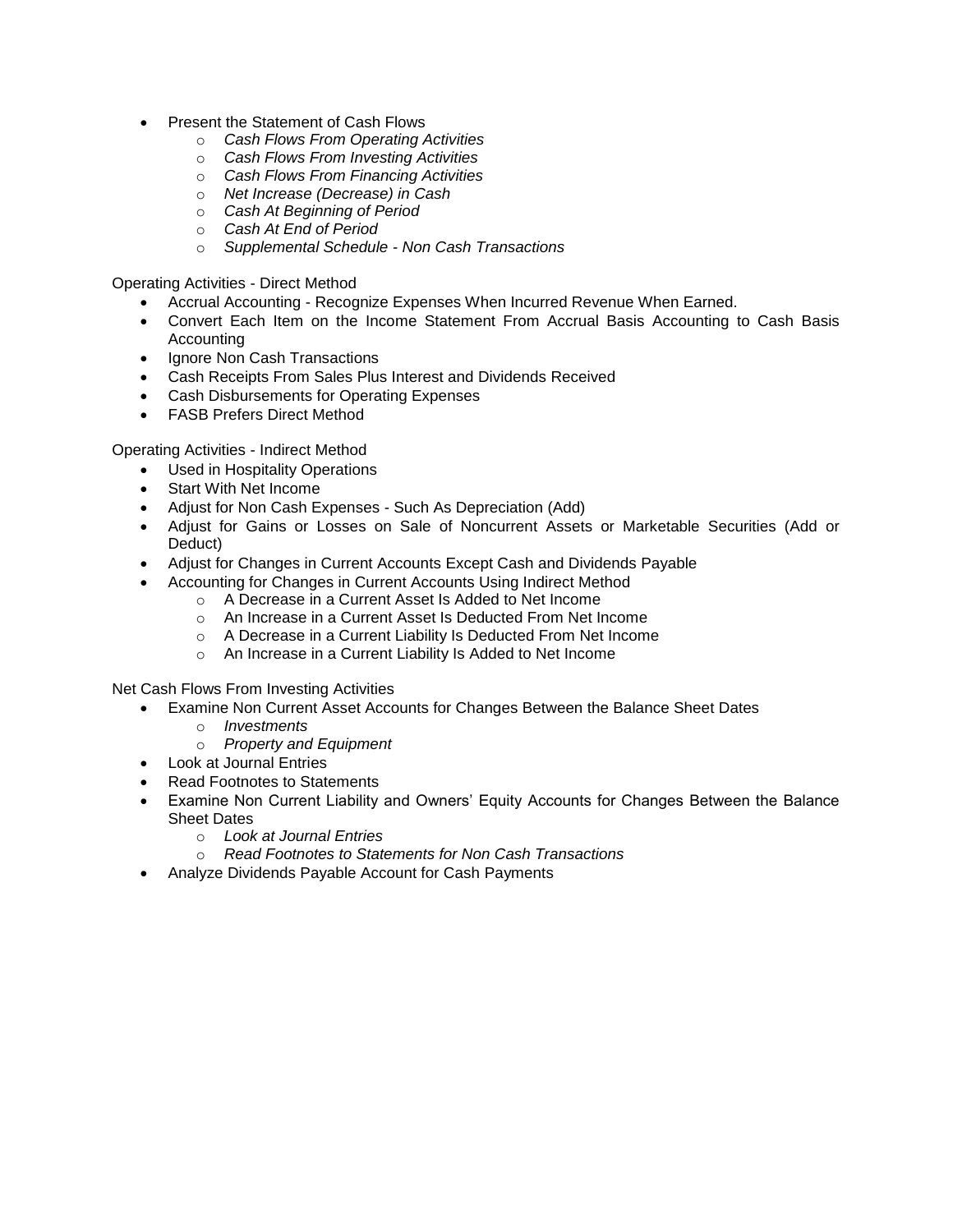## **Part II - Managerial Accounting**

#### **Introduction to Managerial Accounting**

Financial Vs Managerial Accounting

- Financial Accounting Is Historical
- Managerial Accounting Provides Information, Enhances Controls, and Plans for Events

The Hospitality Business

- Lodging \$100 Billion
- Food and Beverage \$425 Billion
- Lodging and Food and Beverage Equates to 5%of GNP
- Seasonal Business
- Fluctuating Demand
- Short Conversion Time Food
- Selling Space Now or Never
- Labor Intensive
- Intensive Fixed Asset Investment

#### Hotel Revenue

- 64.1% Rooms
- 19.5% Food
- 5.1% Beverage
- 7.0% Other Departments
- 2.5% Telephone Department
- 1.8% Rentals and Other Income

Hotel Costs and Expenses

- 44.9% Salaries, Benefits and Meals
- 30.0% Operating Expenses
- 11.0% Cost of Sales
- 5.5% Energy Costs
- 8.6% Taxes, Management Fees, Insurance

Uniform System of Accounts

- Industry Uses a Uniform System of Accounting
- Lodging Operations, Restaurants, Clubs

Principles of Accounting

- Cost Principle
- **•** Business Entity
- Continuity of the Business Unit
- Unit of Measurement
- Principles of Accounting
- Objective Evidence
- Full Disclosure
- Consistency
- Matching
- Principles of Accounting
- **•** Conservatism
- Materiality
- Cash Basis Accounting
- Accrual Basis Accounting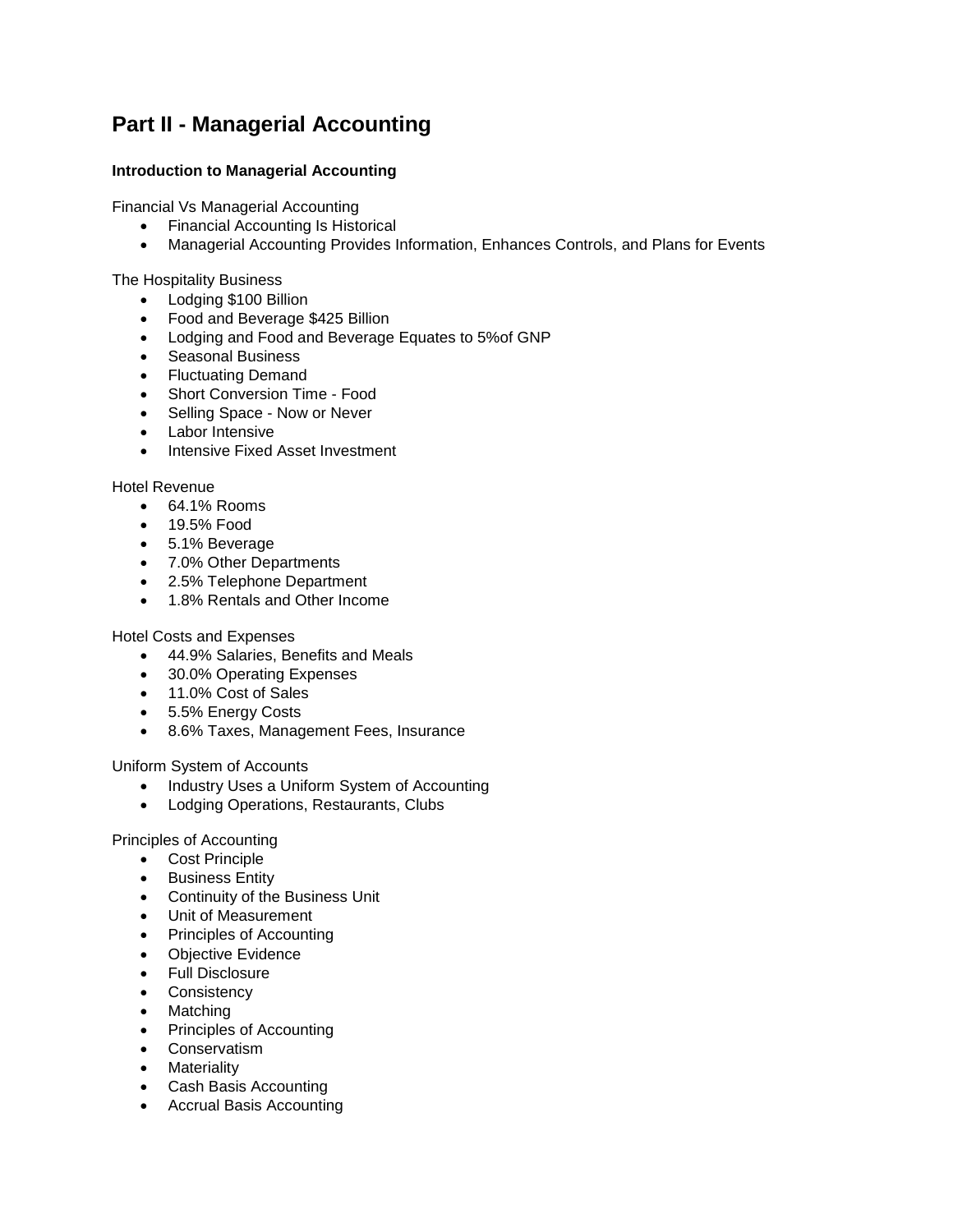Fundamental Accounting Equation

- $\bullet$  Assets = Liabilities + Equity
- Balance Sheet
- Assets Things Owned
- Liabilities Obligations
- Equity Residual Claims on Assets

Revenue and Expense Accounts

- Income Statement
- Temporary Accounts Nominal Exist in Name
- Netted and Closed to Equity

Forms of Business Organizations

- Sole Proprietorship
- Partnership
- Limited Partnership
- "C" Corporation
- "S" Corporation

Debits and Credits

- Debits on Left
- Credits on Right
- Debits Must Equal Credits Double Entry Bookkeeping

Normal Balances

- Asset Debit
- Liability Credit
- Equity Credit
- Revenue Credit
- Expense Debit
- *Other Types of Accounts*
	- o Contra Assets Credit
		- o Equity Withdrawals Debit

Accounting Cycle

- **•** Transaction Recorded in Journals With Equal Debits and Credits
- Amounts are Posted From Journals to Ledgers
- Trial Balance is Prepared
- Adjusting Entries are Prepared in Journals
- Adjusting Entries are Posted to Ledger Accounts
- An Adjusted Trial Balance is Prepared
- Income Statement and Balance Sheet are Prepared
- Revenue and Expenses Accounts are Closed
- Post Closing Trial Balance is Prepared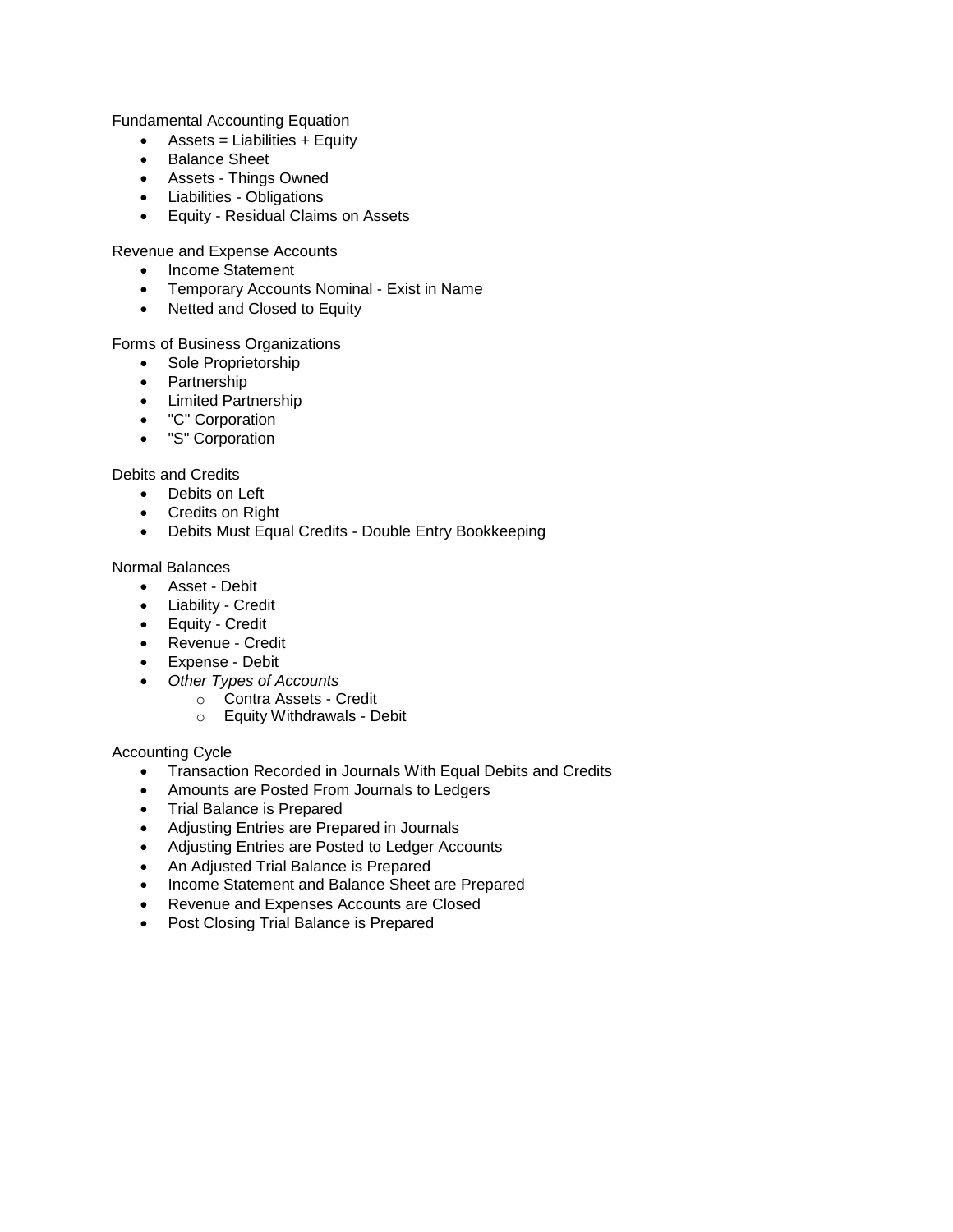#### **Basic Cost Concepts**

Cost Related Questions

- What Are the Hotel's Fixed Costs?
- Which Costs Are Relevant to Purchasing a New Microcomputer?
- What Are the Variable Costs of Serving a Steak Dinner?
- What Is the Opportunity Cost of Adding 25 Rooms to the Motel?
- What Is the Standard Cost of Catering a Banquet for 500 People?
- What Are the Hotel's Controllable Costs?
- How Are Fixed Cost Portions of Mixed Costs Determined?
- How Are Costs Allocated to the Operating Departments?
- Which Costs Are Sunk Costs in Considering a Future Purchase?
- Which Costs Are Relevant to Pricing a Lobster Dinner?

Cost Terminology

- Fixed Costs Costs That Are Normally Not Affected by Changes in Sales Volume Over a Relevant Range
- Relevant Range Range of Activity Under Which Cost Data Are Valid
- Cost Terminology
- Variable Costs Costs That Are Constant on a Per Unit Basis
- Mixed Costs Also Called Semi Fixed or Semi Variable Costs and Have a Fixed and a Variable Component
- Controllable Costs Costs That Can Be Changed in the Short Run and Are Under the Control of an Operating Manager
- Noncontrollable Costs Costs That Normally Cannot Be Changed in the Short Run
- Prime Costs Material Plus Labor
- Unit Cost Cost Per Salable Unit
- Avoidable Costs Fixed Costs That Are Eliminated During a Shutdown
- Capacity Fixed Costs Costs Incurred When Providing Goods or Services
- Discretionary Fixed Costs Costs That Management Can Avoid
- Step Costs Costs That Change Due to Changes in a Range of Activity
- Overhead Costs All Costs Other Than Direct Costs Incurred by Profit Centers (Indirect Costs)
- Differential Costs Costs That Differ Between Two Alternatives
- Sunk Cost A Past Cost Relating to a Past Decision
- Average Cost Cost to Produce an Item (Include All Costs)
- Incremental Costs How Much It Costs to Produce Another Unit (Variable Costs Only)
- Standard Costs What Costs Should Be Under Ideal Situations
- Indifference Point The Level of Activity Where Costs Are the Same Under Variable and Fixed Arrangements

Determination of Mixed Cost Elements

- High Low (Two Point Method)
- Scattergram
- Regression Analysis (Method of Least Squares)
- High Low (Two Point Method)
	- o Select a Sample High and Low Month for Sales (or Costs)
	- o Calculate Difference in Two Measures (Sales or Costs and Activity)
	- o Divide Activity Difference Into Sales or Cost Difference
	- o Result Is Variable Cost Per Unit
	- o Solve for Fixed Costs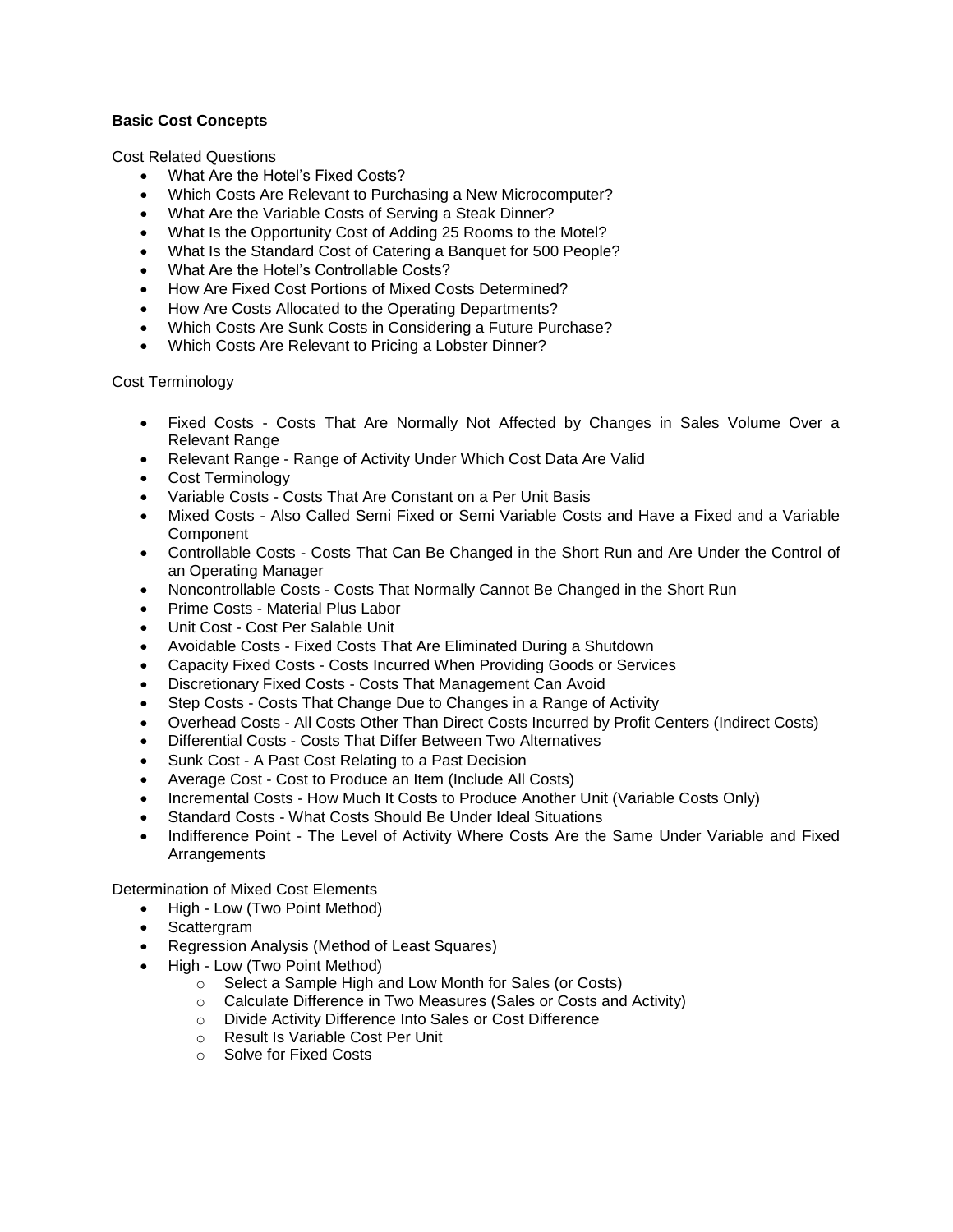- Scattergram
	- o Graph Sales (Cost) Data With Activity
	- o Draw Best Straight Line Through Data
	- o Where Intersects Y Axis Is Fixed Costs
	- o Solve for Variable Cost Per Unit
- Regression Analysis Method of Least Squares
	- o Computation of *Best* Straight Line
	- $O Y = a + bx$
	- $o$  b = Slope of Line or Variable Cost Per Unit
	- $\circ$  A = Y Intercept or Fixed Cost

#### Cost Allocation

- Distribution of Overhead Costs to the Profit Centers
- Single Allocation Base Approach Uses a Single Factor Such As Square Footage, Number of People, Revenue
- Multiple Allocation Approach Use the Most Closely Related Factor

#### Analysis After Allocation

- What Is Income (Loss)?
- Which Allocated Overhead Costs Are Fixed?
- What Other Departments Are Affected?
- Any Operating Alternatives?

#### Use of Cost Data

- Which Piece of Equipment Should Be Purchased?
- How Much Should We Charge?
- Can We Sell Below Cost?
- What Time Periods Should We Be Open?
- Should We Close For the Season?
- Which Segment Should Get the Most Support?

#### **Cost-Volume-Profit Analysis**

Cost-Volume-Profit Assumptions

- Fixed Costs Remain Constant During the Period Being Analyzed.
- Variable Costs Fluctuate in a Linear Fashion With Revenues.
- Variable Costs Are Constant on a Per Unit Basis.
- Productivity Remains Constant.
- Revenues Are Proportional to Variable Costs.
- There Are No Volume Discounts.
- All Costs Can Be Broken Down Into Their Fixed and Variable Components.
- Joint Costs Are Not Eliminated When One Department Is.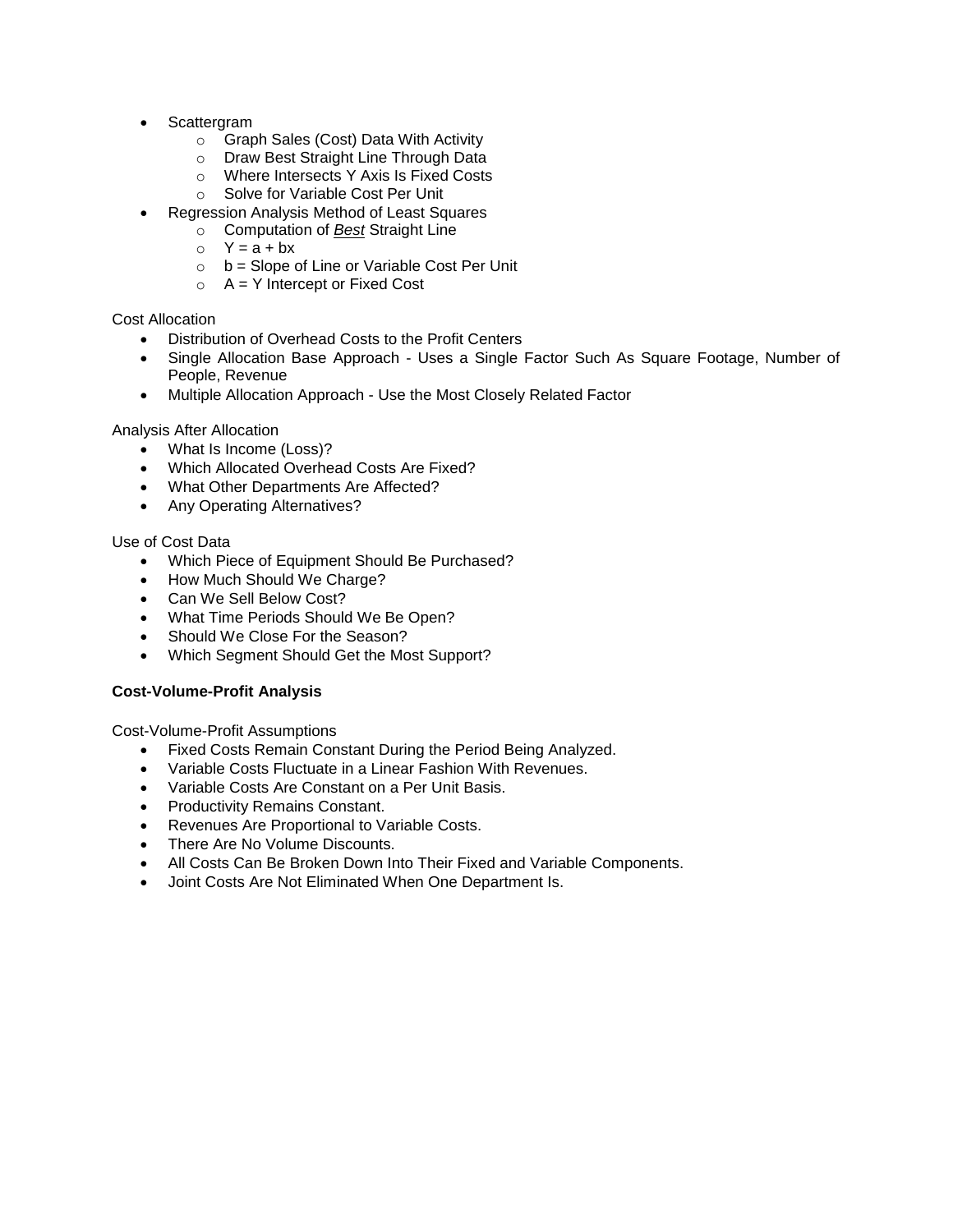CVP Basic Formula

- How Much Should Be Charged to Break-Even?
	- o 10 Room Motel
	- o Variable Costs Are \$5 Per Room
	- o Fixed Costs Are \$2,500
	- o 250 Rooms Will Be Sold
	- $\circ$  SP = VC Per Room + (Fixed Costs / Number Rooms Sold)
	- $\circ$  SP = \$5 + (\$2,500 / 250)
	- $O$  SP = \$15 Per Room
- How Much Should Be Charged to Earn \$2,000 in a 30 Day Period?
	- o 10 Room Motel
		- o Variable Costs Are \$5 Per Room
		- o Fixed Costs Are \$2,500
		- o CVP Basic Formula
		- o 250 Rooms Will Be Sold
		- $\circ$  SP = VC Per Room + (Profit + FC) / Number Rooms Sold
		- $\circ$  SP = \$5 + (\$2,000 + \$2,500) / 250
		- $\circ$  SP = \$23 Per Room

CVP Formula for Single Product Analysis

- $\bullet$   $I = Net Income$
- $S =$  Selling Price
- $\bullet$   $X =$  Units Sold
- $\bullet$  V = Variable Costs Per Unit
- $\bullet$   $F = \text{Total Fixed Costs (Plus Profit)}$
- CVP Formula for Single Product Analysis
- $S_X = \text{Total Revenue}$
- $\bullet$  VX = Total Variable Costs

Basic Formula for Break-Even (Income Equals 0)

- $0 = SX VX F$
- Break-Even Formula Variations
- Units Sold at Break-Even
- $X = F / (S V)$
- Fixed Costs at Break-Even
- $\bullet$   $F = SX VX$
- Selling Price at Break-Even
- $S = (F / X) + V$
- Variable Cost Per Unit at Break-Even
- $V = S (F / X)$

Contribution Margin

- Contribution Margin (CM) Is the Selling Price, or Sales, Minus the Variable Cost(s).
- Contribution Margin Percentage (Ratio) Is the CM Divided by the Selling Price (or Sales).
- To Get Break-Even in *Units*, Divide the Fixed Costs by the Contribution Margin.
- To Get Break-Even in *Sales Dollars*, Divide the Fixed Costs by the Contribution Margin Percentage.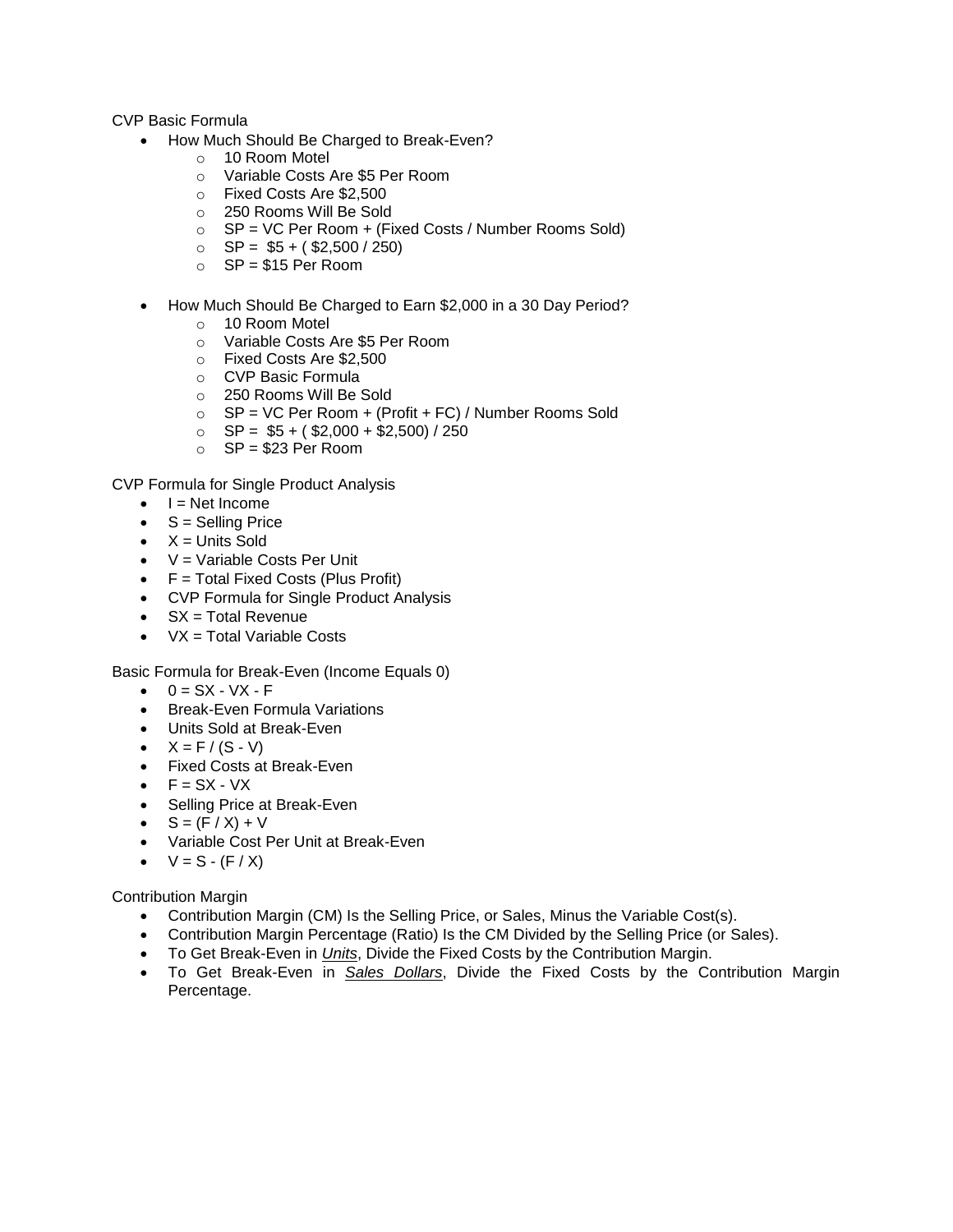Weighted Contribution Margin Percent

- Since Our Products Have Different CM, We Use CM Percent (Weighted) a Lot.
- The Weighted CMR Is Computed As Follows:
- (Total Revenue Total Variable Costs) / Total Revenue = Weighted Contribution Margin Percent
- Divide the Weighted CMR Into the Fixed Costs (and Profit if Applicable) and the Result is the *Required Sales Level*.

Margin of Safety

- Excess of Budgeted or Actual Sales Over Sales at Break-Even
- Expressed in Units or Dollars

Sensitivity Analysis

- Study of the Sensitivity of Dependent Variables to Changes in Independent Variables
- Looks at the Incremental Number of Units Required to Sold to Cover Additional Costs

Operating Leverage

- Extent to Which Expenses Are Fixed Rather Than Variable
- "Highly Levered" When Fixed Costs to Variable Costs Ratio Is High
- Highly Levered Means a Small Increase in Sales Yields a Large Profit (Above Break-Even)

Providing for Income Taxes

- $\bullet$  B  $*$  R = T and B T = A
- Substitute  $(B * R)$  for T and We Have:
- B  $(B * R) = A$  or B  $* (1 R) = A$  or
- $\bullet$  B = A / (1 R)

#### **Cost Approaches to Pricing**

Pricing Questions

- Which Costs Are Relevant in the Pricing Decision?
- What Is the Common Weakness of Informal Pricing Methods?
- What Are Common Cost Methods of Pricing Rooms?
- What Are Common Methods of Pricing Food and Beverages?
- How May Profitability and Popularity Be Considered in Setting Food Prices?
- Will Departmental Revenue Maximization Result in Revenue Maximization for the Hospitality Firm?
- What Is Integrated Pricing?
- What Is Price Elasticity of Demand?

Price Elasticity of Demand

- Measures How Sensitive Demand Is to Changes in Price
- Either Elastic or Inelastic
- Computed by Dividing Change in Quantity Demanded by Base Quantity BY Change in Price by Base Price
- If Less Than 1 Inelastic (Demand Is Insensitive to Price Changes)
- If Greater Than 1 Elastic (Demand Is Sensitive to Price Changes)
- Competition, Uniqueness Affect Elasticity
- When Change Prices, Test for Elasticity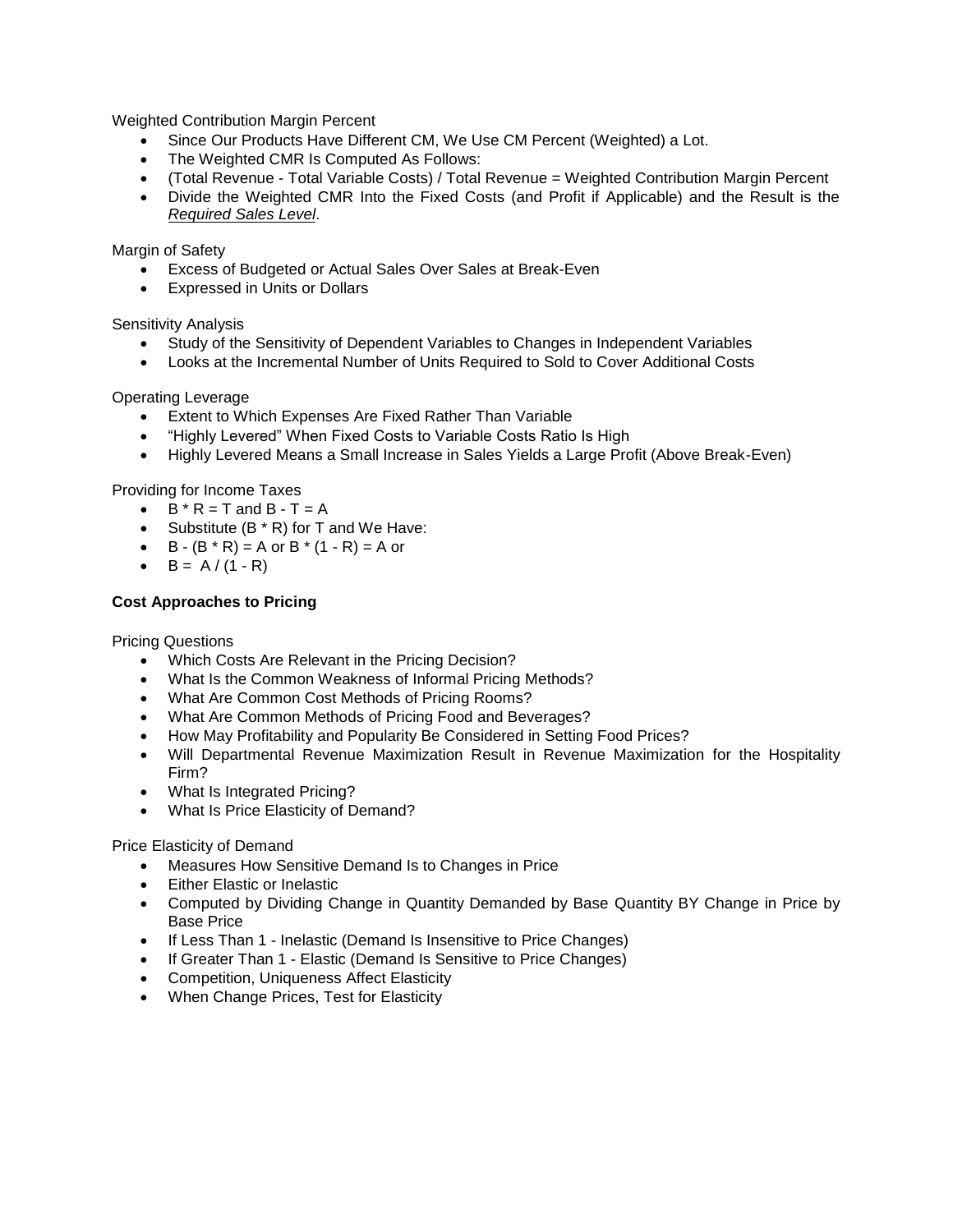Informal Pricing Methods

- Competitive
- Intuitive
- Psychological
- Trial and Error
- Follow The Leader

Informal Pricing Methods

- Consider First:
	- o *Historical Price Changes*
	- o *Guest Perceptions (Price/value)*
	- o *Competition*
	- o *Modify by Rounding*

Mark Up Approaches

- *Ingredient Mark Up*
	- o Determine Ingredient Costs
	- o Determine Multiple to Use
	- o Multiply Costs by Multiplier
	- o Adjust Using Qualitative Factors
- Multiplier
	- o 1 / Desired Food Cost Percentage
	- $\circ$  Example 1 / 40% = 2.5
- Alternative to Multiplier
	- o Divide Costs By Desired Food Cost Percentage
	- $\circ$  Example \$3.00 Cost / 40% = \$7.50 Selling Price
- *Prime Ingredient Mark Up*
	- o Determine Prime Ingredient Cost
	- o Some Versions Add in a Fixed Dollar Amount for Other Ingredients
	- o Determine Multiple to Use Higher Than Mark up (Arbitrary)
	- o Multiply Costs by Multiplier
	- o Adjust Using Qualitative Factors

Rooms Pricing Traditional Method

- \$1 Per \$1,000 Cost Per Room
- Doesn't Consider Current Value
- Doesn't Consider Other Services
- Rooms Pricing Traditional Method
- Assumes 70% Occupancy
- Assumes Profitable Food and Beverage

Rooms Pricing Hubbart Formula

- "Bottoms Up"
- Start With Profit
- Determine Pretax Profit
- Rooms Pricing Hubbart Formula
- Add in Fixed Charges
- Add in Undistributed Operating Costs
- Estimate Non Room Income (Loss)
- Sum Is Rooms Department Income
- Rooms Pricing Hubbart Formula
- Rooms Revenue Equals Rooms Income Plus Rooms Department Costs
- ADR = Room Revenue / Rooms to Be Sold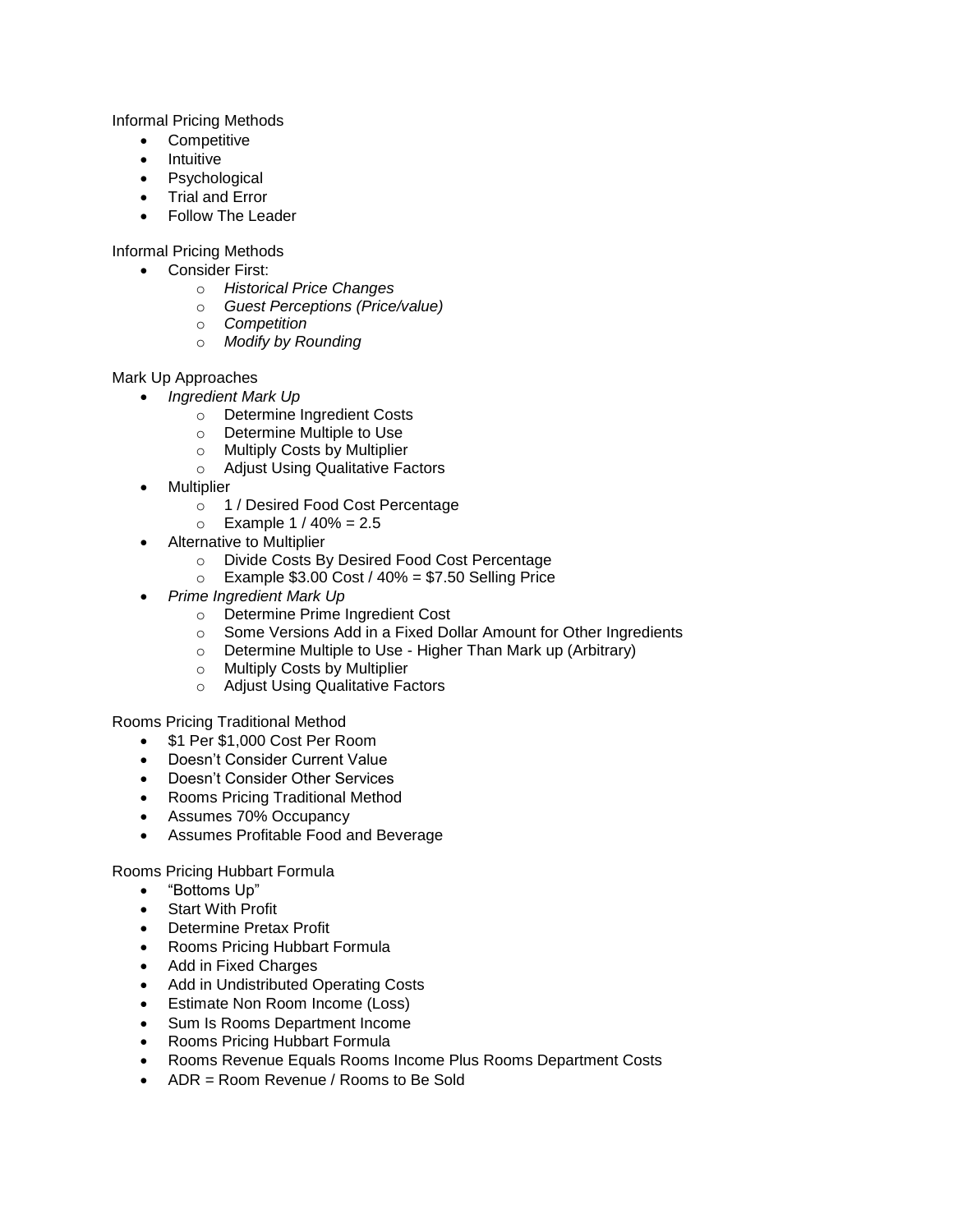ADR to Single and Double Rates

- (Singles Sold \* Single Rate) + (Doubles Sold \* (Single Rate + Price Differential)) = Average Rate \* Rooms Sold
- Solve for Each Rate

Yield Management

- Increasing the Rooms Revenue
- Take the Guess Work out of Your Rooms Inventory
- The Business of Selecting the Most Profitable Reservations
- Yield Management Is the Process of Selecting the Most Profitable Reservations, When Demand Exceeds Supply.
- That Is, If You Have One Room Left to Sell, but More Than One Request for It, You Would Prefer to Sell to the Guest Who Provides the Greatest Long-Term Contribution to Your Company.
- The Business of Selecting the Most Profitable Reservations

Why Yield Management?

- Increase Room Revenues
- Improve Total Corporate Profitability
- **Enter New Markets With Strategic Pricing**
- Identify and Respond More Quickly to Changing Market Trends
- Manage Distribution Channels More Effectively

Yield Management System

- Maintenance Should Support Numerous Daily Adjustments
- Identify Excess Demand Dates
- Project Demand by Length-Of-Stay

Benefits from Yield Management

- Maximize Revenue
- Increase Occupancy
- Improve Average Rate
- Measure Revenue Performance
- Benefits from Yield Management
- Identify Sales Trends
- Respond to Occupancy "Gaps"
- Identify Booking Trends
- Manage Critical Dates
- Control Discount Availabilities
- Group Block Management

Benefits from Yield Management

- Analyze No-Shows
- Apply Total Property or Room Type Overbooking
- Length of Stay Opportunities
- Utilize Automated Tracking
- Identify Booking Trends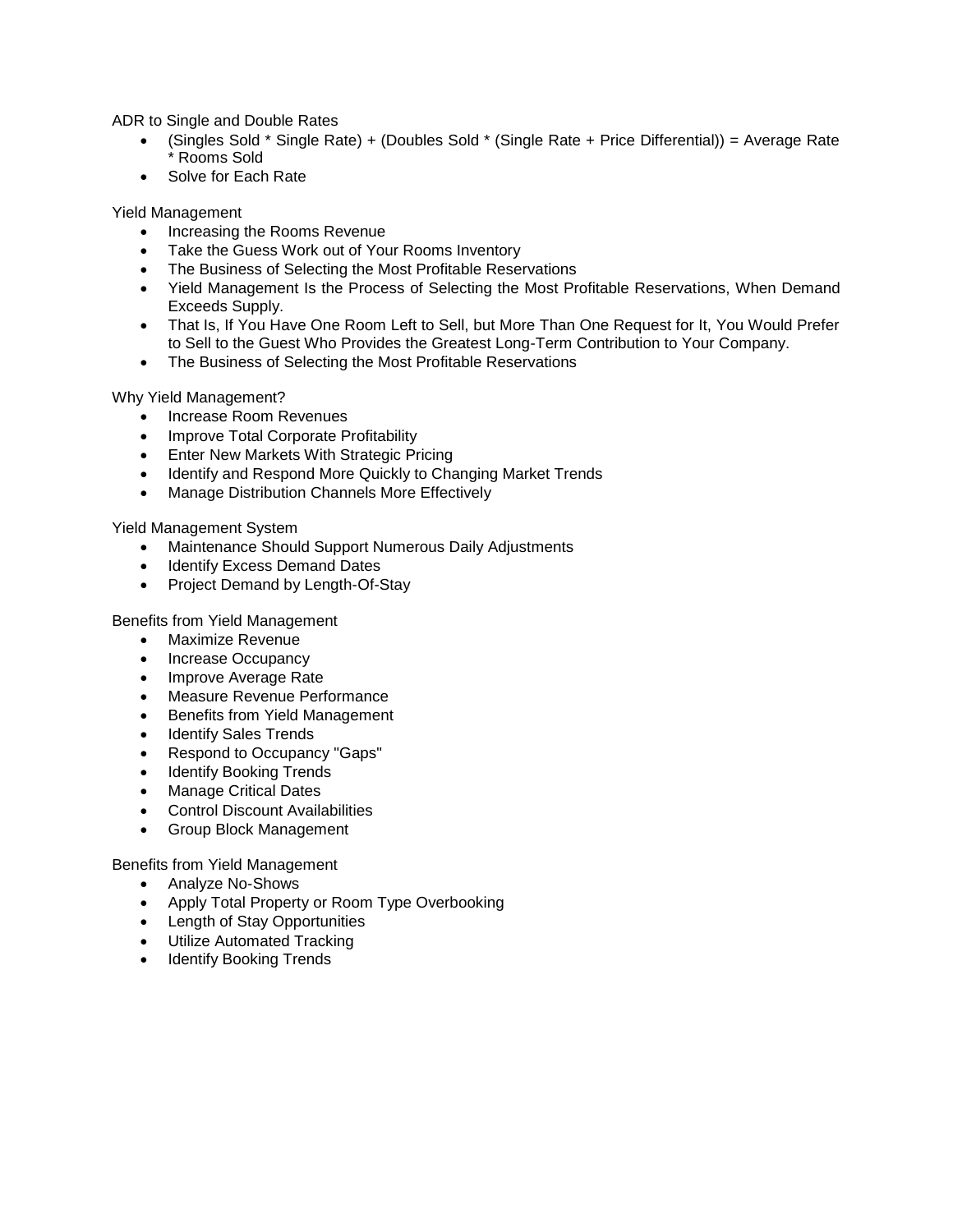Menu Engineering

- A Tool to Increase Food and Beverage Profits
- Smith and Kasavana
- Analyzes Popularity and Contribution Margin
- Two by Two Matrix
- Classified Items As Stars, Dogs, Puzzles, or Plowhorses
- Popularity
- Item Is Popular If Individual Item's Sales Mix Exceeds 70% of the Average Popularity
- Average Popularity =  $(100\% /$  Number of Items)  $*$  (70%)
- Popularity Example
- 10 Items
- Average Popularity =  $(100\% / 10)$  \*  $(70\%) = 7\%$
- If Individual Sales Mix Is > 7%, Popular
- Contribution Margin
- Selling Price Minus Variable Costs or Gross Profit
- Compute for Each Item
- Contribution Margin
- Compare Against Weighted Average Contribution Margin for Menu Section Engineered
- If Item Is > WACM Label "High"
- Weighted Average Contribution Margin Calculation
- Compute Individual Contribution Margin
- Multiply Item Contribution Margin by Number of Item Sales
- Result Is Total Contribution Margin
- Weighted Average Contribution Margin Calculation
- Divide Total Contribution Margin by Number of Sales
- Result Is Weighted Average Contribution Margin

#### **Internal Control**

The Industry's Vulnerability

- Cash Business
- Many Transactions
- Low Skill Employees
- Perception of Industry As Low Social Status
- Items Used Have "Street Value"
- Items Used Are Used by General Population

AICPA Objectives of Internal Control

- Safeguard Assets
- Check Accuracy and Reliability of Accounting Data
- Promote Operational Efficiency
- Encourage Adherence to Prescribed Managerial Policies

Types of Internal Control

- Administrative How the Company Operates
- Accounting Impact on Financial Statements

Internal Control Basics

- System Requires Methods and Procedures; and Reliable Forms and Reports
- Larger the Company More Internal Control Required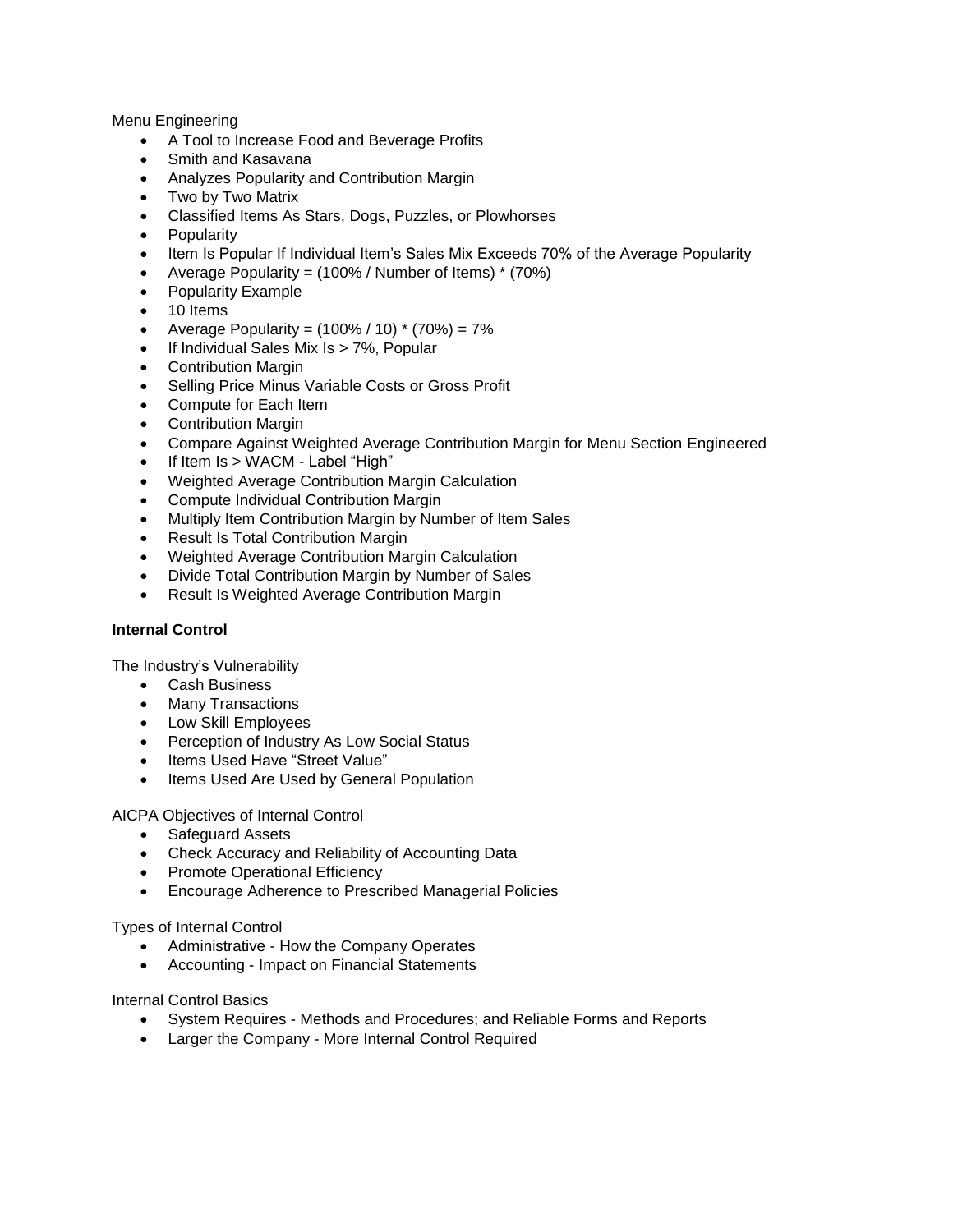Classification of Controls

- *Preventive Controls*
- Controls That Are Implemented Before a Problem Occurs Such As: Use of Locks or Segregation of Duties
- *Detective Controls*
- Controls Designed to Discover Problems and to Monitor Preventive Controls Such As External Audits or Surprise Cash Audits

Characteristics of Internal Control

- Management Leadership
- Organizational Structure
- Sound Practices
- **•** Fixed Responsibility
- Limited Access
- Competent and Trustworthy Personnel
- Segregation of Duties
- Authorization Procedures
- Adequate Records
- Procedure Manuals
- Physical Controls
- Budgets and Internal Reports
- Independent Performance Checks

Documenting Internal Control

- Flowcharting
- Internal Control Questionnaire
- Narrative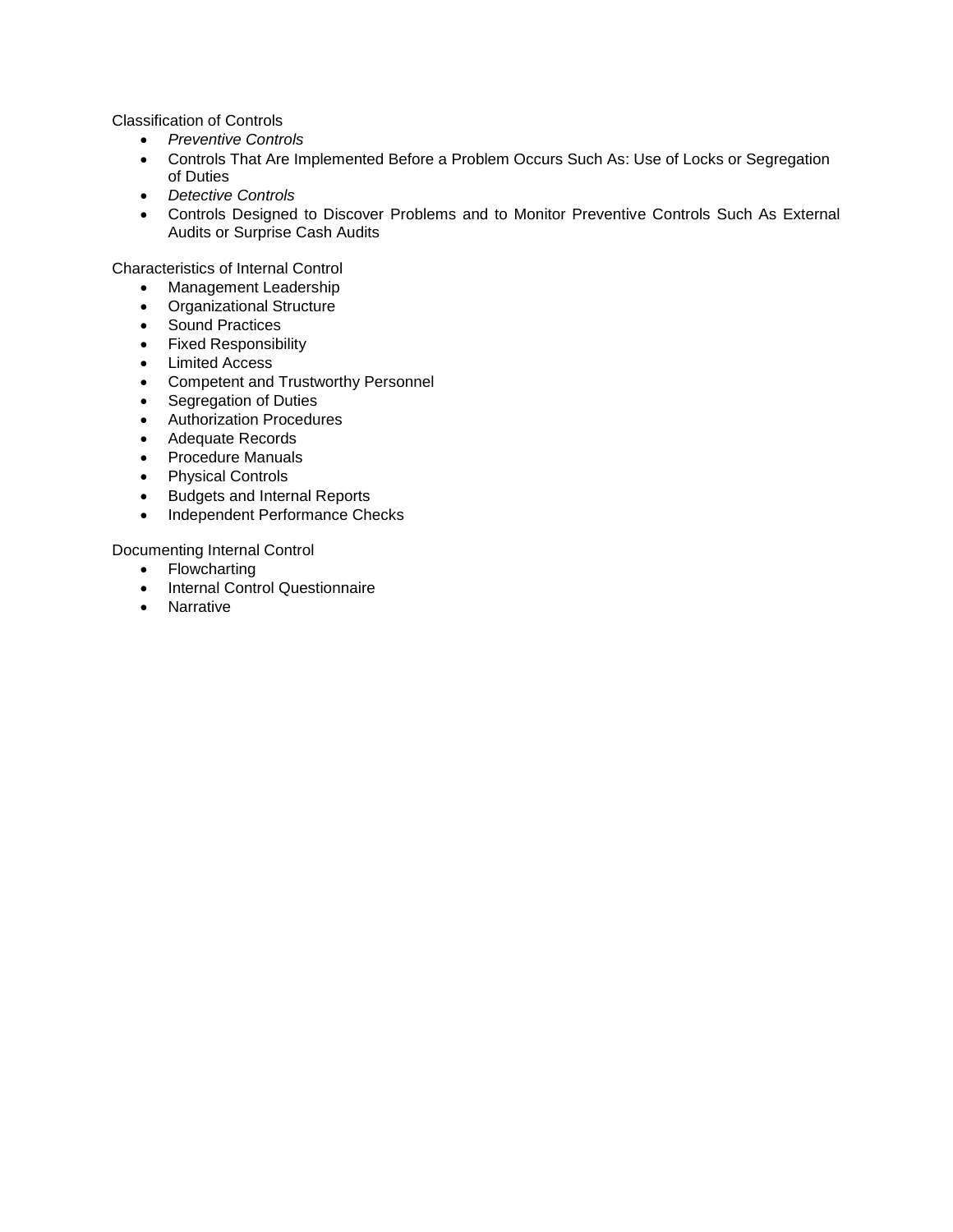## **Part 3 - Asset Management**

#### **Inventory**

Accounting Principles Applied

- Consistency
- Full Disclosure
- Conservatism Lower of Cost or Market (Item by Item or Total)

Internal Control

- Separate Custody and Records
- Take Periodic Physical Inventories
- Report Overages and Underages
- Inventory of High Priced Items Should be Taken Daily
- Storerooms Should be Secure

#### Periodic System

- No Continuous Records
- When Items are Bought Purchases Account is Debited (Cash or Accounts Payable is Credited)
- Value of Inventory is Known Only When a Physical Inventory is Taken
- Many Ways to Value the Inventory

Perpetual System

- Continuously Updates the Inventories
- Purchases are Added
- Items Released are Subtracted
- Merchandise Inventory Account is Used Rather Than Purchases
- Good for High Cost low Usage Items
- Tie to POS System

Basic Food Cost Calculation

- Beginning Inventory *PLUS*
- Purchases *EQUAL*
- Goods Available for Sale
- *LESS* Closing Inventory
- *EQUALS* Cost of Goods Consumed
- *Less* Goods Used Internally (Adjustments)
- *Equals* Cost of Goods Sold

Cost of Food or Beverages Sold

- Cost of Goods Consumed Plus or Minus Adjustments Equal Cost of Goods Sold
- Food or Beverage Cost Percent Equals Cost of Goods Sold Divided by Food or Beverage Sales

#### **Adjustments**

- Intraunit Transfers
- Interunit Transfers
- Grease Sales
- Steward Sales
- Gratis to Bars
- Promotion Expenses
- Employee Meals
- To General Manager
- "Comps"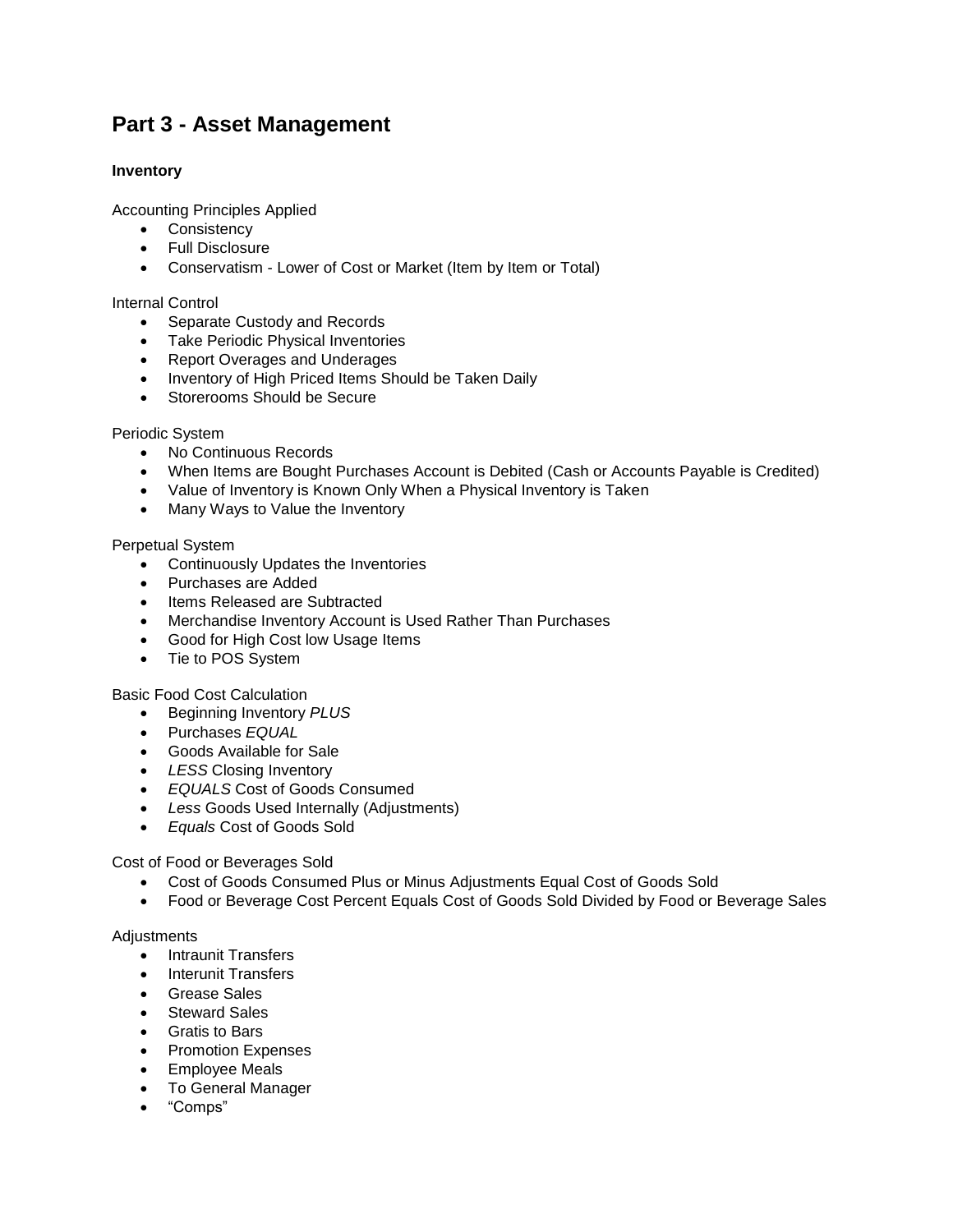#### Gross Profit

- Gross Profit Equals Sales Less Cost of Goods Sold
- If Understate Ending Inventory, Profit is Understated
- If Overstate Ending Inventory, Profit is Overstated

#### Physical Inventory

- Count Units One Counts, One Writes
- Extend Inventory
- Foot
- Count if Own Regardless of Location
- Don't Count if Don't Own

#### Transportation Costs

- Cost of Item Includes Shipping, Transportation (Freight)
- FOB Destination or Shipping Point

#### Value of the Inventory

- At Least Five Methods
- Doesn't Have to Follow Flow of Goods
- Specific Identification
- First In First Out (FIFO)
- Last In First Out (LIFO)
- Weighted Average Price
- Most Recent Price

#### Specific Identification

- Know Exact Date and Price of Purchase
- Extend Each Item
- Total

#### First In First Out

- FIFO
- Follows Flow of Goods
- Balance Sheet Method
- Rising Prices Gives Inventory Profits

#### Last In First Out

- $\bullet$  LIFO
- Assumes Newest Inventory is Used First
- Does Not Follow the Flow of Goods
- Income Statement Method

#### Weighted Average

- Weighted Average Price of Purchases is Used to Value All Items in Inventory
- Price is Applied to Remaining Inventory

#### Most Recent Price

- Similar to FIFO
- Only Most Recent Price is Used
- Most Common in Industry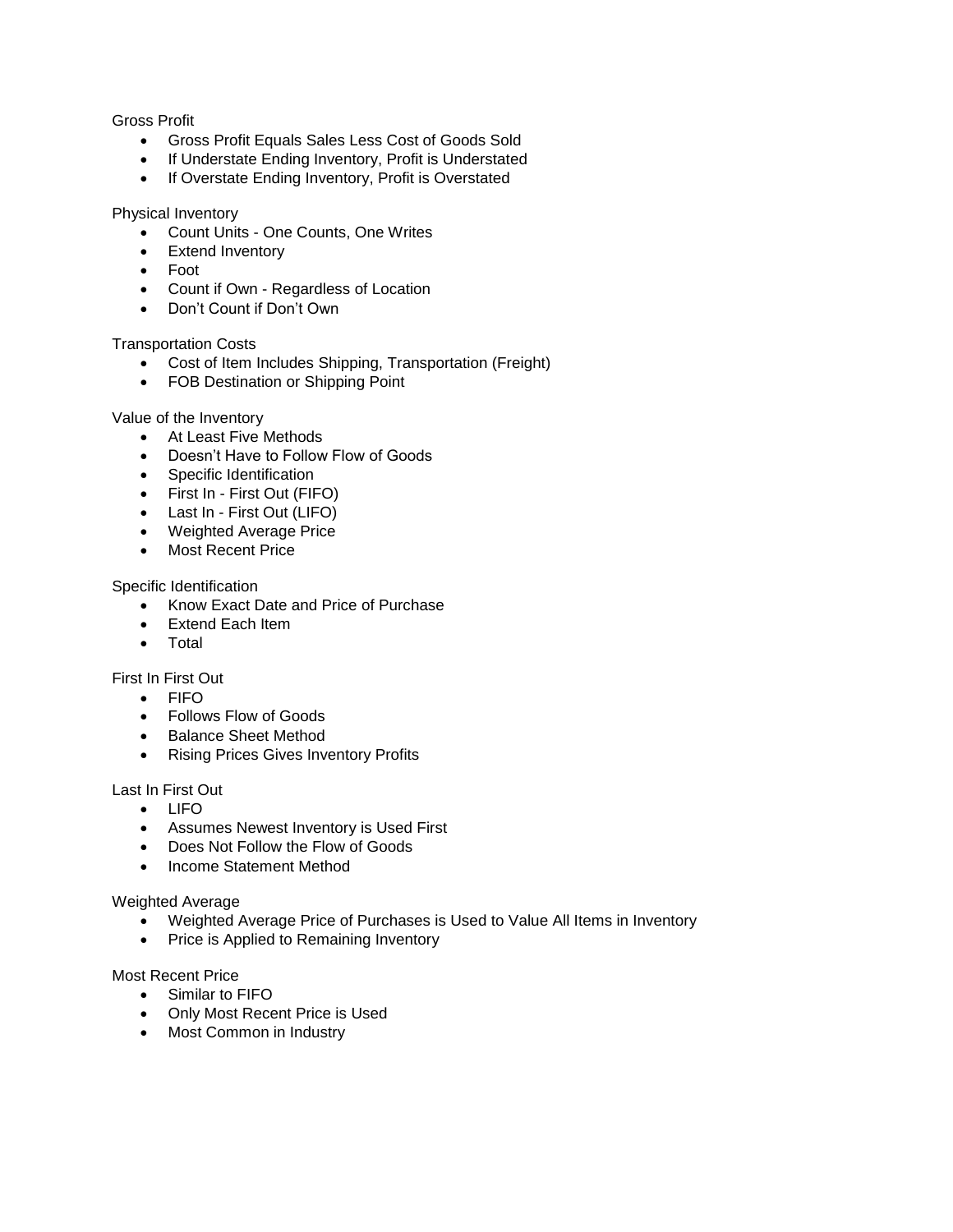#### Inventory Example

| Date<br>7/01/08 | Quant<br>O | Price<br>0.00 | Extension |
|-----------------|------------|---------------|-----------|
| 7/02/08         | 500        | 2.31          | 1,155.00  |
| 7/05/08         | 600        | 2.15          | 1,290.00  |
| 7/10/08         | 400        | 2.54          | 1.016.00  |
| 7/14/08         | 800        | 2.41          | 1,928.00  |
| 7/16/08         | 700        | 2.25          | 1,575.00  |
| 7/22/08         | 500        | 2.33          | 1,165.00  |
| 7/25/08         | 300        | 2.01          | 603.00    |
| 7/29/08         | 900        | 2.47          | 2,223.00  |
| 7/30/08         | 400        | 2.12          | 848.00    |
| 7/31/08         | 200        | 2.33          | 466.00    |
| Total           | 5,300      |               | 12,269.00 |

7/31/08 900

Valuation Under FIFO 200  $\textcircled{2}.33 = 466.00$ 400  $\textcircled{2}.12 = 848.00$ 300 @ 2.47 = 741.00

Total  $900 = $2,055$ 

Valuation Under LIFO 500  $\textcircled{2}.31 = 1,155.00$ 400  $@ 2.15 = 860.00$ 

 $Total = 900 = 2,015.00$ 

Valuation Under Weighted Average Weighted Average Price = 12,269 / 5,300  $WA\overrightarrow{P} = 2.31$ 

Total =  $900 * 2.31 = 2,079$ 

Most Recent Price 900 @ 2.33 = 2,097

Specific Identification Method Valuation Must be Told Which Deliveries Comprise Ending Inventory Assume 300 From 7/25; 200 From 7/29; and 400 From 7/30 300  $\textcircled{2}$  2.01 = 603.00 200  $\textcircled{2}.47 = 494.00$ 400  $@$  2.12 = 848.00

 $Total = $1,945$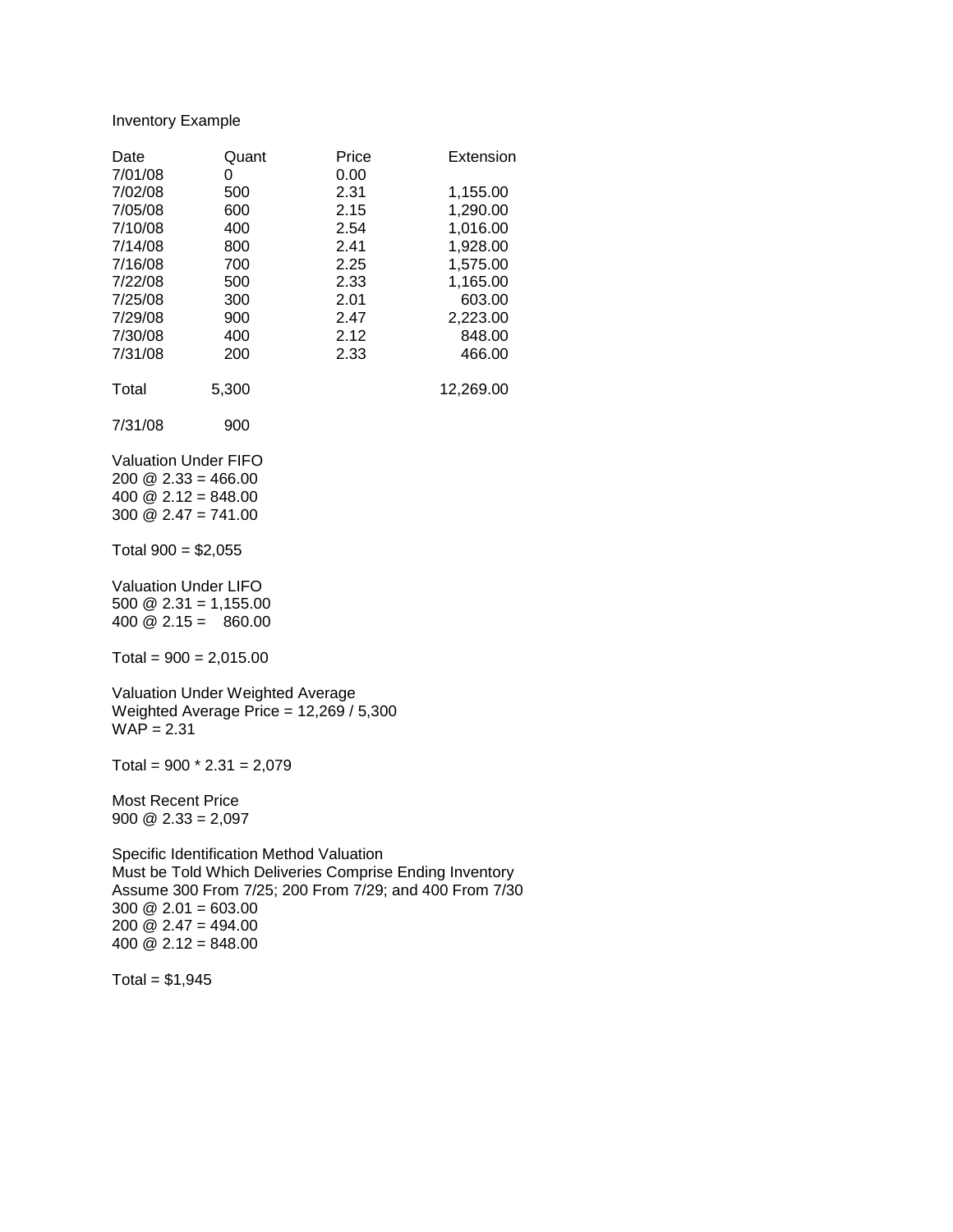Retail Method

- Used in Department Stores
- Not Recommended for Hospitality
- Maintain Inventory at Cost and Retail
- Take Goods Available for Sale at Retail and Subtract Sales
- Multiply the Difference by the Ratio of Cost Price of Beginning Inventory Plus Purchases, Divided by the Retail Price of Beginning Inventory Plus Purchases

Gross Profit Method

- Assumes Gross Profit Percentage is Constant
- Not Recommended for Hospitality
- Add Beginning Inventory and Purchases to Get Goods Available for Sale
- Multiply Sales by Gross Profit Percentage to Get Cost of Goods Sold
- Subtract Cost of Goods Sold From Cost of Goods Available for Sale

#### **Property, Equipment, and Other Assets**

Property and Equipment

- Balance Sheet Items
- Some are Depreciated
- Some are not Depreciated
- Used to be Called "Fixed Assets"
- Hospitality Industry is "Fixed Asset Intensive"
- Capital Not Revenue Expenditures

Property and Equipment Classifications

- Land
- **•** Buildings
- Leaseholds
- Leasehold Improvements
- Construction in Progress
- Furnishings and Equipment
- Special Consideration of Certain Property and Equipment
- Capital Leases

China, Glassware, Silver, and Linen

- The Ninth Edition of the Uniform System of Accounts for the Lodging Industry Recommended a Change in This Account – We are now in the  $10<sup>th</sup>$  Edition
- Initial Inventory of China, Glassware, Silver and Linen, (the Balance Sheet Amount) Should be Written off as an Expense Over a Short Period of Time (3 Years)
- Replacements Are Expenses

Cost

- Property and Equipment is recorded at the Cost of Putting in Service
- Lasts Over One Year
- Do Not Include Service Contracts (Expense Item)

#### Capital Leases

- Called "Leased Asset Under Capital Lease"
- Recorded at Present Value of Future Lease Payments
- Strict Criteria as to Whether a Leased Asset is a Capital Lease (Balance Sheet) or an Operating Lease (Income Statement)
- Operating Lease is Revenue Expenditure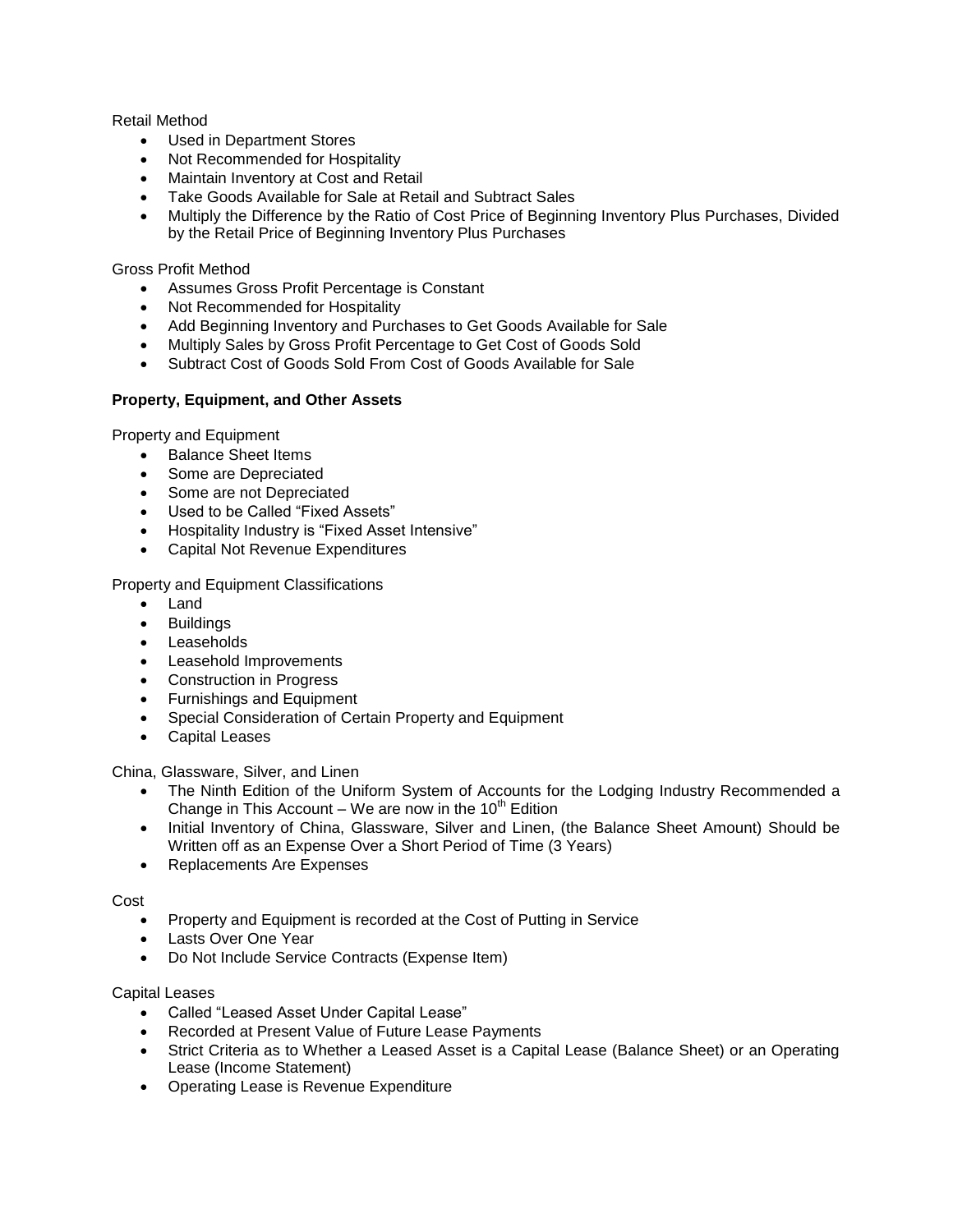Buying a Business

- Lump Sum Payment for Land, Building, Furniture and Fixtures, Equipment, Goodwill
- Value of Each Individual Asset is Expressed as a Percent of the Total Cost
- Lump Sum Payment is Allocated to Each Group of Assets
- Different Depreciation Schedules

Book Depreciation

- Straight Line
- Units of Production
- Declining Balance
- Sum of the Years Digits

Straight Line Depreciation

- Cost Minus Salvage Value Divided by Number of Years of Life
- Same Amount Each Year

Units of Production

- Current Percentage of the Asset Used times the Cost of the Asset less its Salvage Value
- Rarely used in the Hospitality Industry
- Manufacturing Term
- Perhaps appropriate with vehicles

#### Declining Balance

- Up to twice the Straight Line Rate
- 100% divided by the number of years provides the straight line rate
- Straight line rate times a factor (up to 2) equals the depreciation rate.
- Depreciation rate remains constant and is multiplied by the net book value of the asset
- Salvage value is not considered

Sum of the Years Digits

- add all the years or use the formula
- $(n * (n + 1) / 2)$
- This is the denominator of the fraction
- Take the years in reverse order for the numerator
- Multiply the fraction by the cost minus the salvage value for each year's depreciation

Financial vs Tax Reporting

- Any of These Four Methods can be used for Financial Reporting
- Tax Reporting Must Follow the Accelerated Cost Recovery System
- Instituted in 1981 Revised 1986 MACRS
- Therefore, There is a Difference Between "Book Depreciation Expense" and "Tax Depreciation Expense"

Effect of Differences

- Net Result is a Difference in Before Tax "Book Income" and Before Tax "Taxable Income"
- Income Tax Expense is Computed on Before Tax "Book Income" and Before Tax "Taxable Income"
- Difference is in "Deferred Taxes" Account
- Should Eventually Even Out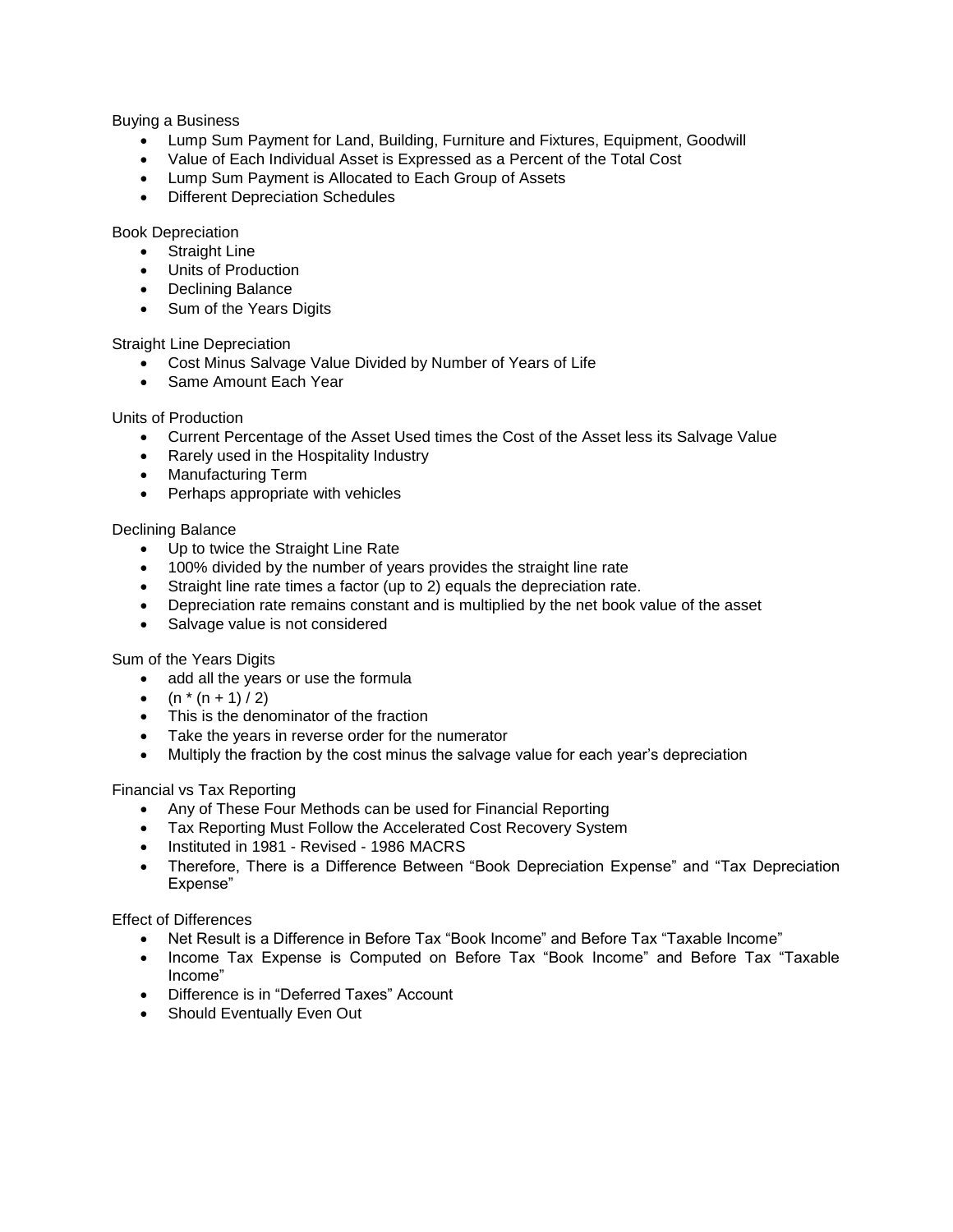Depreciation is Estimated

- Can Update Information (Salvage Value or Life) and Recalculate Over Remaining Life
- Can Sell, Trade or Dispose
- Asset and Contra Asset Need to be Closed
- Difference is Either Gain or Loss and is Treated as an Extraordinary Item on the Income Statement - Except Gains on Trade
- Trade Gains Reduce Cost of New Asset

Intangible Assets

- Long Lives No Physical Substance
- Amortize (Straight Line) over the Shorter of 40 Years or the Benefit Period
- Franchises and Trademarks
- Patents and Copyrights
- Goodwill
- Leaseholds
- Leasehold Improvements

Other Assets

- **•** Security Deposits for Utility Services
- Deferred Charges (Assets) Not Prepaid Expenses (Which are for 1 Year) Amortize Over Periods Benefited
- Preopening Expenses The Ninth Edition of the Uniform System of Accounts for the Lodging Industry Now Recommends to Expense This Account in Current Year

#### **Current Asset Management**

Working Capital Components

- Current Assets Minus Current Liabilities Equals Working Capital
- Current Assets Divided by Current Liabilities Equals Current Ratio
- Current Ratio Should be 2 to 1

Cash Budgeting

- *Cash Receipts and Disbursements Approach*
	- Up to Six Months
	- Direct Sources/Uses of Cash
	- Based on Operations Budget
- *Adjusted Net Income Approach*
	- Periods Longer Than Six Months
	- Emphasizes External Sources
	- Uses an Indirect Approach

Inventory Management

- Consider Non-Product Costs Storage, Insurance, Personnel
- Compute Inventory Turnover Cost of Sales Divided by Average Inventory
- Retail Method of Inventory Valuation Can be Used in Clubs Must Maintain Records of Cost and Retail
- Gross Profit Method Assumes Constant Gross Profit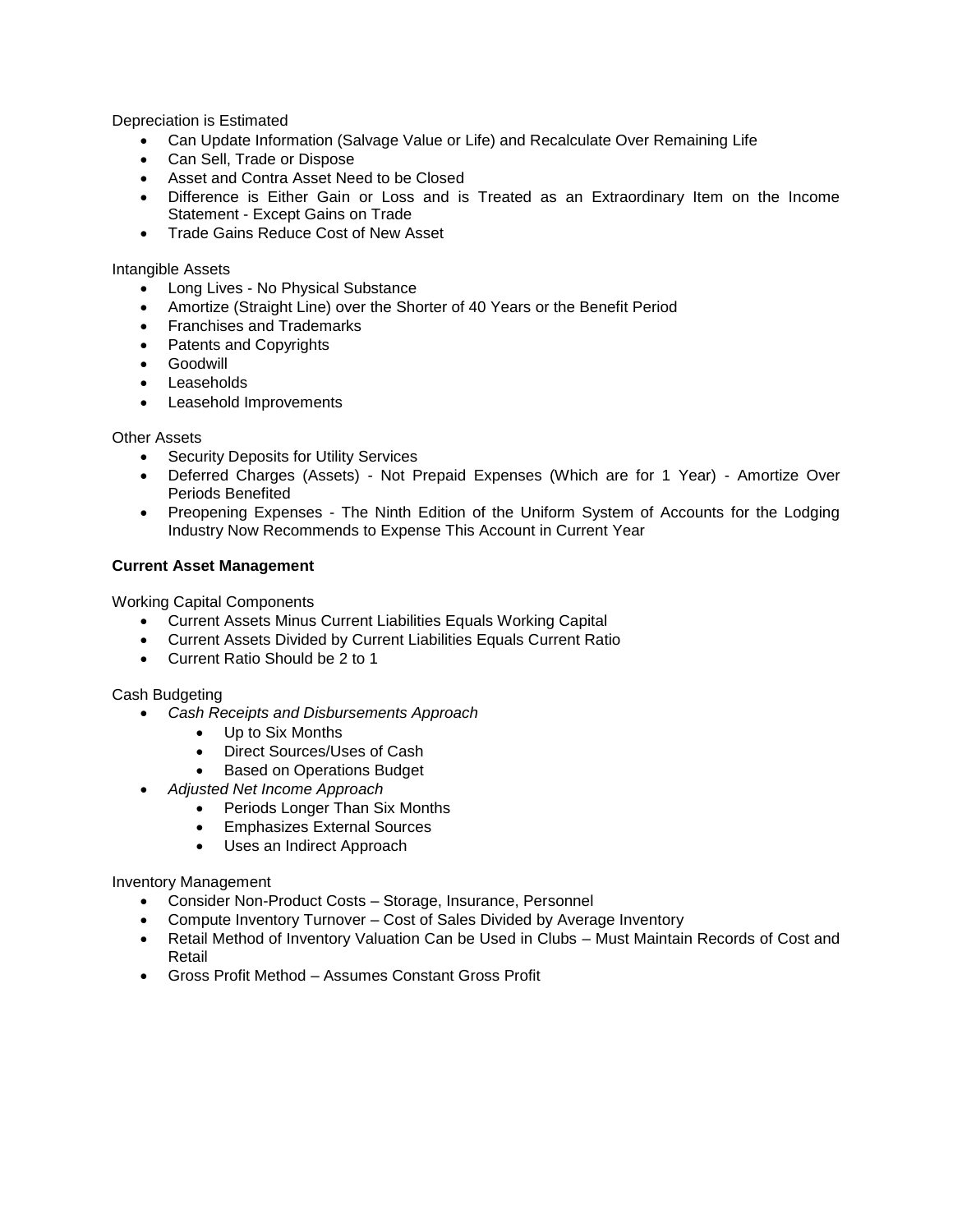Cash

- Petty Cash Funds Minor Purchases, Replenished Periodically by Amount Disbursed (Imprest Basis)
- Cash on Hand House Banks and Undeposited Receipts
- Cash in Bank Demand Deposits, Time Deposits, Certificates of Deposit
- Transaction Motive The Maintenance of Minimum Cash Balances to Cover Checks Drawn
- Compensating Balances Amount Required to Remain on Deposit Without Interest to Cover Bank Services
- Integrated Cash Management

Is Net Income Different From Cash Flows?

- *Net Income - Summarizes Revenues and Expenses*
	- Accrual Accounting
	- Non-Cash Revenue
	- Non-Cash Expenses
	- Ignores Transactions Related to LTD and Fixed Assets
	- *Cash Flow - Analyzes Cash Account From Receipts and Disbursement*
		- Cash Account Only
		- Cash Basis Accounting
		- Includes All Cash Usages/Receipts

Cash Budgeting

- Most Information Is From the Operations Budget
- Cash/Credit Split
- **•** Estimated Other Receipts
- Estimated Other Disbursements
- Receipt/Payment History

Other Cash Management

- *Float* Time Between the Addition or Subtraction to a Company's Books and the Actual Addition or Subtraction (Disbursement Float and Collection Float)
- *Lockbox System*  Speeds the Flow of Cash Into the Bank's Account. Payments of A/R Go Directly to the Bank. There Is a Breakeven Point for This.
- Breakeven = Bank Charge Per Item Divided by the Daily Interest Rate Times the Change in Time
- *Working Capital*  Current Assets Less Current Liabilities
- *Trade Credit*  Suppliers Don't Charge Current Interest From Delivery to a Date.

Effective Interest Rate Calculation

- Annual Interest on a Loan Divided By Loan Amount Less Any Compensating Balance Requirement
- $\bullet$  Interest = Principal X Rate X Time
- **•** Effective Interest Rate Calculation
- Example: \$100,000 Loan at 10% Annual Interest With a \$10,000 Compensating Balance Requirement
- $\bullet$   $I = $100,000 \times 10\% \times 1 \text{ Year} = $10,000$
- $\bullet$  EIR = \$10,000 / (\$100,000 \$10,000)
- $\bullet$  EIR = 11.1%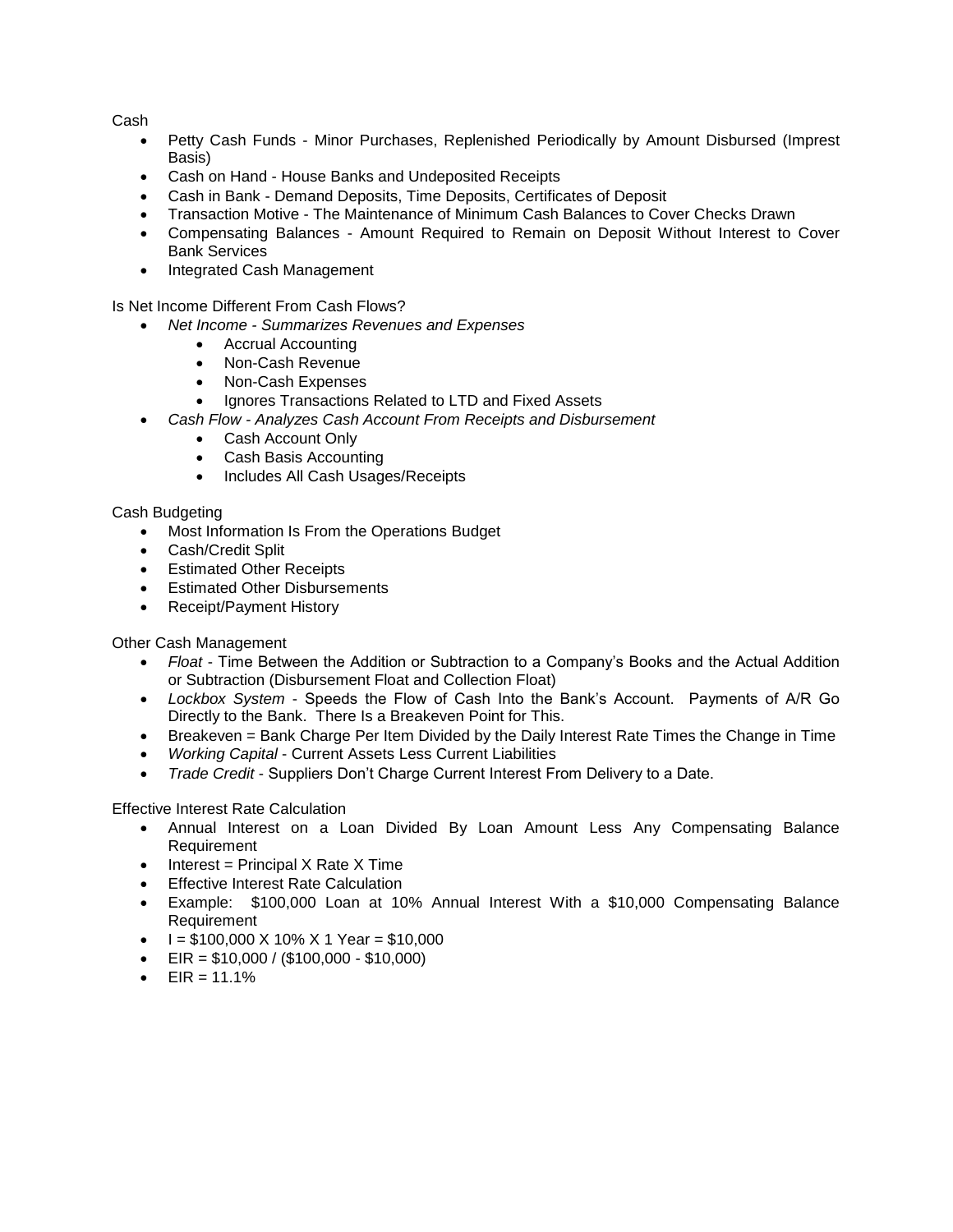Purchase Discount

- *Effective Interest Rate*  Compute to Determine If It Is Advantageous to Take It
- Purchase Term Example 2/10, N/30
- 2% Discount off the Invoice Price If Paid Within 10 Days, Otherwise the Balance Is Due Within 30 Days.
- Effective Interest Rate Equals Cash Discount Divided by the (Invoice Amount Less Cash Discount) Times Days in Year Divided by the Difference Between End of Discount Period and Final Due Date
- If Money Can Be Borrowed at Less Than the EIR Take the Discount

Other Issues

- Manage Accounts Receivable by Using an Aging Schedule
- Current Assets is Financed by Current Liabilities Imperative in Clubs to Collect Receivables From Members

#### **Capital Budgeting**

Types of Capital Budgeting Decisions

- To Meet Governmental Requirements
- To Reduce an Operating Cost
- To Increase Sales
- To Replace an Existing Fixed Asset
- Apply Cost/Benefit Test
- Prepared Into the Future
- Use Cash Budgets

Time Value of Money

- *A Sum of Money Today Is Worth More Than the Same Sum of Money a Year From Today.*
- $F = A * (1 + I)^n$
- $\bullet$   $F =$  Future Value
- $A =$  Present Amount
- $\bullet$   $I =$  Interest Rate
- $n =$  Interest Periods

Present Value of a Future Amount

- *What Is the Value Today of a Sum Due in the Future?*
- $P = F X 1 / (1 + I)^n$
- $\bullet$   $F =$  Future Value
- $\bullet$   $P =$  Present Amount
- $\bullet$   $I =$  Interest Rate
- $n =$  Interest Periods

Capital Budgeting Terms

- Annuity Stream of Equal Receipts at Equal Intervals (the Lottery). Can Be Brought Back to Present Value.
- Discount Rate Same As Interest Rate.
- Incremental Cash Flow Change in the Cash Flow As a Result of the Investment.

Accounting Rate of Return Model

- Considers Average Annual Project Income, Not Cash Flow.
- ARR = Average Annual Income Divided by Average Investment
- Average Investment Is the Cost Plus Salvage Value Divided by 2.
- Proposed Project Is Accepted If It Exceeds the Minimum ARR Required.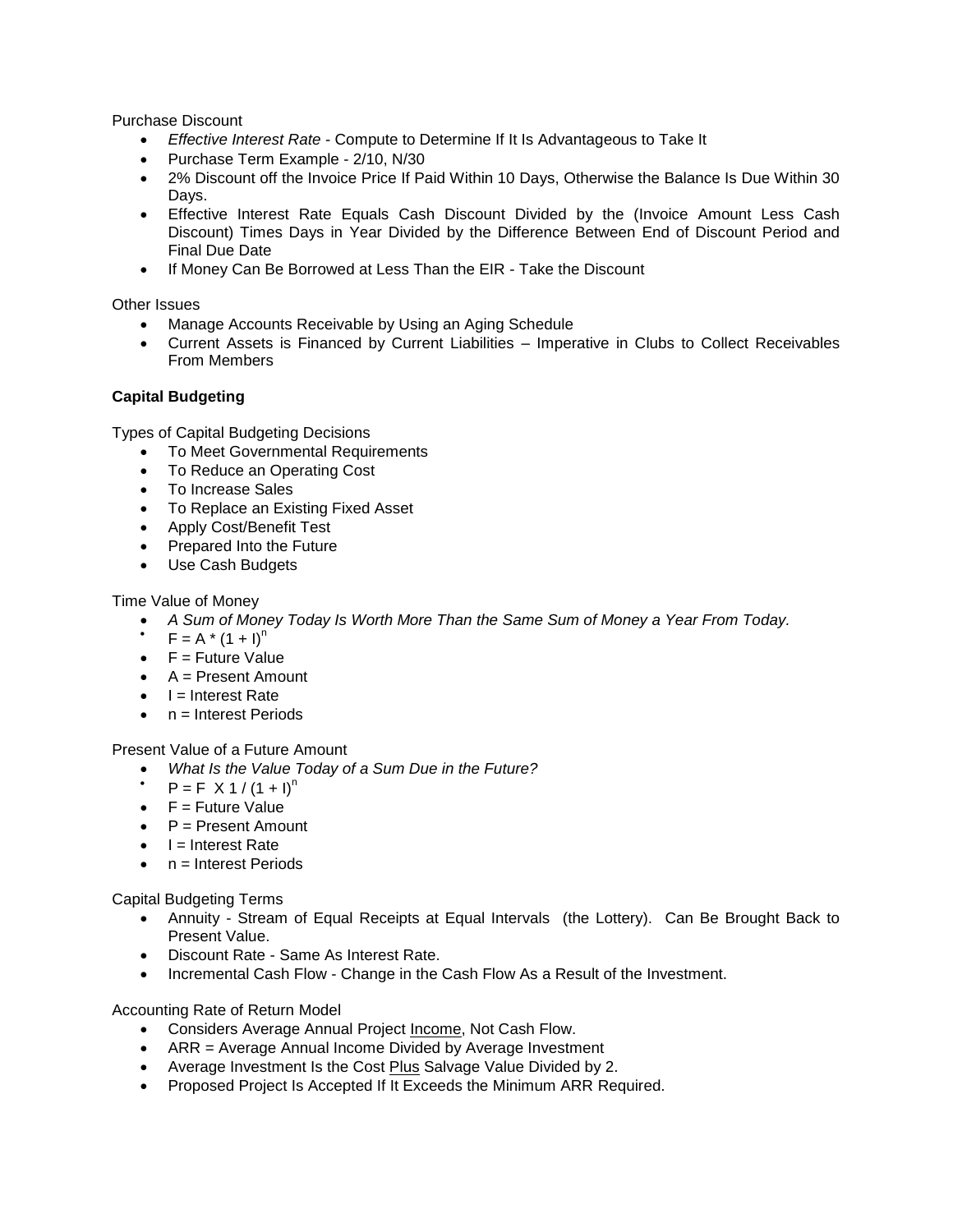Payback Method

- Uses Annual Cash Flows From the Project Against the Project Cost to Determine When Investment Is Recovered.
- Formula If There Are Equal Cash Flows Payback Equals Project Cost Divided by Annual Cash Flow
- Formula If There Are Unequal Cash Flows Compute Payback By Subtracting Cash Flows From Cost to Get Time to Recover Investment

Payback and ARR Flaws

- Do Not Consider Time Value of Money
- ARR Uses Income Instead of Cash Flows
- Payback Does Not Consider Cash Flows After the Payback Period

Net Present Value Model

- Discounts Cash Flows to Their Present Values.
- NPV Is Computed by Subtracting the Project Cost From the PV of the Discounted Cash Flow Stream.
- Accept the Project If NPV Is Greater Than Zero.
- If Alternatives Projects Are Considered, Choose the One With the Highest NPV

Internal Rate of Return

- Considers Cash Flow and the Time Value of Money.
- Determines the Rate of Return Earned by a Proposed Project
- The Sum of the PV's Minus the Project Cost Is Set to Zero.
- The Discount Rate Is Then Computed.
- Project Is Accepted If the Computed Rate Is Greater Than the Hurdle Rate.

Mutually Exclusive Projects With Different Lives

- Assume Shorter Lived Project Is Followed by Another to Equal the Length of the Longer Project.
- Assume That the Longer Lived Project Is Disposed of at the End of the Short-lived Life.
- Ignore the Difference in Length of Lives.

Capital Rationing

- Limiting Funds for Capital Purposes.
- Competition for Available Dollars Exists.
- Lodging Chains Are Using NPV and IRR More Now.
- Prepare Thorough Analysis

#### **Lease Accounting**

Lease Accounting

- An Agreement Conveying the Right to Use Resources for Specified Purposes and Time
- Lessor Owns the Property and Conveys Right to Use
- Lessee Uses Property in Exchange for Periodic Payments

#### Advantages of Leases

- Conserves Working Capital
- Acquisition Requires Less Internal Processes
- Easy to Change Equipment and Update
- Tax Benefits Pass Through Advantage of Lessors Tax Credits in the Form of Lower Rent
- Contracts Are Less Restrictive
- Not Shown on Balance Sheet Improves Ratios
- May Acquire Without Capital Budgets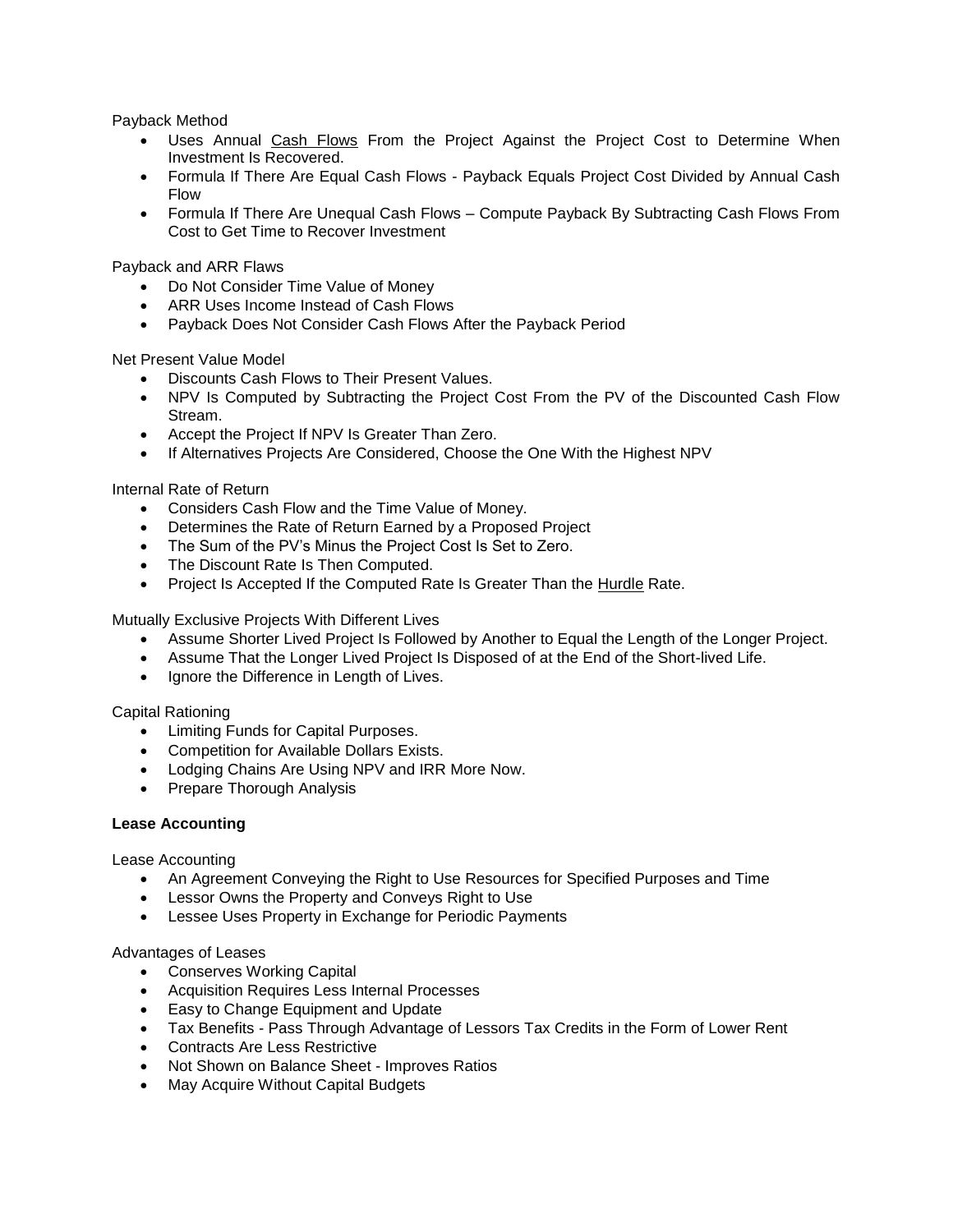Disadvantages of Leasing

- Residual Value of Asset May Benefit Lessor
- Cost May Be Higher Than Purchase
- Lease Termination May Be Expensive

Provisions of Leases

- Term
- Purpose
- Rental Payment
- Renewal Options
- Obligations For Property Taxes, Insurance and Maintenance (Triple Net Leases)
- Inspection of Books
- Sublease
- Security Deposits
- Indemnity Provisions

#### Operating Leases

- Short Duration
- Lessor Retains Responsibility for Executory Costs (Property Taxes, Insurance, Maintenance)
- Easily Canceled
- Expensed on Income Statement

#### Capital Leases

- Long Duration
- Lessee Often Is Responsible for Executory Costs
- Non-Cancelable
- Capitalized on Balance Sheet

FASB Capitalization Criteria

- *If the Lease Meets Any One of the Following Criteria, It Must Be Treated As a Capitalized Lease - Not As an Operating Lease*
- Title Transfer Provision
- **•** Bargain Purchase Provision
- **Economic Life Provision 75% Rule**
- Value Recovery Provision 90% NPV

Accounting for Operating Leases

- Simple Rental Agreement
- Debit Rent Expense and Credit Cash
- Accrual Accounting Rules Apply If Rent Is Paid in Advance
- If Pay in Advance Greater Than 12 Months Treat As a Deferred Charge on the Balance Sheet

Accounting for Capital Leases

- Similar to the Purchase of a Fixed Asset
- Recognize Asset and Applicable Liabilities
- Asset Value Is the Net Present Value of Future Lease Payments Excluding Executory Payments
- Use Lessee's Incremental Borrowing Rate or Lessor's Implicit Rate If Lower and Is Known

Other Lease Information

- Leasehold Improvements Capital Improvements Made to Leased Space. Amortize Cost Over the Shorter of Life of Improvements or Life of Lease.
- Sale and Leaseback Owner Sells Real Estate and Leases It Back From Investor. Raises Capital - Defer and Amortize Profit Over Life of Lease. Recognize Losses Immediately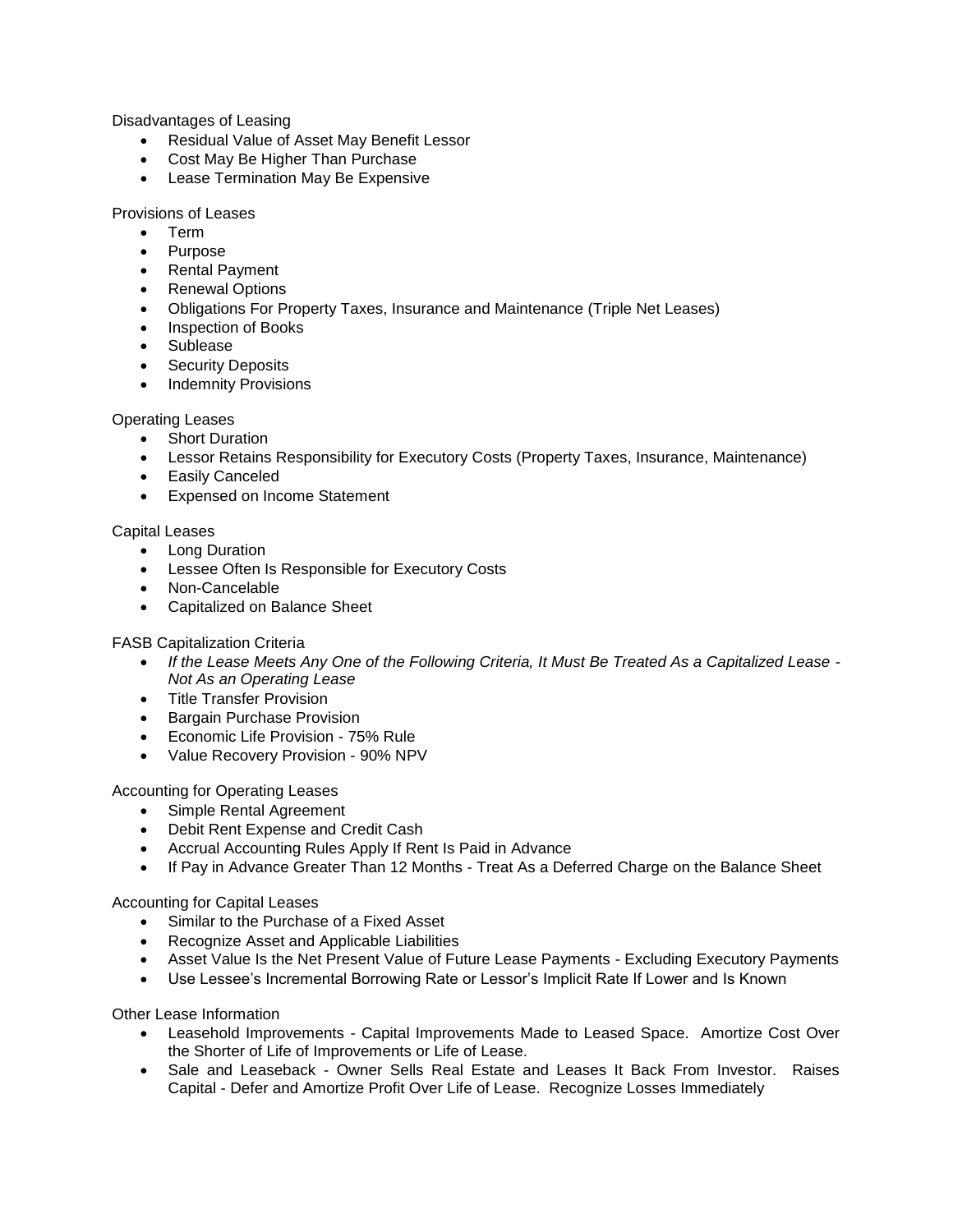Asset Turnover Ratio

- Revenue / Average Total Assets
- Capitalized Leases Increase Average Total Assets Reducing Asset Turnover Ratio

Return on Assets

- Net Income / Average Total Assets
- Capitalized Leases Increase Average Total Assets Reducing Return on Assets Ratio

Debt-Equity Ratio

- Total Debt / Total Equity
- Capitalizing Leases Result in Increasing Total Debt, Increasing the Debt-Equity Ratio

Number of Times Interest Earned Ratio

- Earnings Before Interest and Taxes / Interest Expense
- Capitalizing Leases Results in Increased Interest Expenses, reducing the Number of Times Interest Earned Ratio

Hospitality View

- May Prefer Not to Capitalize Leases
- Capitalized Leases Require Net Income to Increase to Maintain Constant Return on Assets
- Try to Negotiate Lease Agreements to Be Operating Leases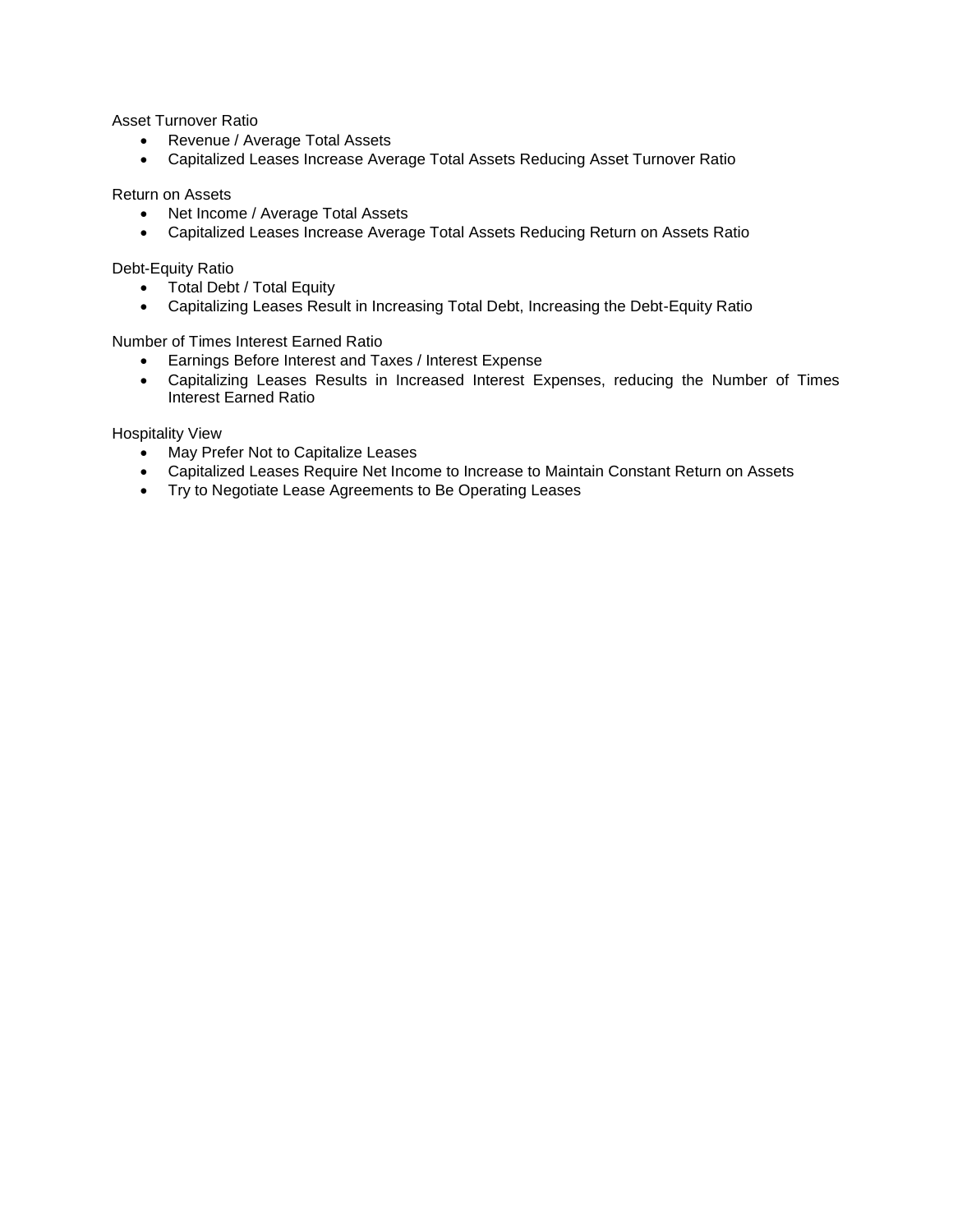## **Part IV - Hospitality Tax and Law**

#### **Taxes**

Tax Classifications of Clubs

- Member Owned Organized Under Non-Profit Section 501(c)(7)
- Unrelated Business Income is Taxable
- Investor Owned Taxable Profit Oriented Section 277

#### Tax Avoidance

- Planning Transaction to Minimize Tax Effects
- Nothing Improper
- Tax Evasion is Fraud and Illegal

#### Criteria for Tax Exemption

- Organization Must Be a Club
- Organized For Pleasure, Recreation or Other Nonprofit Activities
- Activities Must Be For Pleasure, Recreation or Other Nonprofit Activities
- **Earnings Can't Benefit a Private Shareholder**
- Can't Discriminate on Race, Color or Religion
- File Annual Return Form 990 Apply on Form 1024

#### Definition of Club

- Memberships of Individuals
- Personal Contacts
- Fellowship
- Commingling of Members

#### **Americans With Disabilities Act Public Accommodations**

Americans With Disabilities Act Public Accommodations

- Title III
- Effective January 26, 1992
- Covers Lodging Facilities Over Five Rooms
- Enforced By U.S. Attorney General or Private Lawsuit

Americans With Disabilities Act

- Employers May Not Discriminate Against an Individual With a Disability in Hiring or Promotion If the Person Is Qualified
- Employers Can Ask About Ability to Perform the Job
- Employers Cannot Ask If the Individual Has a Disability
- Employers Need to Provide Reasonable Accommodations to Disabled Individuals Such As Equipment Modification and Job Restructuring
- Employers Do Not Have to Incur Undo Hardships
- Cannot Discriminate Against Customers With Disabilities
- Auxiliary Aids and Services Must Be Provided to Individuals With Disabilities Unless an Undo Hardship Would Be Created
- Physical Barriers Must Be Removed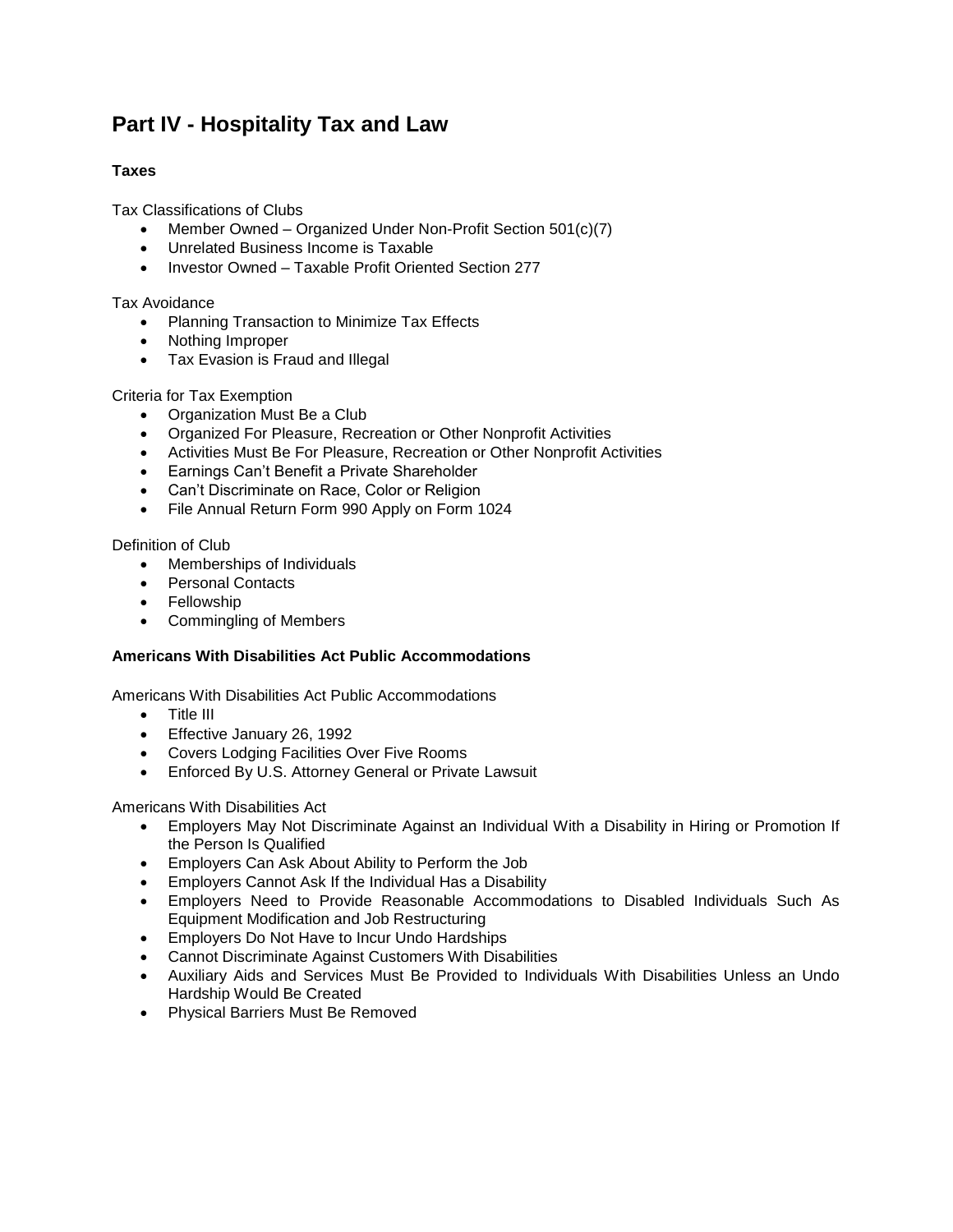#### **The Hotelkeeper and the Law of Contracts**

Elements of a Contract - Agreement

- Offer and Acceptance
- Mistaken Offer
- Termination of Offer
- Counteroffer
- **•** Consideration
- Legal Subject Matter
- Legal Capacity

#### Statute of Frauds

- Contracts Required to Be in Writing
	- o Transfer of Real Property
	- o Require Over One Year to Complete
	- o To Answer for the Debts of Another
	- o In Consideration of Marriage
	- o To Personally Pay Debts of an Estate
	- o Goods Over \$500
	- o Plus Any Other State Specific Statutes

#### Voidable Contracts

- Between Adults and Minors
- Voidable on the Part of the Minor
- Ratification When Become an Adult or for a Reasonable Time Thereafter
- Not Voidable If for Necessities

#### Contract Terms

- Executory Contract That Has Not Been Performed
- Executed Contract That Has Been Performed
- Express Where Terms Are Openly Stated Can Be Verbal or Written
- Implied Contract Inferred by the Actions of the Parties
- Void Contract a Contract That Lacks One or More of the Necessary Elements
- Valid Contact a Contract Where All of the Elements Are Present
- Bilateral Contract Promise Is Given in Exchange for a Promise (A Promises to Pay B If B Promises to Act and B Agrees)
- Unilateral Contract Promise Is Given for an Act (A Promises to Pay B for an Act and B Says Nothing But Does the Act)

Statutes of Limitations

- Protect Persons From Suits After Witnesses Have Died, Evidence Lost, Claims Forgotten
- States Fix Time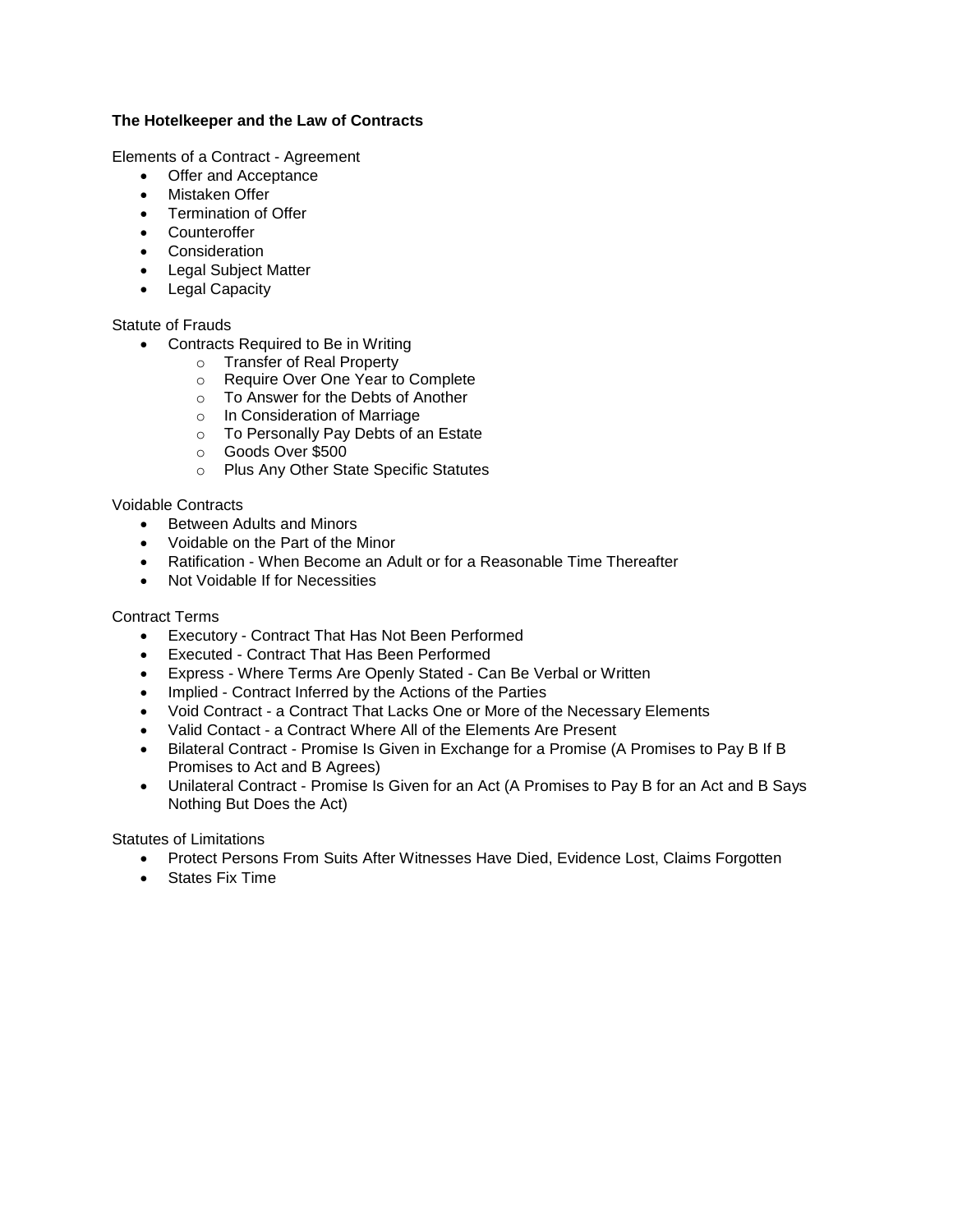#### **Wage and Hour Laws Applicable to Hotel Employees**

Fair Labor Standards Act

- Federal Statute
- Minimum Wage
- Overtime Pay
- Equal Pay
- Child Labor Laws
- Record Keeping

State Statutes

• If a State Has Statutes That Are More Beneficial to an Employee, Then the State Statute Would Take Precedence Over the Federal Statute.

What the FLSA Does Not Require

- Extra Pay For Work on a Particular Day
- Vacation Pay
- Holiday Pay
- Sick Pay
- Severance Pay
- Notice of a Discharge
- Granting of Days Off
- "Show Up" Pay
- Raises
- Benefits

Minimum Wage

- Effective July 24, 2009 \$7.25 Per Hour
- Tipped Employee Base Rate of \$2.13 Remains Frozen

Tip Credit

- Available to Regularly Tipped Employees
- Must Notify Employee
- Employee Must Keep All Tips
- Employee Must Earn (With Tips) the Minimum Wage
- Must Be in a Tipped Position Which Earns \$30 Month

Exceptions to FLSA

- Family Only Operations
- Seasonal 6 Month Operation, or 1/3 of Sales Is From 6 Months
- Annual Sales Less than \$500,000

Employee Rights

- Can't Waive Rights Under FLSA
- If Work in Multiple Job Classifications with Different Rates of Pay, Overtime Is Computed at a Weighted Average Rate
- Overtime Is Time and One Half for All Hours Worked in Excess of 40
- Overtime Rate Is Computed Before the Tip Credit

Tip Vs Service Charge

- Tip Is a Sum Presented As a Gift or Gratuity for a Service Performed
- Service Charges Are Amounts Added to the Bill and Are Not Tips
- Service Charges Cannot Be Used to Reduce the Minimum Wage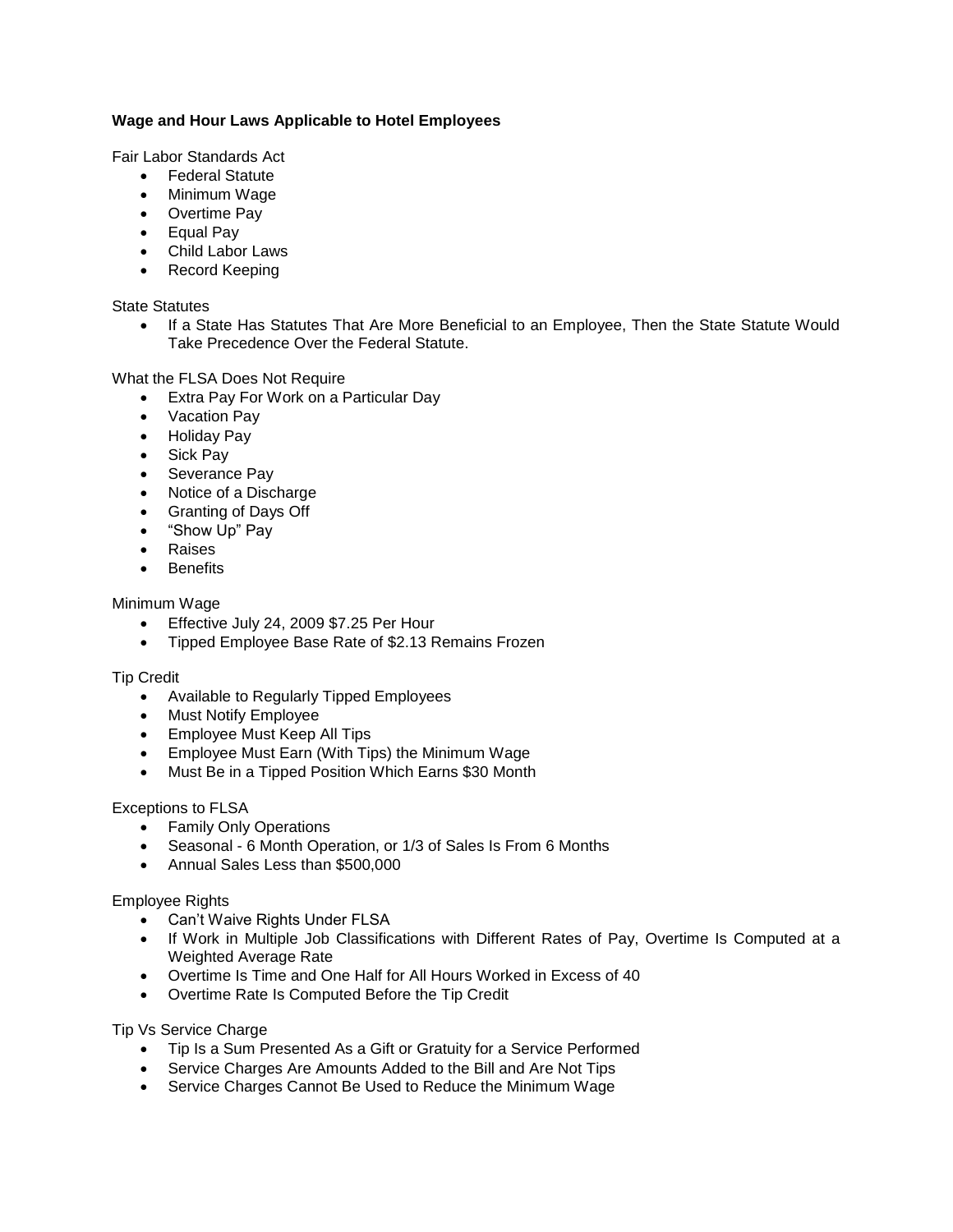Employee Declarations of Tips

- Form 4070-A by 10th of Month
- If Employee Earns More Than \$20 in Tips
- Employer Withholds Social Security Tax and Medicare Tax on Reported Tips
- Employee Rates 6.2% for Social Security on First \$106,800 of Wages and 1.45% on All Wages for Medicare (2009)

Tip Reporting Alternative Commitment (TRAC)

- Employers Agree to Educate Employees on Tips and Tip Reporting
- IRS Agrees Not to Bill Employers for Unreported Tips If Not Billing Employee

Tip Allocation

- Required If Total Tip Declarations Are Less Than 8% of Adjusted Sales
- Sales Are Adjusted for Take Out Service and Sales Where a Service Charge Was Included
- Required If Tipping Is Customary
- Employees Can Petition to Lower Allocation
- No Allocation to Employees Who Declared at Least 8%

Rest Periods

- The FLSA Does Not Require an Employer to Give an Employee a Rest Period.
- Rest Periods of 5 to 15 Minutes Are Common in the Industry. They Promote the Efficiency of Employees and Are Customarily Paid for As Working Time.
- Compensable Time for Rest Periods Cannot Be Offset Against Other Working Time.

Meal Periods

- Bona Fide Meal Periods During the Employee's Scheduled Work Day Are Not Work Time.
- The Employee Must Be Completely Removed From Duty.
- If Employees Meal Time Is Constantly Interrupted by Calls to Duty, Then Meal Periods Are Counted As Time Worked.

Other Tip Issues

 Credit Card Tips - The Employer May Reduce the Employee's Credit Card Tip by the Discount Rate That the Establishment Pays to the Credit Card Issuer.

Employer Provided Meals and Lodging

- Employee Must Voluntarily Accept in Lieu of Cash
- Employer Must Inform Employee of Credit
- Cannot Be Mandatory
- Employer Records Must Show Actual Use, Who Received Service, and the Employer's Cost
- Only Then Can a Credit Against Minimum Wage Be Taken

Uniform Maintenance

- Cannot Be Used As a Credit Against the Minimum Wage
- If Employer Requires but Does Not Maintain a Uniform, the Employer Must Pay One Hour at the Minimum Wage or the Actual Cost If Use of the Employer's Service Is Required.
- If the Uniform Is Wash and Wear, No Allowance Needs to Be Paid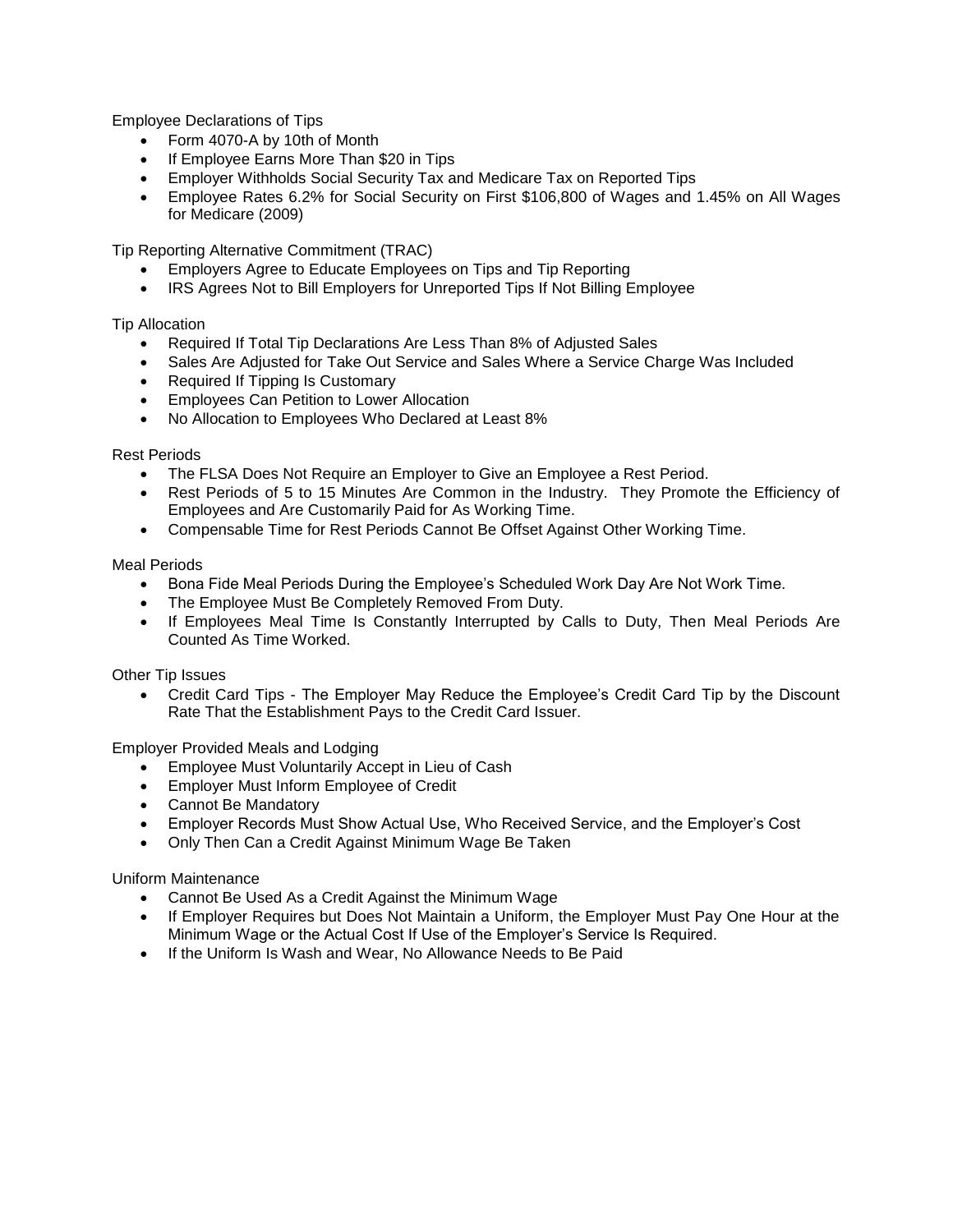Student Employees

- May Pay up to 6 Full Time Students 85% of the Minimum Wage If It Does Not Reduce Opportunities for Others
- Must Be Full Time Students
- Less Than 8 Hours a Day and Less Than 20 Hours a Week While in School
- Always Less Than 40 Hours a Week

Exempt Employees - Exempt From Overtime

- Executive Directs 2 or More Employees; Less Than 40% in Non-exempt Work
- Administrative Less Than 40% in Non-exempt Work; Exercises Discretion
- Professional
- Outside Sales People
- Salary And/or Title Does Not Mean Exempt

Overtime Computations

- Working in Multiple Job Classifications
- Cook 30 Hours at  $$10.00/hr = $300.00$
- $\bullet$  Utility 20 Hours at \$8.00/hr = \$160.00
- Prep 10 Hours at  $$7.00/hr = $70.00$
- Total Straight Time Earnings = \$530.00
- Weighted Average Hourly Rate =  $530/60 = $8.83$
- Overtime 20 Hours  $*$  .5  $*$  8.83 = \$88.30
- Total Earnings =  $$530.00$  (the Straight Time Piece) +  $$88.30$  (the Overtime Piece) =  $$618.30$  for the Week

Overtime for Tipped Employees

- Must Pay Time and One Half at the Minimum Wage
- NOT  $$2.13$  X 1.5
- Should Be \$6.55 X 1.5 Tip Credit
- Tip Credit Is  $$6.55 $2.13 = $4.42$
- Overtime Rate =  $$9.83 $4.42 = $5.41$

#### **The Family and Medical Leave Act**

Provisions

- **Effective August 5, 1993**
- Unpaid leave Up to 12 Weeks
- Return to Same/Equivalent Job
- 50 or More Employees
- Employed 12 Months 1,250 Hours
- Top 10% of Salaried Employees Not Covered

#### The Leave

- Unpaid
- Maintain Health Benefits
- Family Leave
- Medical Leave
- If H/W Both Work Aggregate 12 Weeks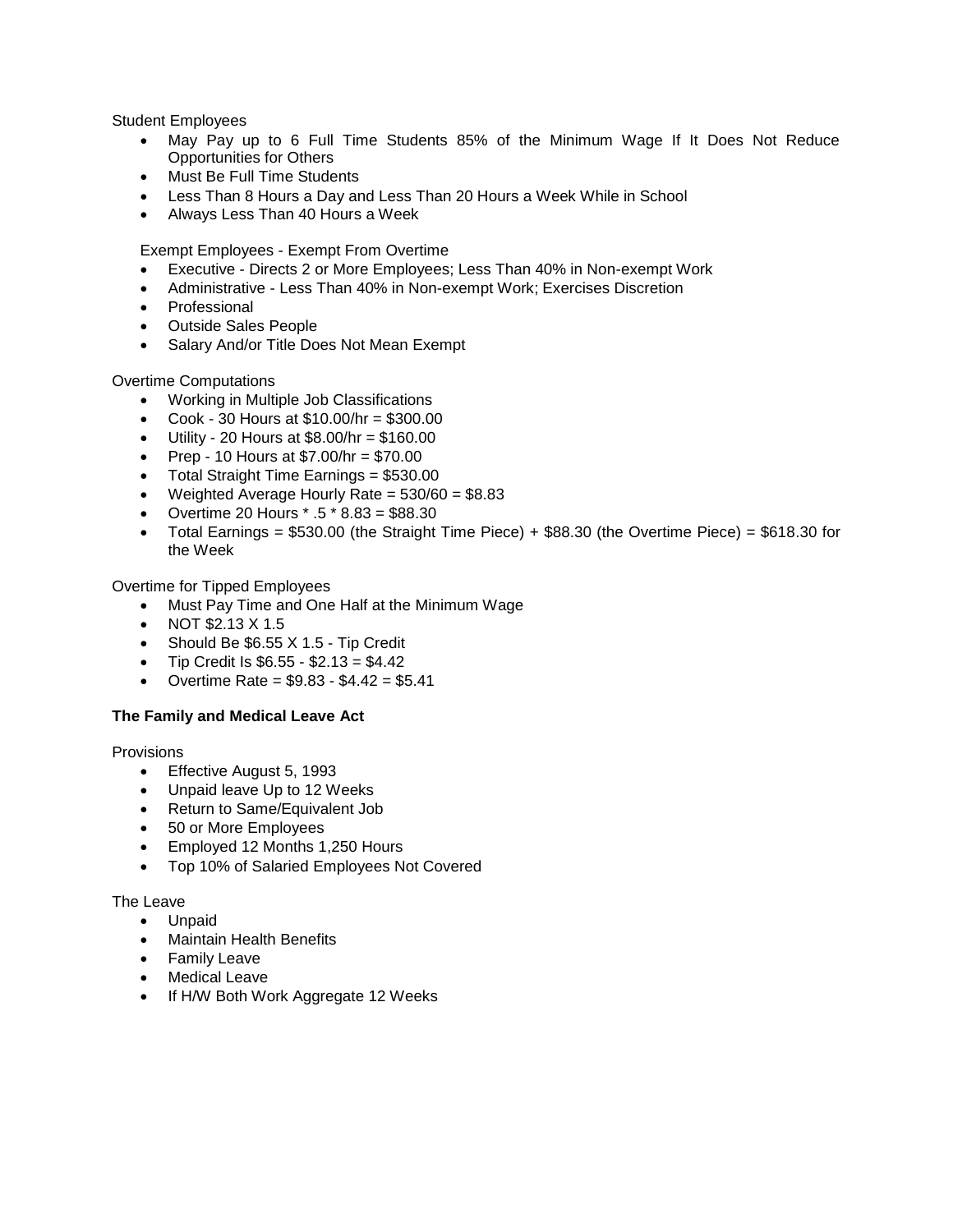#### **Laws Against Discrimination in Employment**

Sex Discrimination

- Not Covered By Civil Rights Act of 1964
- $\bullet$  14<sup>th</sup> Amendment Protection

Equal Pay Act of 1963

Age Discrimination

- Age Discrimination in Employment Act of 1967
- 20 or More Employees
- Open 20 or More Weeks per Year
- Can't Discriminate Against Persons Over 40
- Bona Fide Occupational Qualification Exception
- Can Discriminate Below Age 40

Civil Rights Act of 1964

- Legal Foundation to Provide Equal Treatment for All.
- Unlawful to Hire, Fire, Pay, Offer Terms or Conditions, Serve, or Accept As Customers Based on Race, Color, Religion, or National Origin.

Private Club Exception From Civil Rights Act of 1964

- Membership Selective?
- Members Have Control?
- How Was the Membership Created?
- Are Formalities Involved?
- Comparison With Other Clubs (Dues/Fees)

Mrs. Murphy Tourist Homes

- **Exempt From the Civil Rights Act of 1964**
- Do Not Have to Accept All Who Apply
- Must Have Five or Less Rooms
- Must Be Owner Occupied

Remedies Under Federal Law for Violation of Civil Rights Act of 1964

- Injunctive Relief Requires a Party to Refrain From Doing a Particular Act or Activity. This Guards Against Future Injuries. Damages Can Be Compensatory.
- Declaratory Relief Expression of an Opinion Without Requiring Anything to Be Done.
- Civil Rights Act of 1991

Expanded Civil Rights Act of 1964

• Includes Sex and Disability

Sexual Harassment

- Unwelcome Sexual Advances, Requests for Sexual Favors and Other Verbal and Physical Conduct of a Sexual Nature Constitute Sexual Harassment When...
- Such Conduct Is Made Either Explicitly or Implicitly a Term or Condition of Employment or...
- Submission to or Rejection of Such Conduct by an Individual Is Used As the Basis for Employment Decisions Affecting Such Individual or...
- Such Conduct Has the Purpose or Effect of Unreasonably Interfering With an Individual's Work Performance or Creating an Intimidating, Hostile or Offensive Work Environment.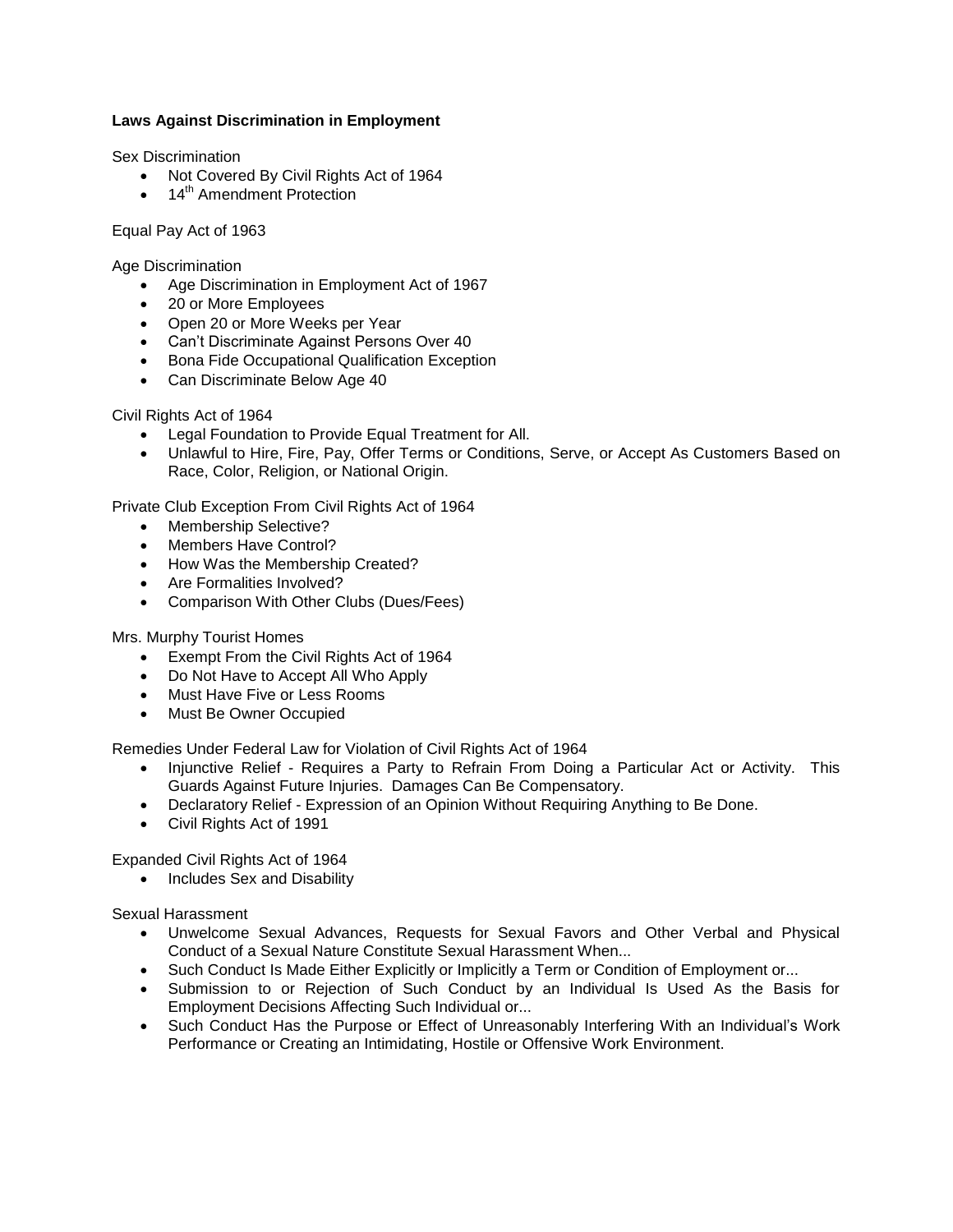What Is Sexual Harassment?

- Insulting Sexual Comments
- Complimentary Sexual Looks or Gestures
- Insulting Sexual Looks or Gestures
- Non-Sexual Touching
- Expected Socializing Outside of Work With Job Consequences
- Expected Sexual Activity With Job Consequences

#### **Federal Social Security, Unemployment Insurance, and Workers' Compensation**

Independent Contractors

- Send 1099
- Send to SSA 1096 Detailing All 1099 Forms Mailed
- If Paid More Than \$600
- If Payee Is Not a Corporation
- Independent Contractors Must Provide Company With a W-9

Federal Unemployment Tax Act

- Employer Only Tax
- File Annually
- Rate Is 6.2% of First \$7,000 of Taxable Wages
- Can Get Credit of up to 5.4% for Payments to a State Unemployment Insurance

Other Issues

- Circular E Details Payments
- Withholding Taxes Must Be Deposited
- Employer Pays Equal Share of FICA and Medicare Tax
- Quarterly Reports on Withholding Taxes Must Be Filed

Workers' Compensation

- Compensation for Work Related Injuries
- Private Insurance Fund or State Insurance Fund
- Self-insured Requires a Significant Security Deposit
- Formulas for Losses
- Payout Is Tax Free

#### **Federal Income Tax: Withholding and Reporting Requirements**

Federal Withholding Taxes

- Need to Withhold From Employee Wages in a Specific Order
- Exclusive of Tips (All Taxes)
- Tip Income (All Taxes)
- Lastly, Any Other Deductions
- If There Is Not Enough Gross Income in One Paycheck, It Can Come From Future

#### Forms

- W-4 Is Used by Employee to Communicate to Employer Level of Deductions
- W-2 Is Sent to Employee by January 31st of Next Year Detailing All Income and Deductions
- **Employer Files a W-3 and W-2 by February 28th**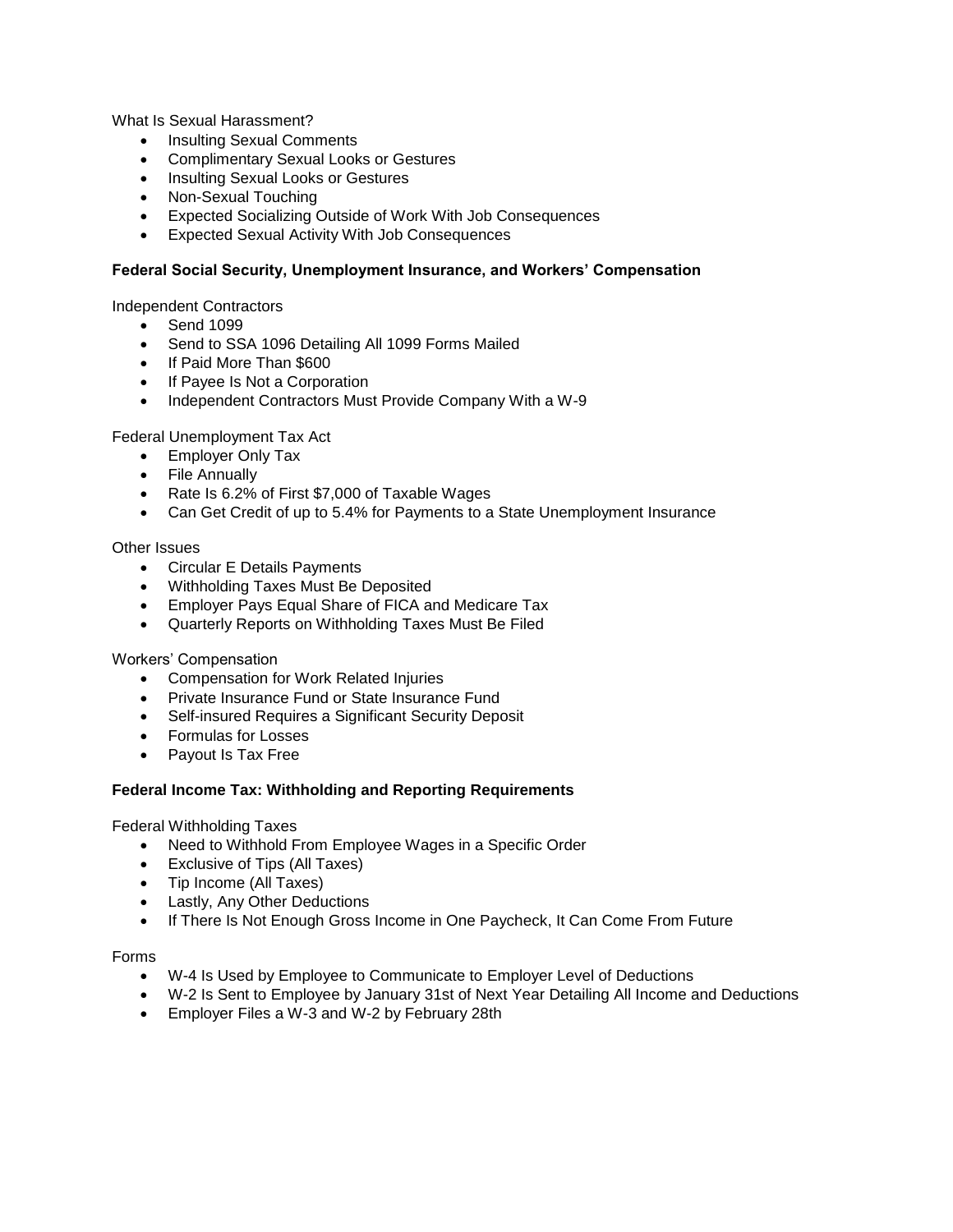## **Part V - Hospitality Operations**

#### **Accounting for Payroll Related Liabilities**

Payroll Control

- Authorization of Employment and Establishment of Wage Rates
- Reporting Hours Worked
- Preparation of the Payroll
- Signing of Payroll Checks
- Distribution of Payroll Checks
- Reconciliation of Payroll Bank Account
- Segregation of Duties
- Do Not Have the Same Person do More Than One Function if Possible
- Human Resources Adds/Deletes
- Time Clocks
- Do Not Pay in Cash
- Check Payroll Sheets and Paychecks
- Distribute Checks by Independent Person
- Return Unclaimed Checks to Controller

#### Payroll Records

- Master File of Employee Information
- W-4 Directs Tax Withholding
- Payroll Journal Lists Each Check's Gross Amount and All Deductions
- W-2 Summarizes Information Annually

#### Recording Payroll

- Gross Pay (Regular, Overtime, Tips)
- Value of Meals/Lodging
- Federal Withholding Taxes
- Social Security (FICA)
- Medicare Tax
- State Income Tax Withholdings
- Local Taxes, Employee Contribution to Health Care, Union Dues etc.
- Net Pay

Journal Entry to Record Payroll

- Debit Salaries for Earnings
- Credit All the Taxes and Salaries Payable (Net Pay) to Establish Liabilities
- Debit Salaries Payable and Credit Cash when Payroll is Paid for Net Pay

Recording Payroll Taxes

- Taxes Paid by Employer Based on Employees Wages
- FICA and Medicare Contributions
- FUTA and SUTA (Unemployment)
- Debit Payroll Tax Expense and Credit the Various Taxes Payable Employee Status
	- Question as to Whether an Employee or Independent Contractor
		- o Common Law Employee Test
		- o 20 Factor Test
	- Can Tell "What to Do" But Not "How to Do" For Independents
	- IRS Ruling 87-41 Developed a Factor List to Help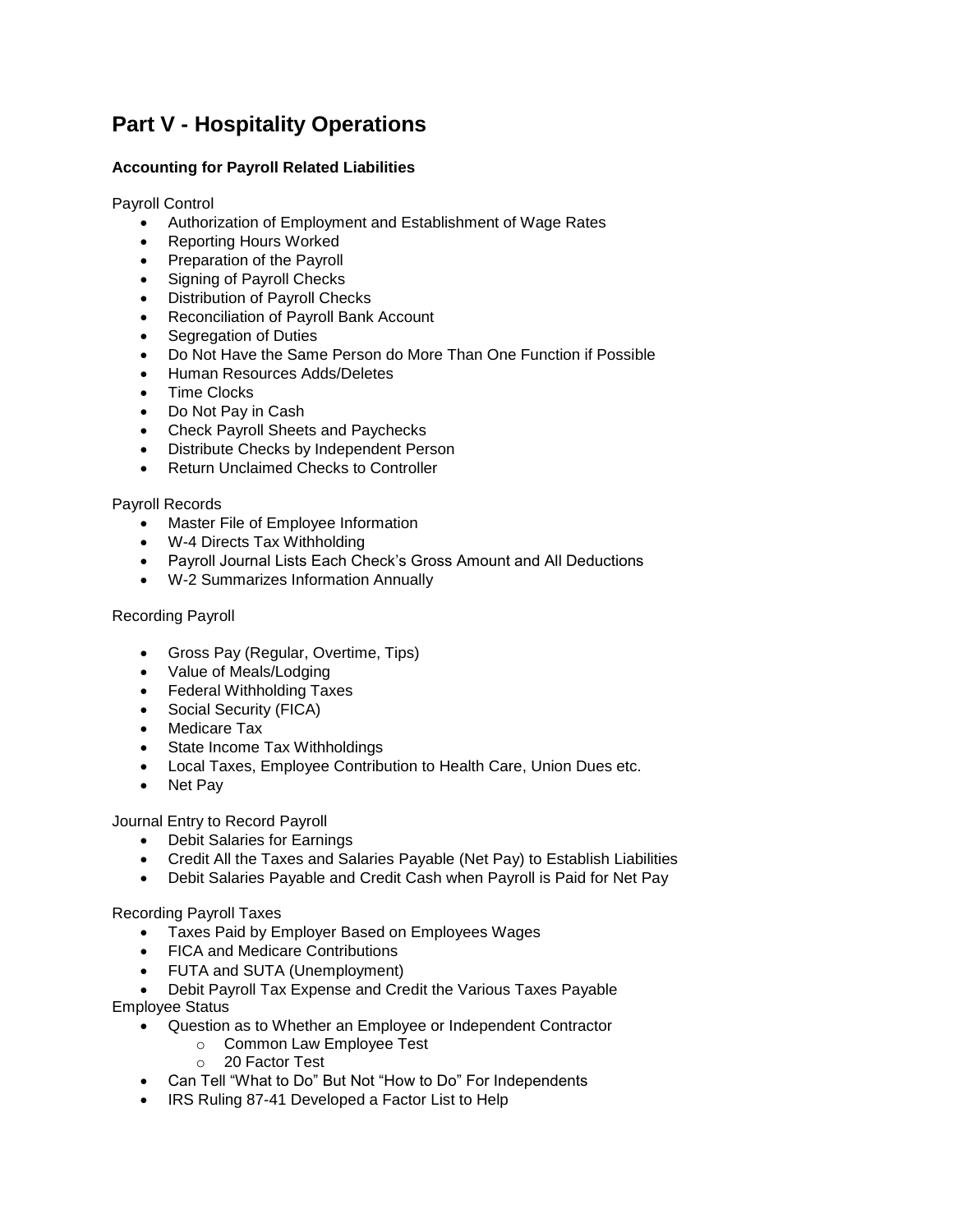#### **Ratio Analysis**

Ratio Analysis

- *Compare Against Something*
	- o Prior Period
	- o Industry Standard
	- o Budget
	- o Ratio Analysis
- *Express in a Number of Ways*
	- o Percentage
	- o Per Unit Basis
	- o Turnover
	- o Coverage

Classes of Ratios

- Liquidity- Ability to Meet Short Term Obligations
- Solvency Extent to Which the Enterprise Has Been Financed
- Activity (Turnover)- Ability to Use the Property's Assets
- Classes of Ratios
- Profitability Measurement of Management's Overall Effectiveness
- Operating Analysis of Hospitality Establishment Operations

Basic Rule

- When Computing a Ratio (Which Is Just a Mechanical Operation Using Two Numbers) and One of the Numbers Comes From the Balance Sheet and the Other Number Comes From the Income Statement or the Statement of Cash Flows...
- ...The Balance Sheet Number Is an Average of the Balance Sheet at the First Day of the Period and the Last Day of the Period Which Is Represented by the Income Statement or Statement of Cash Flows.
- For Our Purposes We Will Use This Simple Two Point Average.
- A More Accurate Representation Would Be to Use an "Average of Averages" From the Balance Sheet.

Liquidity Ratios

- Current Ratio
- Acid Test or Quick Ratio
- Operating Cash Flows to Current Liabilities
- Accounts Receivable Turnover
- Average Collection Period
- Working Capital Turnover

#### Solvency Ratios

- Solvency- Total Assets to Total Liabilities and Total Liabilities to Total Assets
- Debt-Equity
- Long Term Debt to Total Capitalization
- Number of Times Interest Earned
- Fixed Charge Coverage
- Operating Cash Flows to Total Liabilities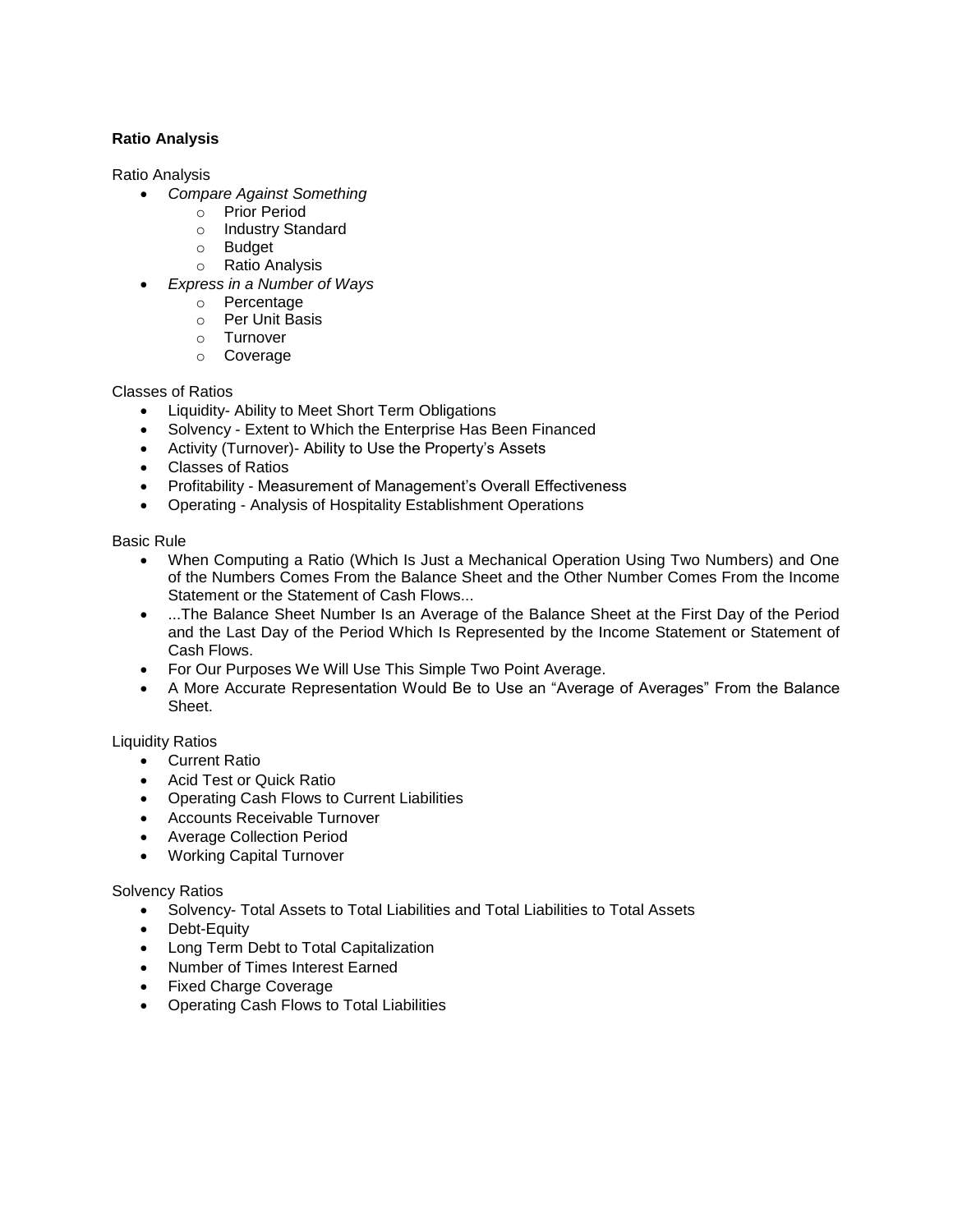Activity Ratios (Turnover Ratios)

- Inventory Turnover
- Working Capital Turnover
- Property and Equipment Turnover
- Asset Turnover
- Paid Occupancy Percentage
- Complimentary Occupancy
- Average Occupancy Per Room
- Multiple Occupancy

Profitability Ratios

- Profit Margin
- Operating Efficiency Ratio
- Return on Assets
- **Gross Return on Assets**
- Return on Owner's Equity
- Return on Common Stockholder's Equity
- **•** Earnings Per Share
- Price Earnings Ratio

#### Operating Ratios

- Mix of Sales
- Average Room Rate
- Revenue Per Available Room
- Average Food Service Check
- Food Cost Percentage
- Beverage Cost Percentage
- Labor Cost Percentage
- Revenue Per Seat Available

Limitations of Ratio Analysis

- Do Not Resolve Problems
- Only Indicate That There May Be a Problem
- Comparisons Must Be From Related Numbers
- Most Useful When Compared to a Standard
- When Comparing to Other Businesses Must Be Comparable
- Uses Historical Data May Not Tell the Whole Story
- Does Not Address Leases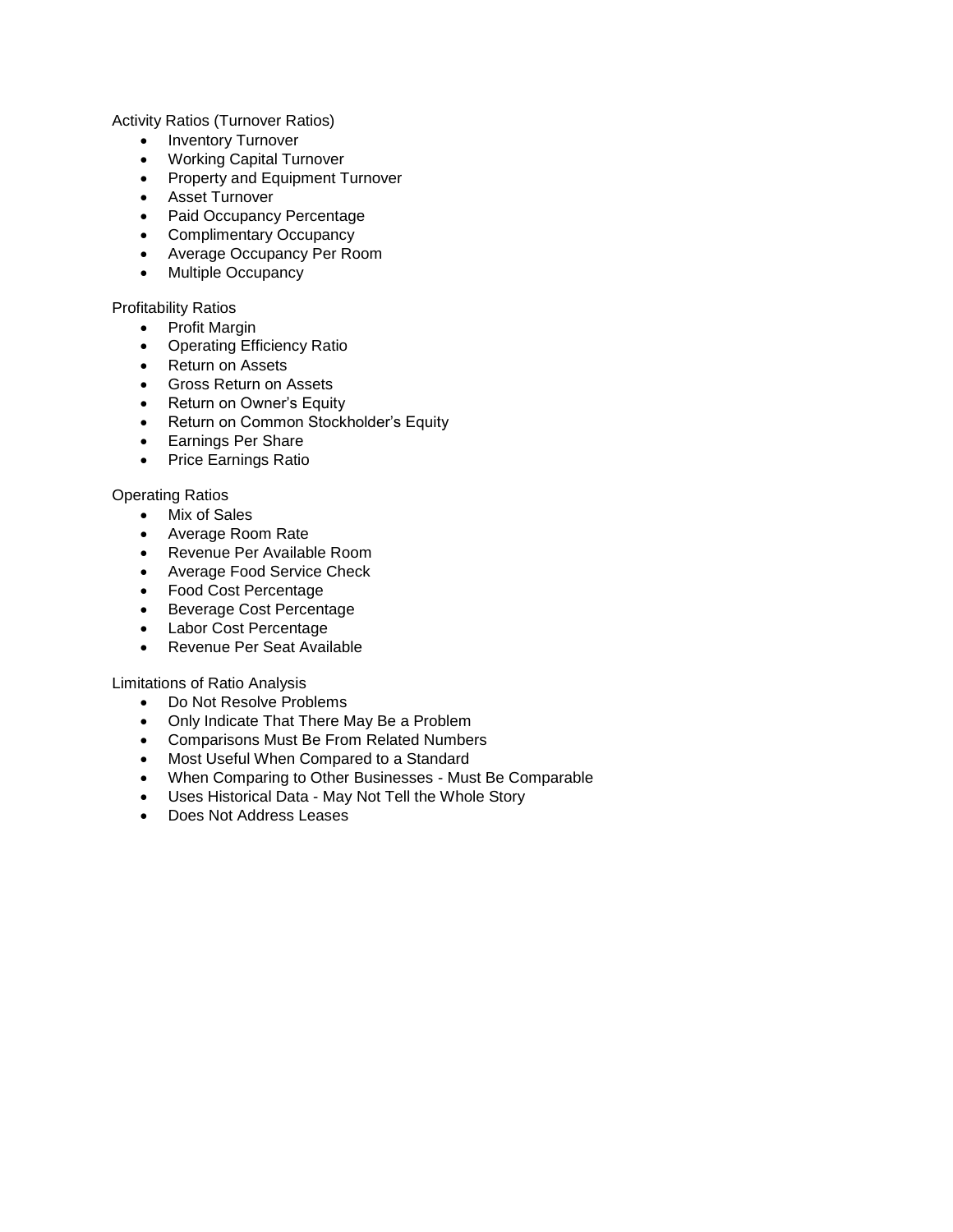#### **Operations Budgeting**

#### **Budget**

- A Management Plan Covering All Phases of Operations for a Definite Period in the Future.
- It Is a Formal Expression of the Plans, Objectives, and Goals Established by Management.

#### Types of Budgets

- Long Term and Short Term
- Capital Budgets
- Cash Budgets
- Operating Budget
- Departmental Budget
- Master Budget
- Fixed Budget
- Flexible Budget

#### Benefits of Budgeting

- Forces Management to Examine Alternatives Prior to a Course of Action
- Compels Management to Examine Facts
- Provides a Standard for Comparison
- Allows Management to Prepare for Future
- Measures Progress and Self Evaluation
- Objectives Are Clear
- Management Is Participatory
- Aids in Pricing

Disadvantages of Budgeting

- Time and Cost
- Unknown Factors
- Breaching Confidentiality
- Spending Because "Available"

#### Budget Cycle

- **•** Establish Realistic Goals
- Planning
- Comparing
- Corrective Action
- Improvement
- Establish Financial Objectives
- Forecast Revenues
- **Estimate Expenses**
- Forecast Net Income
- Budget Cycle
- If the Board Accepts the Budget, the Process Is Complete. If It Does Not, Another Budget Is Developed and Proposed.

Issues in Budgeting

- Who Is Responsible for Budgeting?
- Incremental Budgeting
- Zero-Based Budgeting
- Budgeting in a New Operation
- Issues in Budgeting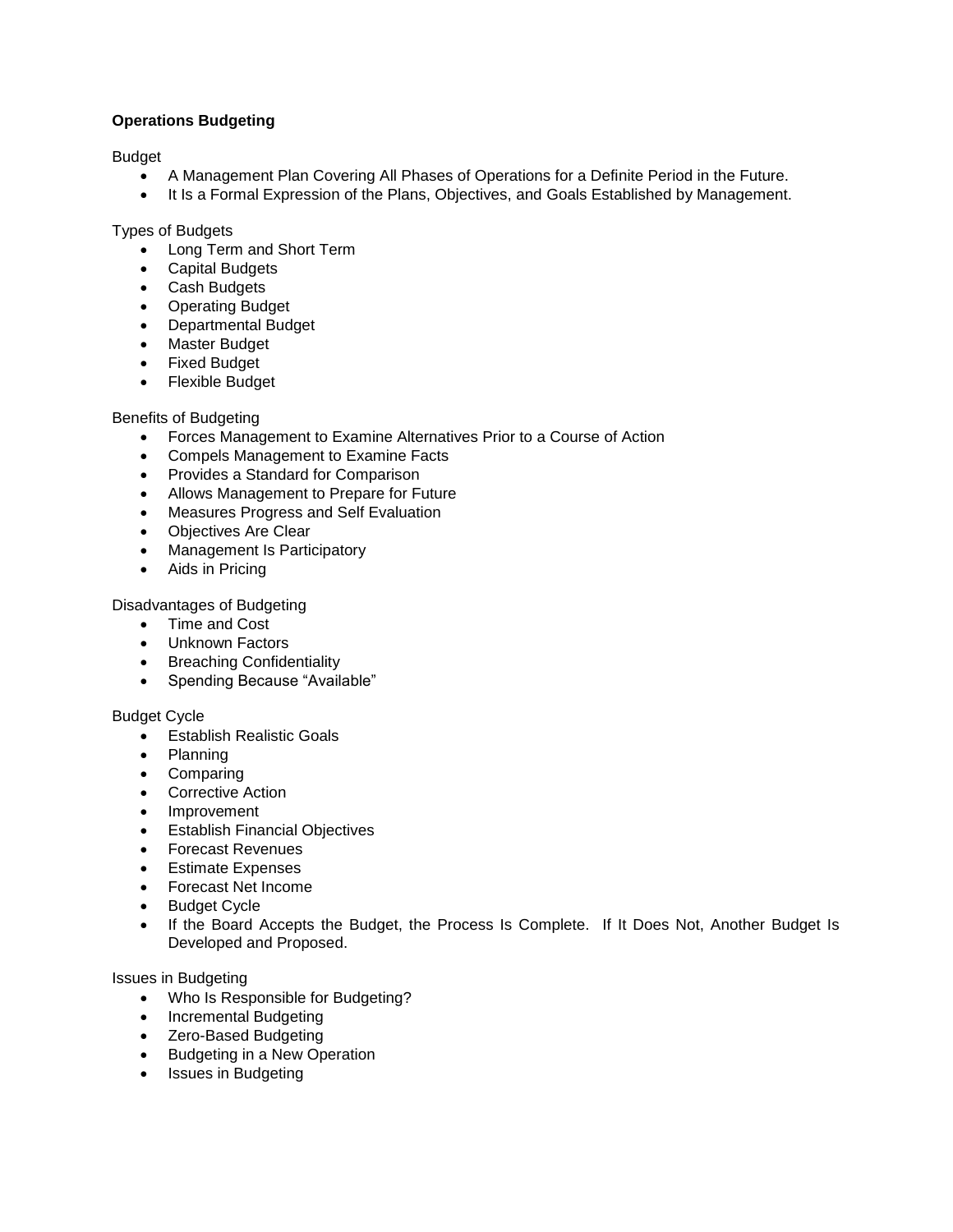#### Budgetary Control

- Determine Variances
- Identify Significant Variances
- Analyze Significant Variances
- Identify Problems
- Correct Problems

Variance Analysis - Sales

- Volume Variance  $VV = BP * (AV BV)$ Price Variance **PV** = BV \* (AP - BP)
- 
- Price-Volume Variance  $P-VV = (AP BP) * (AV BV)$

Variance Analysis - Cost of Goods Sold

• Cost Variance  $CV = BV * (BC - AC)$ • Volume Variance VIV = BC \* (BV - AV) ● Cost-Volume Variance C-VV = (BC - AC) \* (BV - AV)

Variance Analysis - Variable Labor

- 
- 
- 
- 

#### **Antitrust Laws and Hotels**

Purpose of Antitrust Laws

- Preserve Competition
- Prevent Economic Coercion
- Between Competitors "Horizontal"
- Between Operator and Suppliers/Customers "Vertical"

Major Statutes

- Sherman Act of 1890
	- o Restraint of Trade in Contracts
- Clayton Act of 1914
	- o Robinson-Patman Act of 1936
- Celler-Kefauver Amendment of 1950
	- o Can't Create Monopoly
- Federal Trade Commission Act of 1914
	- o Enjoin Unfair Methods of Competition

#### Penalties for Violation

- Section 1 or 2 of Sherman Act is a Felony
- 3 Years Jail
- Fine of \$350,000
- Injunction
- Equitable Relief
- 
- 
- Volume Variance VV = BR \* (BT ATAO) • Rate Variance  $RV = BT * (BR - AR)$ Efficiency Variance EV = BR  $*$  (ATAO - AT) • Rate-Time Variance  $R-TV = (BT - AT) * (BR - AR)$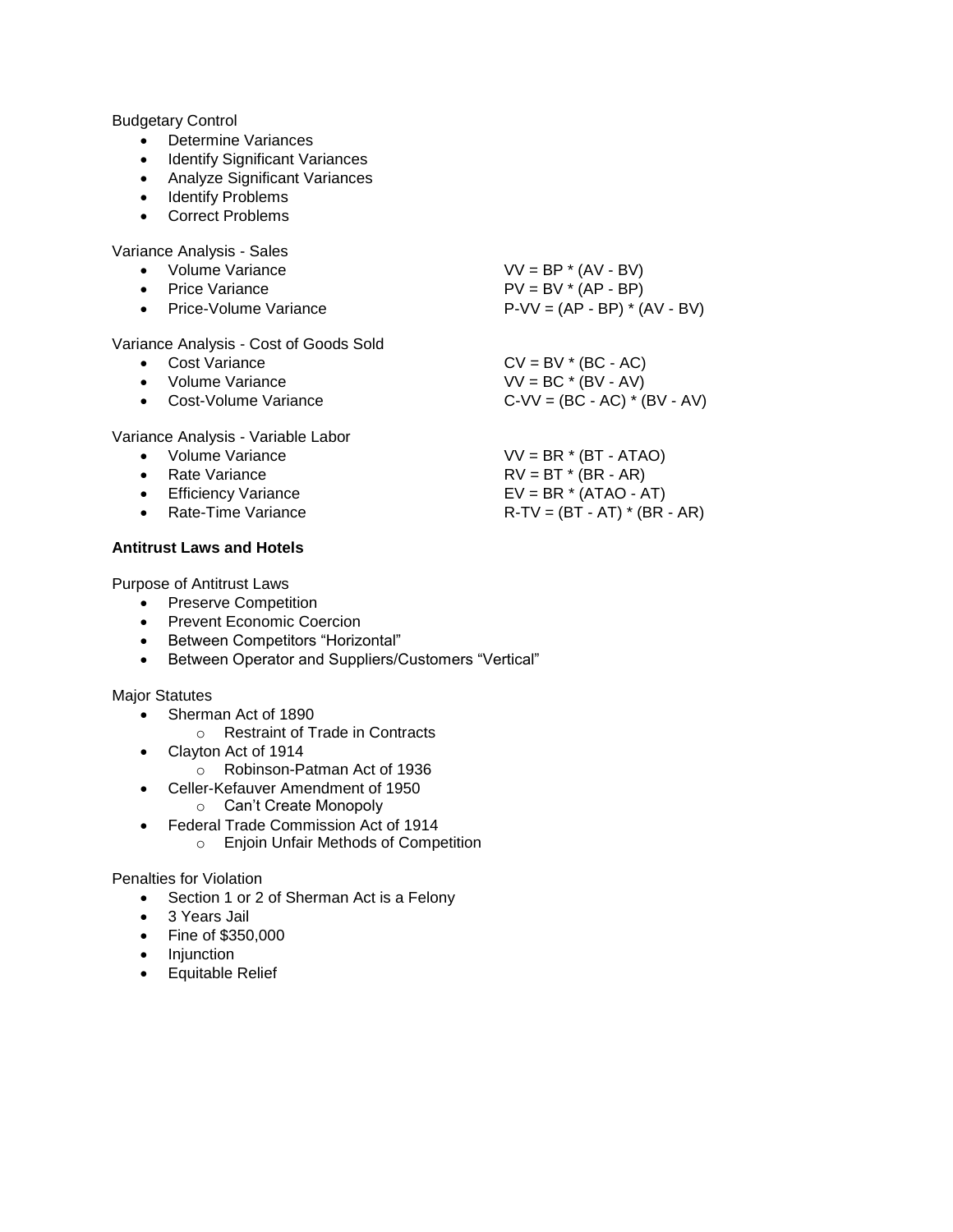#### **Understanding Franchising**

**Franchising** 

- Conveying Right to Operate Business in a Like Manner
- Franchisee is an Independent Business Person
- Franchisor Does Not Guarantee Success
- Franchisor Does Not Have a Investment in the Individual Property
- First Example 1907 Caesar Ritz Allowed Name to be Used on Hotels in New York, Montreal, Boston, Lisbon, and Barcelona

Uniform Franchise Offering Circular

- Required by Federal Trade Commission
- Must Provide to All Possible Franchisees at First Meeting
- Discloses Many Pieces of Information About the Franchise

Parts of the Uniform Franchise Offering Circular

- Description of Franchisor
- Identification of Major Players
- Litigation History
- Bankruptcy History
- Initial Fees
- Other Fees
- Franchisee's Estimated Annual Expenses
- Obligations on Where to Purchase
- Obligations to Use Specifications
- Financing Arrangements
- Obligations of Franchisor
- **Exclusive Rights or Territories**
- Contracts
- Financial Statements

Services Offered By Franchisors

- Site Selection and Market Analysis
- Provision of Plans and Specifications
- Development Assistance
- Publicity and Promotion Assistance
- Centralized Purchasing
- Referrals Between Properties
- Centralized Reservation System
- Proven Modes of Operation
- Marketing Offices
- Property Inspection/Evaluation
- Franchise Agreements
- Term 10 to 20 Years
- Provide Proprietary Information
- Training and Guidance
- Franchise (Royalty) Fees
- Reservation Fees
- Initial Application Fee
- More on Fees
- Initial Fee Flat Amount Plus Amount per Room
- Usually Advertising and Reservation Fees Just Cover the Cost
- Royalty Fee is For Use of Name
- Continuing Fee Assessment %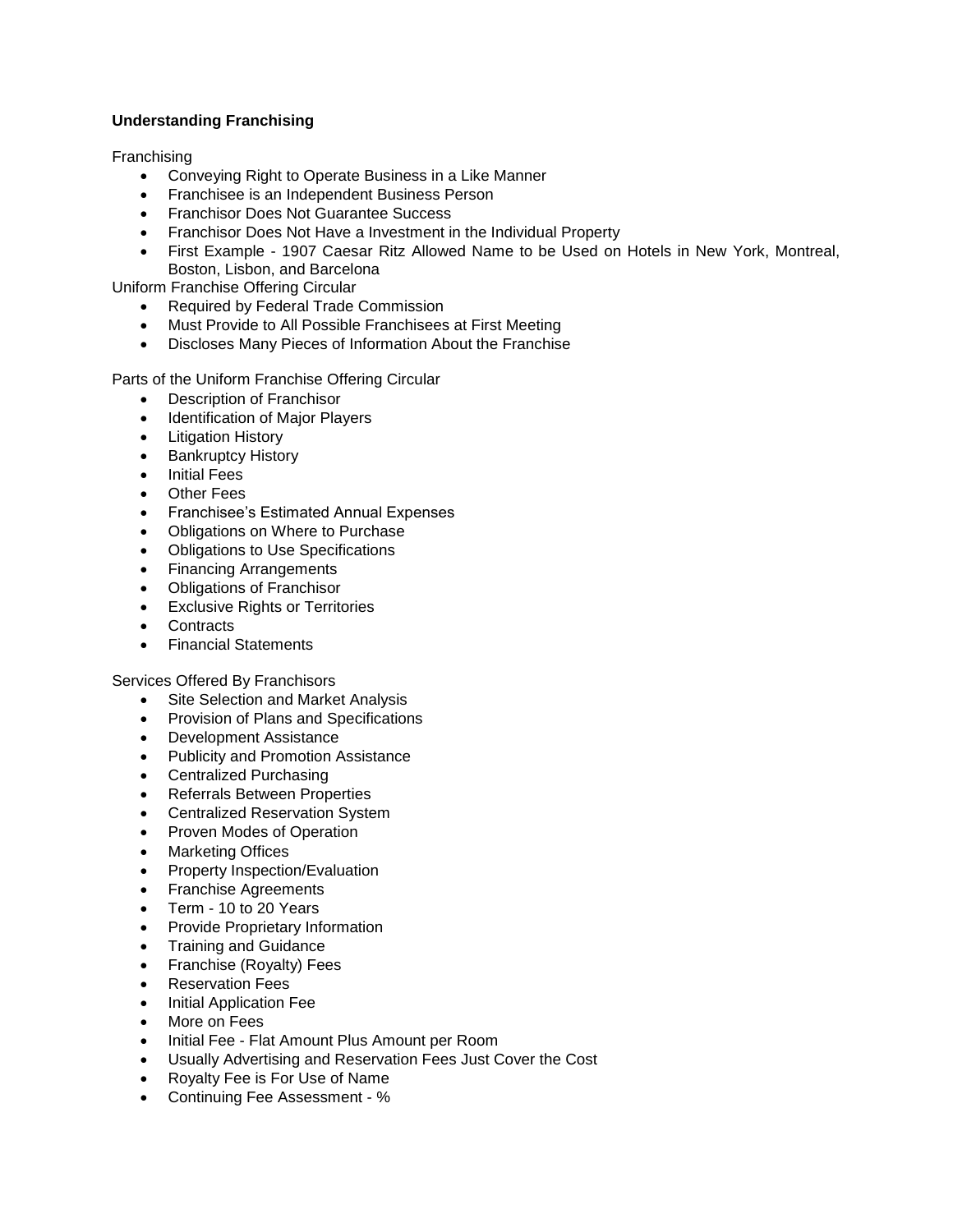What Does a Franchise Really Cost?

- Chains That Are Referral Organizations are the Lowest and Are Less Than 2% of Rooms Revenue
- First Class Full Service Hotels Such as Marriott May be as High as 9% of Rooms Revenue

#### **The Hotel's Duty to Receive Guests and Its Right to Refuse Guests**

Hotel Has A Duty To Receive Guests

- Engaged in Public Employment
- Take in All Travelers Who Apply
- 24 Hour Operation Even When Hotel Is "Closed"
- Provides Interstate Service
- Subject to Federal Statutes Civil Rights Act of 1964

Civil Rights Act of 1964

- Legal Foundation to Provide Equal Treatment for All.
- Unlawful to Hire, Fire, Pay, Offer Terms or Conditions, Serve, or Accept As Customers Based on Race, Color, Religion, or National Origin.

Advertising

- Cannot Advertise in a Discriminating Way
- Cannot Imply That Certain People Are Not Welcome

Private Club Exception From Civil Rights Act of 1964

- Membership Selective?
- Members Have Control?
- How Was the Membership Created?
- Are Formalities Involved?
- Comparison With Other Clubs (Dues/Fees)

Mrs. Murphy Tourist Homes

- Exempt From the Civil Rights Act of 1964
- Do Not Have to Accept All Who Apply
- Must Have Five or Less Rooms
- Must Be Owner Occupied

Remedies Under Federal Law for Violation of Civil Rights Act of 1964

- Injunctive Relief Requires a Party to Refrain From Doing a Particular Act or Activity. This Guards Against Future Injuries. Damages Can Be Compensatory.
- Remedies Under Federal Law for Violation of Civil Rights Act of 1964
- Declaratory Relief Expression of an Opinion Without Requiring Anything to Be Done.

Hotel Has a Right to Refuse Guests

- Drunk or Disorderly
- Contagious Disease
- Bringing in Unallowable Objects
- Unable or Unwilling to Pay
- No Accommodations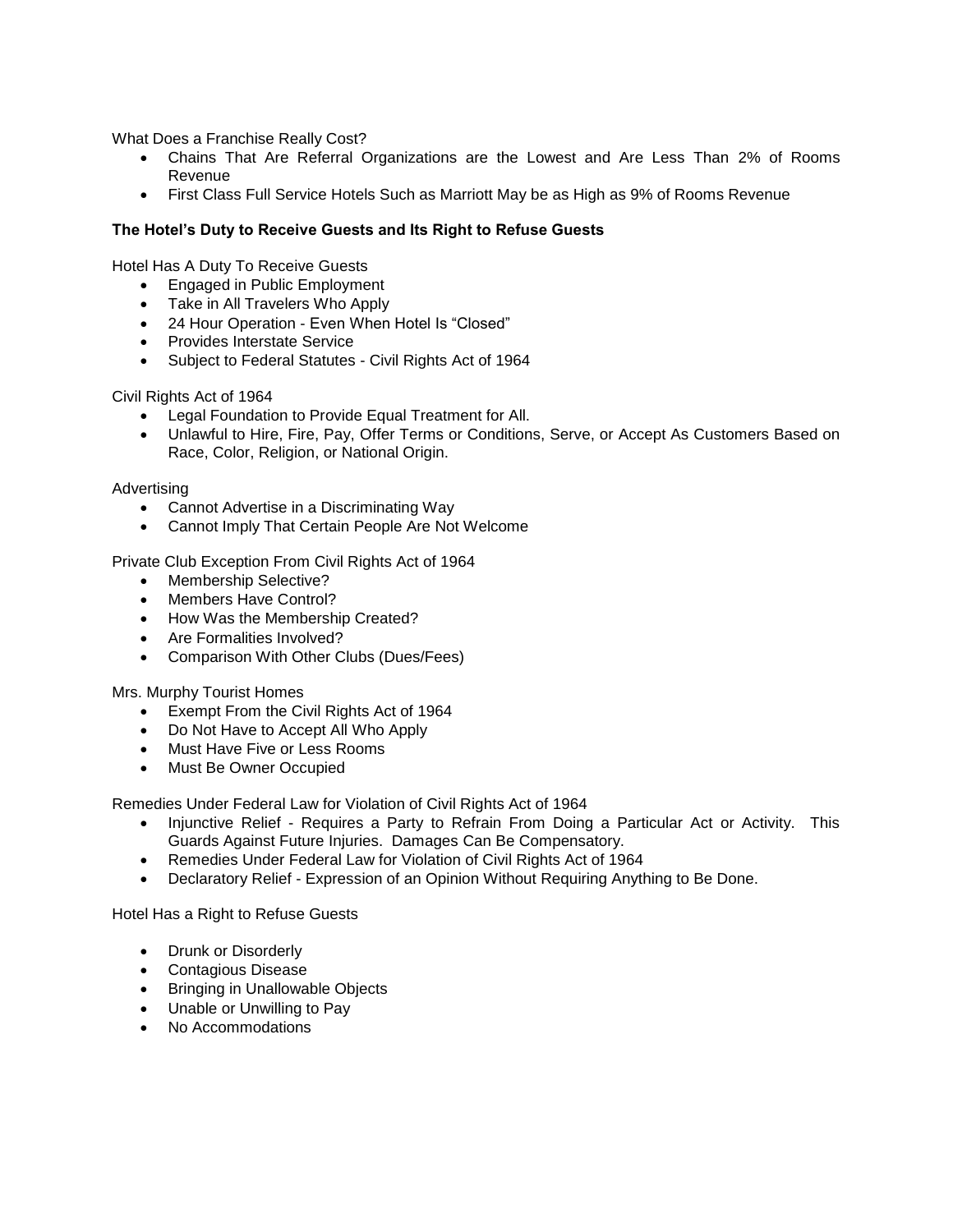Minors in a Hotel

- Cannot Make a Binding Contract
- Must Accept for Necessaries
- What Is a Necessity?

State Civil Rights Laws

- States May Have Other Categories of Persons Protected.
- Examples Sex, Marital Status, Disabilities, Age

#### **Guest Reservations**

Agreement for a Room Is a Contract

- Specific Price
- Specific Period of Time
- Both Hotel and Guest May Sue for Breach of Contract Hotel Could Not Rent the Room Guest Hotel Failed to Provide Accommodations

Remedies for Breach of Reservation Contract

- Hotel Charge for "No Show"
- Price of the Room Less the Variable Costs
- (Unless Able to Rent Room Out)
- Guest Difference Between the Contract Price and What Was Charged Elsewhere
- Remedies for Breach of Reservation Contract
- Guest Is Also Entitled to Travel and Other Inconveniences
- "Sleeping Giant" Emotional Distress and Discomfort

Can Hotels Recover Profits From Other Services From No Shows?

- No
- The Courts Have Consistently Ruled That Hotels Cannot Recover Lost Profits From No Shows Who Might Have Used Other Services in the Hotel During Their Stay

Minimum Stays

- Acceptable to Have a Minimum Stay
- If Guest Leaves and Hotel Upheld Its Part of the Bargain Then No Refund for the Guest

#### **The Guest's Right to Privacy**

Guest's Right to Privacy

- Fourth Amendment Guarantees a Person's Right to Privacy
- No Unauthorized Persons Are Allowed to Enter a Guestroom.
- Innkeeper May Enter for Routine Housekeeping and Emergency Repairs

Search Warrants

- Need a Search Warrant If the Room Is Paid for (Presentation of a Credit Card Means That It Is Paid)
- Do Not Need a Search Warrant If the Room Is Not Paid for (Unauthorized Overstays May Be an Example)

Front Office Tips

- Never Announce a Guest's Room Number So That Others May Hear
- Do Not Give Out Room Keys to Persons Who Are Not Registered Guests in the Particular Room
- Do Not Provide Room Numbers to Inquiring Parties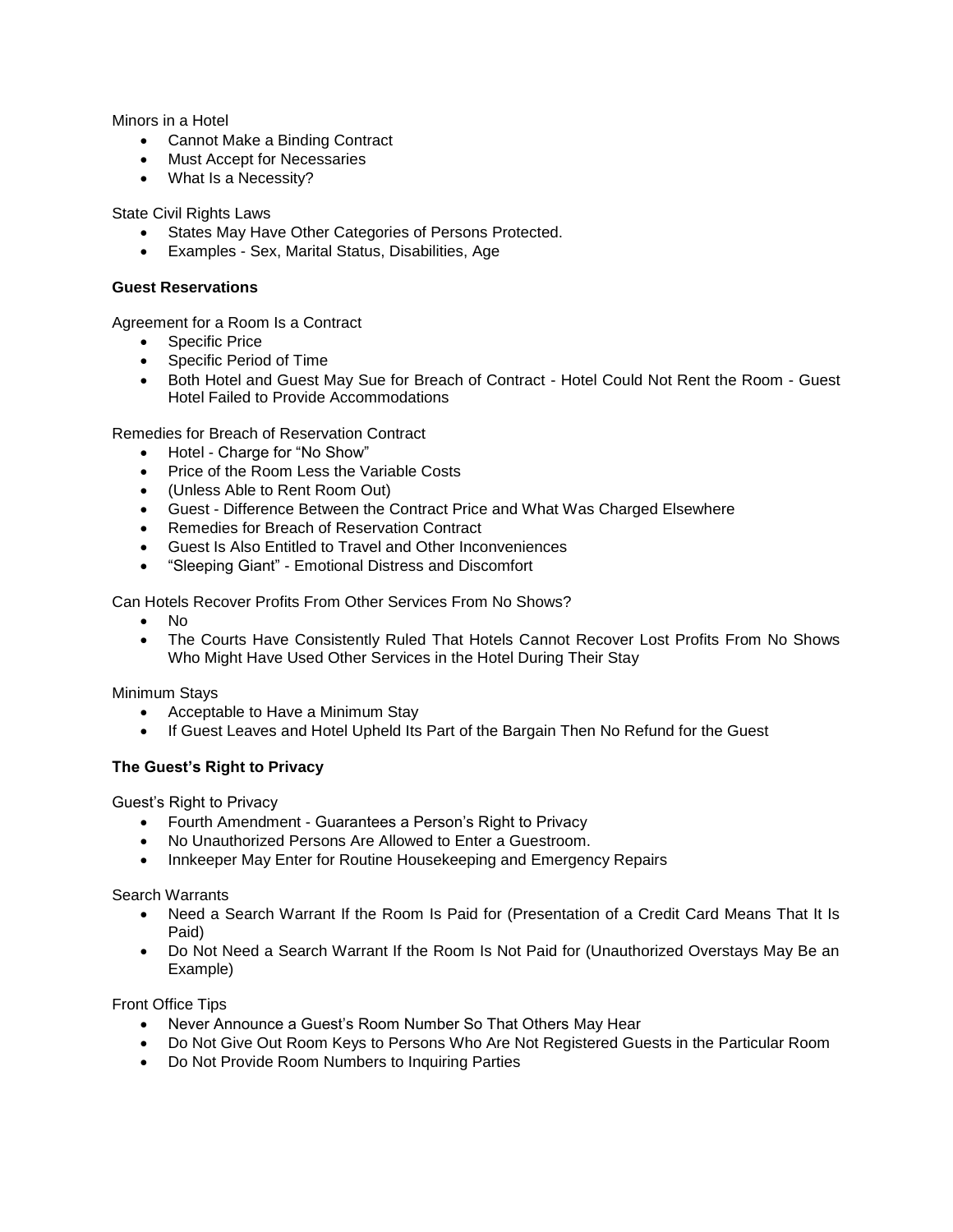#### **The Hotel's Right to Evict a Guest, Tenant, Restaurant Patron, or Others**

Guest or Tenant

- Tenants Have the Exclusive Legal Right to Possess and Occupy the Premises.
- Guests Have a Right to Use the Premises and the Landlord Retains Control
- Evicting a Guest Is Easier Than Evicting a Tenant

Evicting a Tenant

- Breach of One of the Covenants in the Lease
- Lease Is Terminated
- Go to Court for a Dispossession Hearing
- Remember A Guest Can Be Evicted Without Court Proceedings

When a Hotel Can Evict a Guest

- Violation of Hotel regulation
- Non-Payment
- Refusal of Service Because of an Unpaid Bill
- Illness With Contagious Disease
- Overstays

Improper Evictions - Can Lead to Punitive Damages

- Wrongful Act
- Intentionally Performed
- Gross Disregard for Rights
- Willfullness

#### **Telephone Service and Resale Rights**

Resale of Service

- October 21, 1980 FCC Allowed Resale of Interstate Telephone Service
- August 6, 1982 FCC Allowed Resale of International Telephone Service
- No Tariffs Needed to Be Filed

Telephone Operator Consumer Act of 1990

- Post Near Each Telephone
	- o Provider of Operator Services and Toll Free Number
	- o Rates Available on Request
	- o Guest Has Right to Access Carrier of Choice
	- o Contact Information For FCC
- States May Require More

Other Telephone Issues

- Intrastate Regulated By State Public Service Commissions
- Can Purchase and Operate Coin Telephones
- Establishments With More Than 20 Employees Must Have Hearing Aid Compatible Telephones Available

#### **Copyright Laws for Music, Television, Video, and Movies**

General Rule

- Owner of a Copyrighted Music Composition has the Exclusive Right to Print, Reprint, Publish, Copy and Sell the Work. Can Control Public Performances of the Work.
- Must Have a License Agreement to Play Music